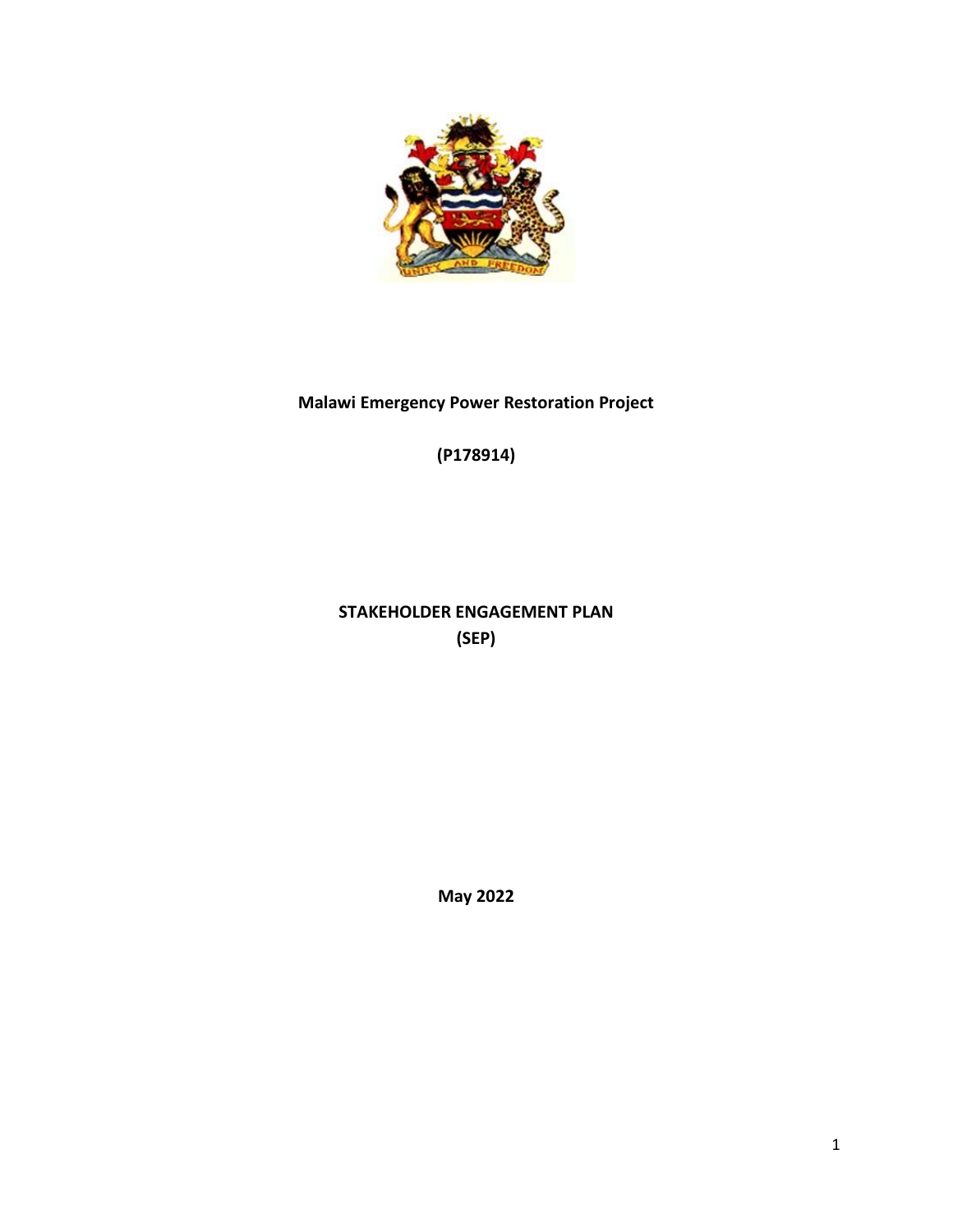# **Contents**

| $\mathbf{1}$ . |                 |                                                                        |  |
|----------------|-----------------|------------------------------------------------------------------------|--|
| 1.1            |                 |                                                                        |  |
| 1.2            |                 |                                                                        |  |
| 2.             |                 |                                                                        |  |
|                | 2.1             |                                                                        |  |
|                | 2.2             |                                                                        |  |
|                | 2.3             |                                                                        |  |
|                | 2.4             |                                                                        |  |
|                | 2.5             |                                                                        |  |
|                | 2.5.1           |                                                                        |  |
|                | 2.5.2           |                                                                        |  |
|                | 2.5.3           |                                                                        |  |
|                | 2.6             |                                                                        |  |
|                |                 |                                                                        |  |
|                | 2.7             |                                                                        |  |
| 3.             |                 |                                                                        |  |
|                |                 |                                                                        |  |
| 4.             |                 | RESOURCES AND RESPONSIBILITIES FOR IMPLEMENTING STAKEHOLDER ENGAGEMENT |  |
|                |                 |                                                                        |  |
|                |                 |                                                                        |  |
|                |                 |                                                                        |  |
|                |                 |                                                                        |  |
|                |                 |                                                                        |  |
|                |                 |                                                                        |  |
|                | <b>ANNEX 1:</b> |                                                                        |  |
|                |                 |                                                                        |  |
|                |                 |                                                                        |  |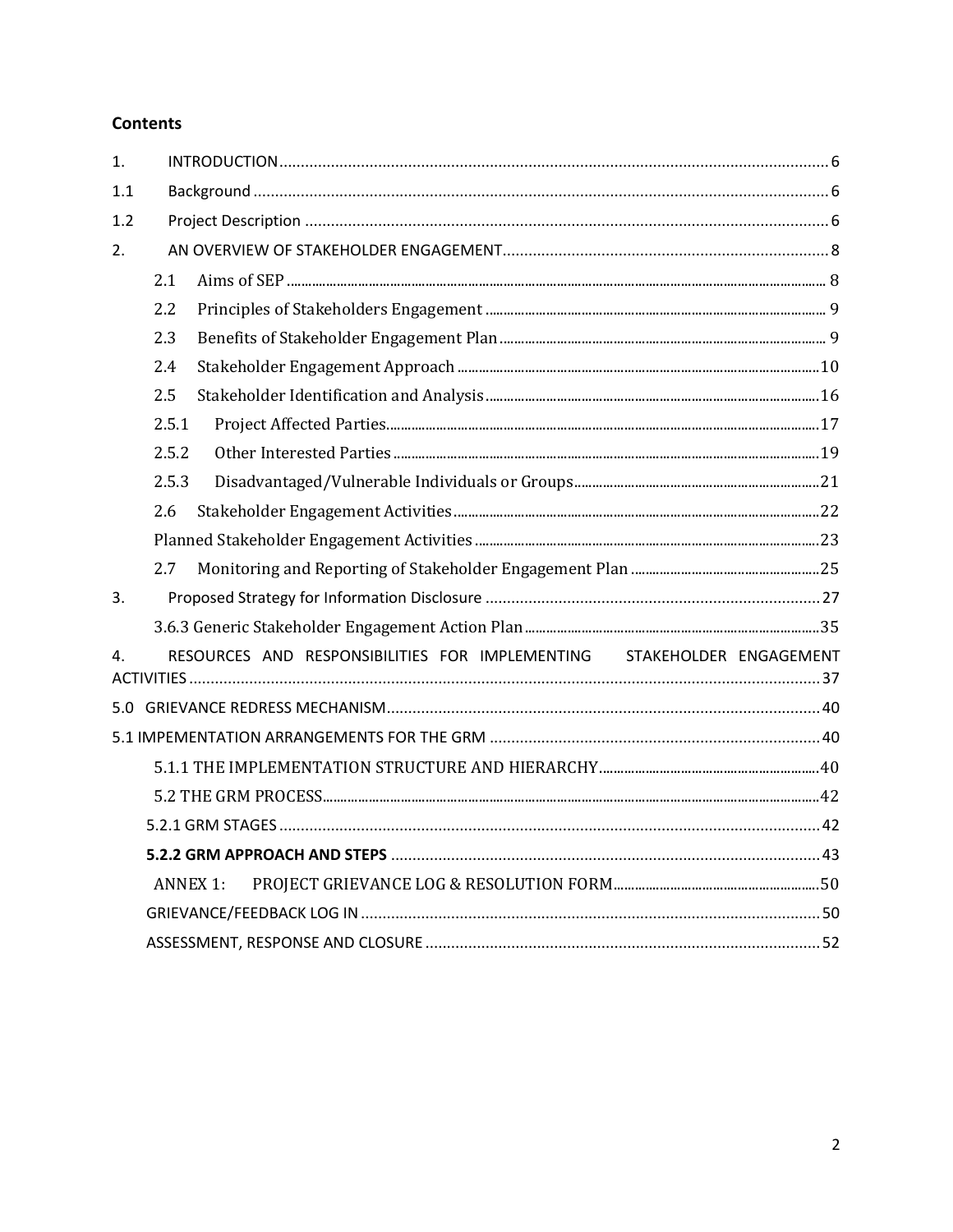#### **ABBREVIATIONS**

| <b>ADC</b>   | <b>Area Development Committee</b>               |
|--------------|-------------------------------------------------|
| <b>CBOs</b>  | <b>Community Based Organisations</b>            |
| <b>DGRCs</b> | <b>District Grievance Redress Committees</b>    |
| <b>ESCOM</b> | <b>Electricity Supply Corporation of Malawi</b> |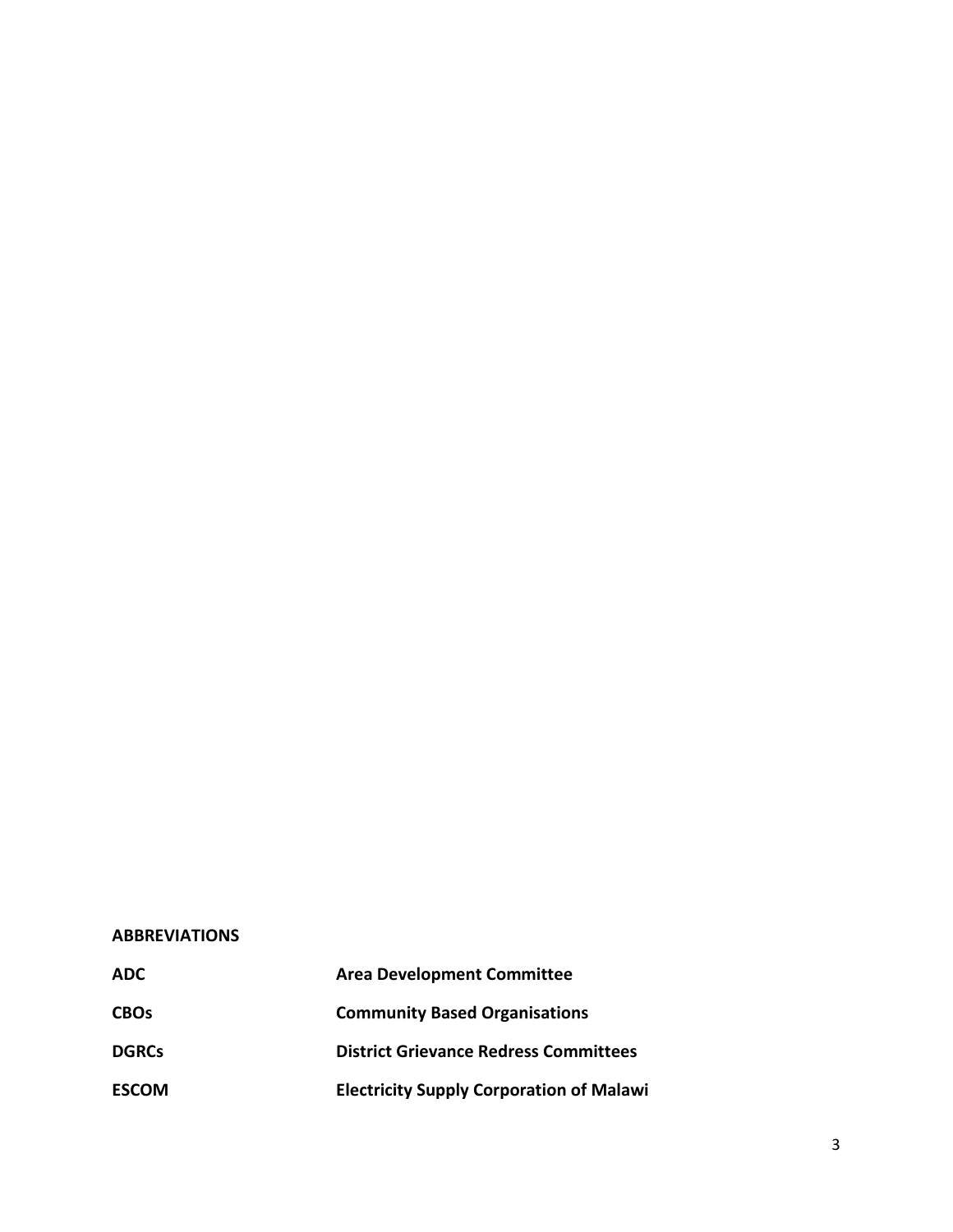| <b>ESS</b>      | <b>Environmental &amp; Social Safeguards</b>                       |  |  |  |
|-----------------|--------------------------------------------------------------------|--|--|--|
| <b>ESMF</b>     | <b>Environmental &amp; Social Management Framework</b>             |  |  |  |
| <b>E&amp;S</b>  | <b>Environmental &amp; Social</b>                                  |  |  |  |
| <b>ESMPs</b>    | <b>Environmental &amp; Social Management Plans</b>                 |  |  |  |
| <b>ESCP</b>     | <b>Environmental &amp; Social Commitment Plan</b>                  |  |  |  |
| <b>FGDS</b>     | <b>Focus Group Discussions</b>                                     |  |  |  |
| <b>GBV</b>      | <b>Gender Based Violence</b>                                       |  |  |  |
| <b>GRC</b>      | <b>Grievance Redress Committee</b>                                 |  |  |  |
| <b>HIV/AIDS</b> | Human immunodeficiency virus/Acquired immunodeficiency<br>syndrome |  |  |  |
| <b>LMPS</b>     | <b>Labour Management Plans</b>                                     |  |  |  |
| <b>MDAs</b>     | <b>Ministries, Departments &amp; Agencies</b>                      |  |  |  |
| <b>MERA</b>     | <b>Malawi Energy Regulation Agency</b>                             |  |  |  |
| <b>MP</b>       | <b>Member of Parliament</b>                                        |  |  |  |
| <b>M&amp;E</b>  | <b>Monitoring &amp; Evaluation</b>                                 |  |  |  |
| <b>MoF</b>      | <b>Ministry of Finance</b>                                         |  |  |  |
| <b>NGO</b>      | <b>Non-Governmental Organisation</b>                               |  |  |  |
| <b>OIPs</b>     | <b>Other Interested Parties</b>                                    |  |  |  |
| <b>PAPs</b>     | <b>Project Affected Persons</b>                                    |  |  |  |
| <b>PDO</b>      | <b>Project Development Objectives</b>                              |  |  |  |
| PM              | <b>Project Management</b>                                          |  |  |  |
| <b>PIU</b>      | <b>Project Implementation Unit</b>                                 |  |  |  |
| <b>POA</b>      | <b>Project Operational Manual</b>                                  |  |  |  |
| <b>RAPs</b>     | <b>Resettlement Action Plan</b>                                    |  |  |  |
| <b>SEA</b>      | <b>Sexual Exploitation</b>                                         |  |  |  |
| <b>SEP</b>      | <b>Stakeholder Engagement Plan</b>                                 |  |  |  |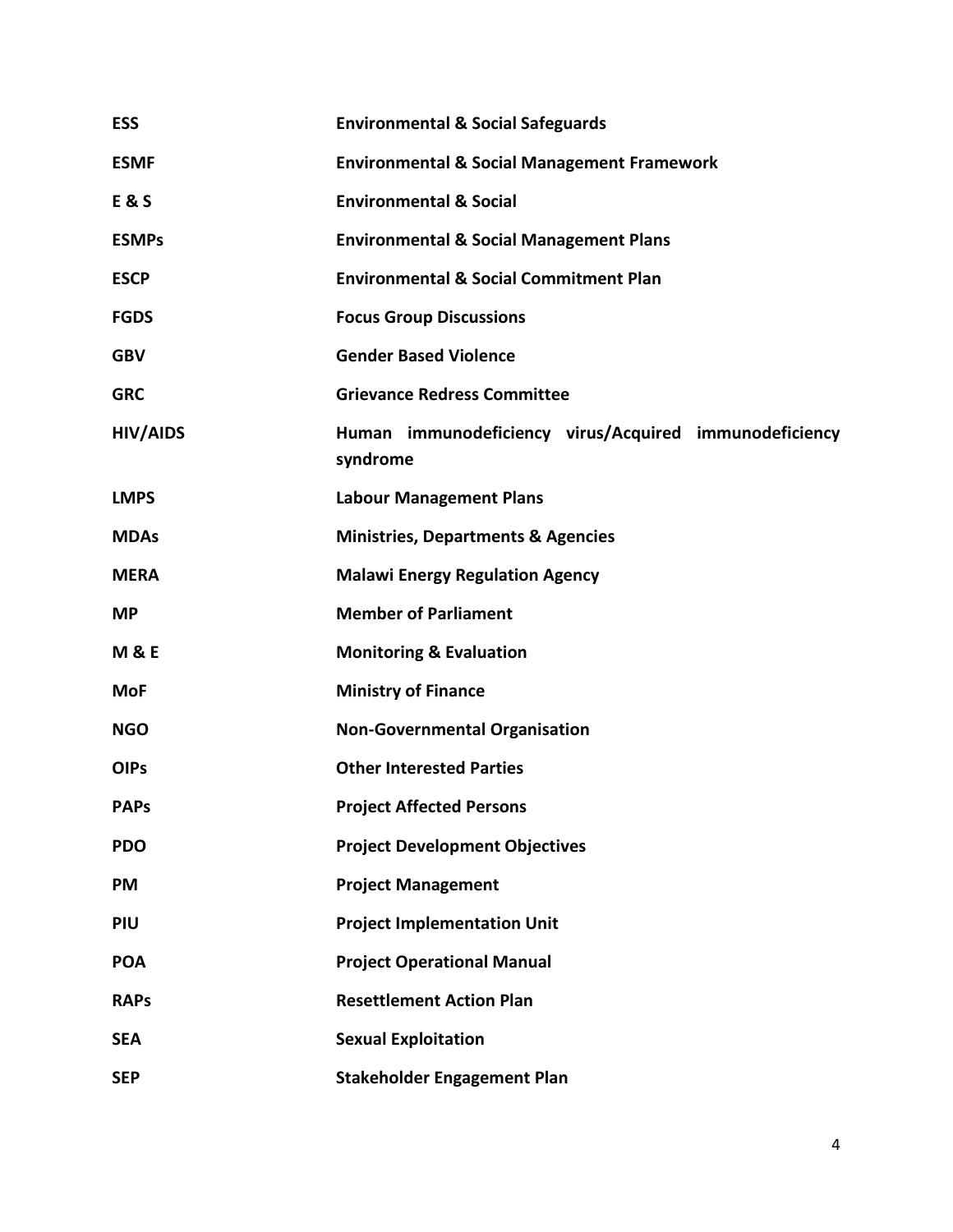| <b>VDC</b>  | <b>Village Development Committee</b> |
|-------------|--------------------------------------|
| <b>WB</b>   | <b>World Bank</b>                    |
| <b>WGRC</b> | Workers Grievance Redress Committee  |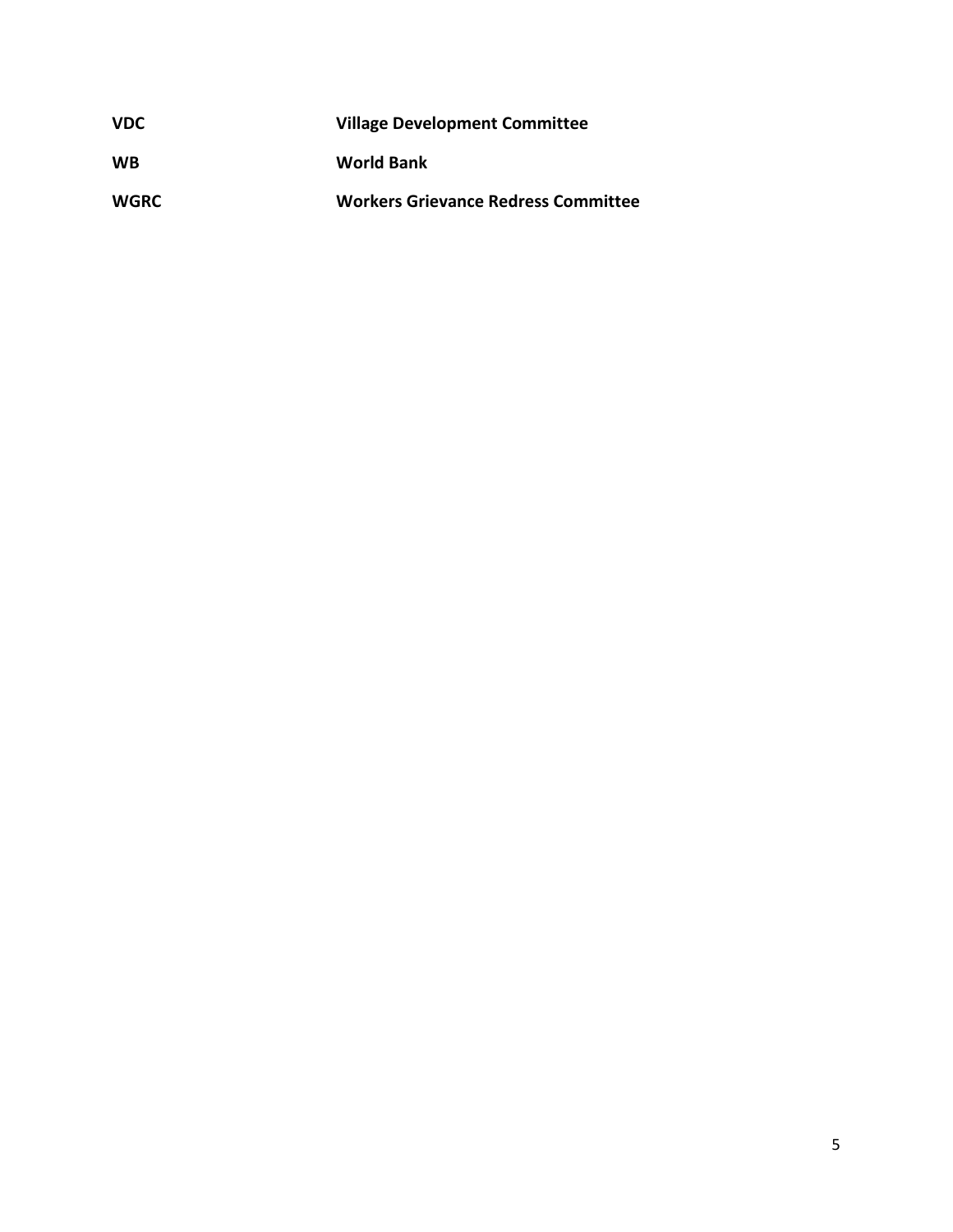# <span id="page-5-0"></span>**1. INTRODUCTION**

# <span id="page-5-1"></span>**1.1 BACKGROUND**

Malawi was affected by a tropical storm, Cyclone Ana, which hit most parts of the Southern Region that resulted from a heavy downpour that lasted for about three days around January 24, 2022. This caused a lot of damage to infrastructure and the environment including peoples' homes, crop fields and road network.

The Cyclone affected hydro -power generation facilities of Kapichira Station belonging to Electricity Generation Company (Malawi) Limited that resulted in overtopping of the river training dike and fuse plug, erosion of the main dam slopes and damage to steel structures on the spillway bridge of the station. Apart from the permanent structures, the storm/floods washed away heavy machinery on the dike and water vessels from where they were docked. Such being the case, generation capacity amounting to 129.6MW was withdrawn from the national grid rendering Kapichira Power Station unavailable.

ESCOM's infrastructure affected by the Tropical Storm Ana include both transmission (132kV & 66kV) and distribution (33kV, 11kV and 400V lines) networks where several power line components have been affected. These include steel towers, wooden poles and structures, transformers, conductors and insulators among others. The damage caused by the tropical storm has been in various degrees including complete line sections, isolated structures and damage to specific equipment and materials in a manner that permanent rehabilitation works shall have to be a mixed bag comprising of complete line construction works, replacement of structures, and replacement of specific equipment and materials.

# <span id="page-5-2"></span>**1.2 PROJECT DESCRIPTION**

The proposed project has two main components as follows:

**Component 1:** Kapichira Hydropower Dam Rehabilitation and Strengthening (\$45million, led by EGENCO). This component will finance the return to resilient operation of the 130 MW Kapichira hydropower plant through the rehabilitation of Kapichira dam and spillways. The following phased approach is proposed to be implemented for the protection, rehabilitation and strengthening of Kapichira dam:

The following phased approach is proposed to be implemented for protection and rehabilitation of Kapichira:

*Immediate actions* mobilized by EGENCO for primarily and urgently restoring main spillway capacity while also kick-starting actions on the critical path for Kapichira dam rehabilitation such as collecting topographic data and assessing the quality of sand available in the reservoir for construction commencing sediment management studies, and removal of sediment from the reservoir.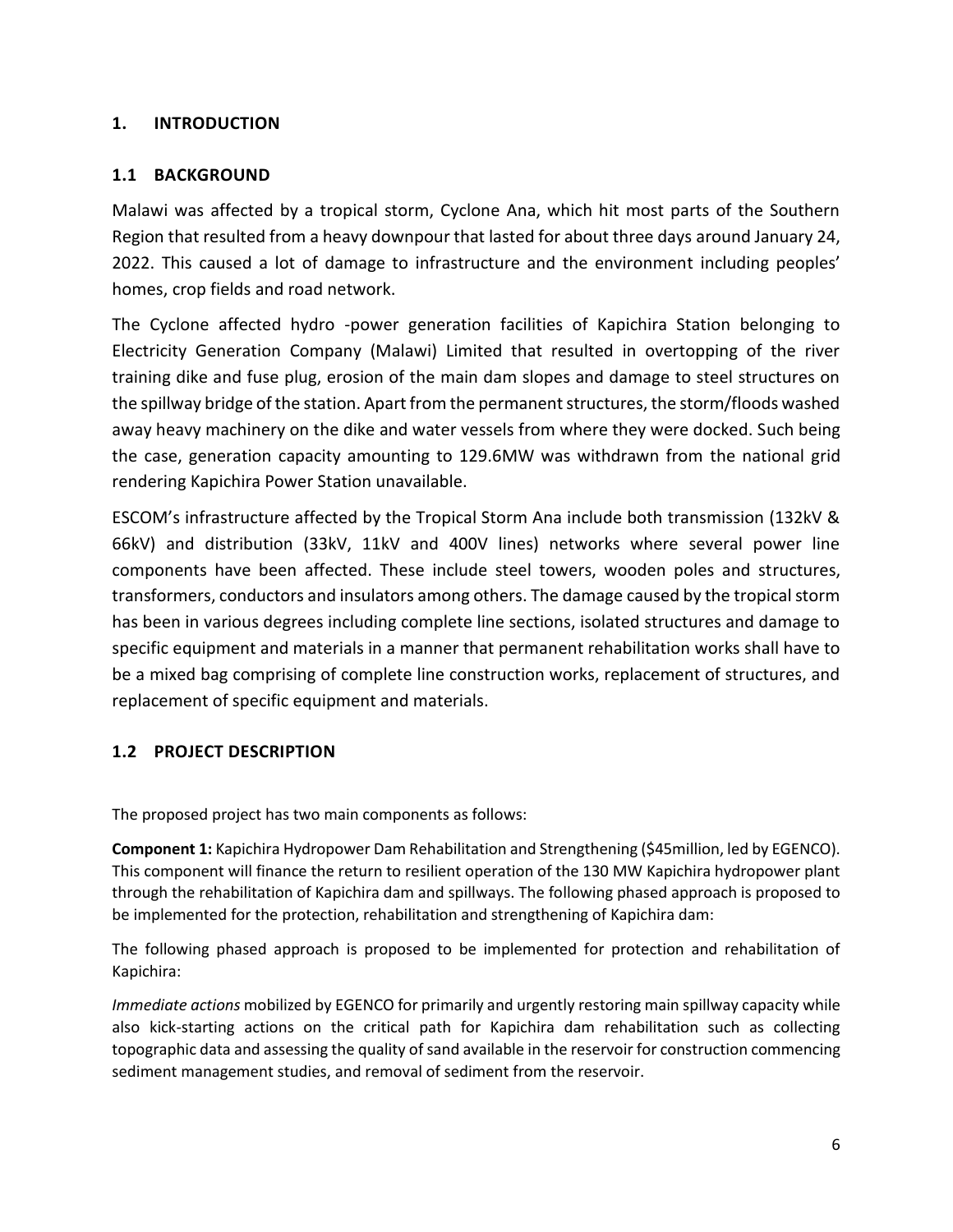*Phase 1:* Energy restoration to be implemented through raising water levels back to operational levels and by developing a temporary coffer dam upstream of the damaged infrastructure (the fuse plug and 200 m damaged section of the embankment dam) in order to restore impoundment of the reservoir. This would prevent further damage while protecting works for phase 2 and SVTP irrigation intake. Although the dam designs have not been developed, it is proposed to revise the designs of the irrigation intake to be incorporated in the dam wall. This phase would likely be supported by funding resources available under the SVTP project.

*Phase 2:* Build-back better: Based on a revised design that would integrate key technical and operational features that contributed to the failure, this phase would aim at (i) rehabilitating damaged infrastructure, (ii) upgrading the Kapichira power plant to enhance the resilience of the hydropower scheme, and (iii) supporting companion actions on O&M and importantly sediment management. Surface area of the reservoir should not be affected by revised design. Flow regimes should also not be affected (or very little). In case some sediment flushing occurs, the ESIA and sediment management strategy will make sure that adequate management of flows is proposed together with mitigation measures. This phase could be funded under a new WB emergency operation.

**Component 2:** Transmission and Distribution Network Restoration (\$15million, led by ESCOM). The damage caused by the tropical storm has been in various degrees including complete line sections, isolated structures and damage to specific equipment and materials in a manner that permanent rehabilitation works shall have to be undertaken comprising of complete line construction works, replacement of structures, and of specific equipment and materials. ESCOM's infrastructure affected by Tropical Storm Ana include both transmission (132kV & 66kV) and distribution (33kV, 11kV and 400V lines) networks where a number of power line components have been affected. These include steel towers, wooden poles and structures, transformers, conductors and insulators among others. The damage caused by the tropical storm has been in various degrees including complete line sections, isolated structures and damage to specific equipment and materials in a manner that permanent rehabilitation works shall have to comprise of complete line construction works, replacement of structures, and replacement of specific equipment and materials.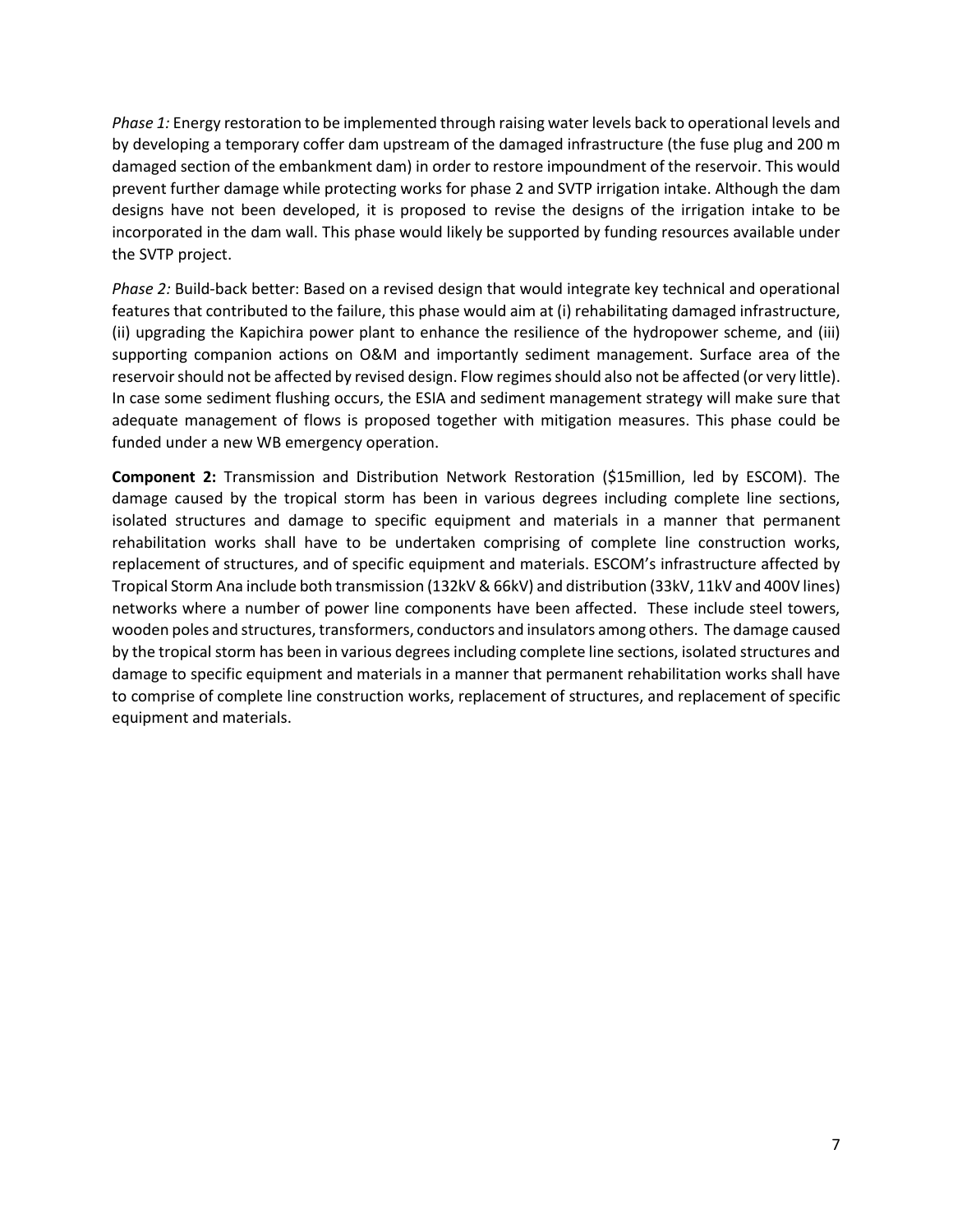# <span id="page-7-0"></span>**2. AN OVERVIEW OF STAKEHOLDER ENGAGEMENT**

The Government of Malawi and the Utility Companies (ESCOM and EGENCO) augur that Stakeholder Engagement shall be free of manipulation, interference, coercion, and intimidation, and shall provide stakeholders with timely, relevant, understandable and accessible information in a culturally appropriate manner. It shall encourage interaction between Project implementer and identified groups of people and provide them with an opportunity to raise their concerns and opinions (e.g., by way of meetings, surveys, interviews and/or focus groups), and ensure that this information is taken into consideration when making project decisions.

# <span id="page-7-1"></span>**2.1 Aims of SEP**

The stakeholder engagement Plan aims at achieving the following:

- **Ensuring stakeholder understanding of the Project:** An open, inclusive and transparent process of culturally appropriate engagement and communication in Chichewa language to ensure that stakeholders are well informed about the proposed project including its environment and social risks and impacts as well as opportunities arising from the project work itself and wider benefits of the project to the communities.
- **Assessing the level of stakeholder interest and support for the project**: Identification and engagement of stakeholders by categories of marginalization, vulnerability, invisibility and intersectionality in order to obtain their views on the project's design, risks, impacts, mitigation measures, and benefits. This will enable stakeholders' views to be taken into account in project design and environmental and social performance.
- **Managing expectations:** It is important to ensure that the proposed Project does not create or allow unrealistic expectations to develop amongst stakeholders about proposed Project benefits. The engagement process will serve as a mechanism for understanding and managing stakeholder and community expectations, where the latter will be achieved by disseminating accurate information in an accessible way.
- **Providing stakeholders with accessible and inclusive means of raising issues and grievances**: This will allow establishing, publicizing and operating an accessible grievance mechanism aimed at receiving and facilitating resolution of concerns and grievances in relation to the Project, promptly and effectively, in a transparent manner that is culturally appropriate and readily accessible to all Project-affected parties, at no cost and without retribution.
- **Ensuring compliance:** The process is designed to ensure compliance with both local regulatory requirements, the Bank's ESSs and international best practices.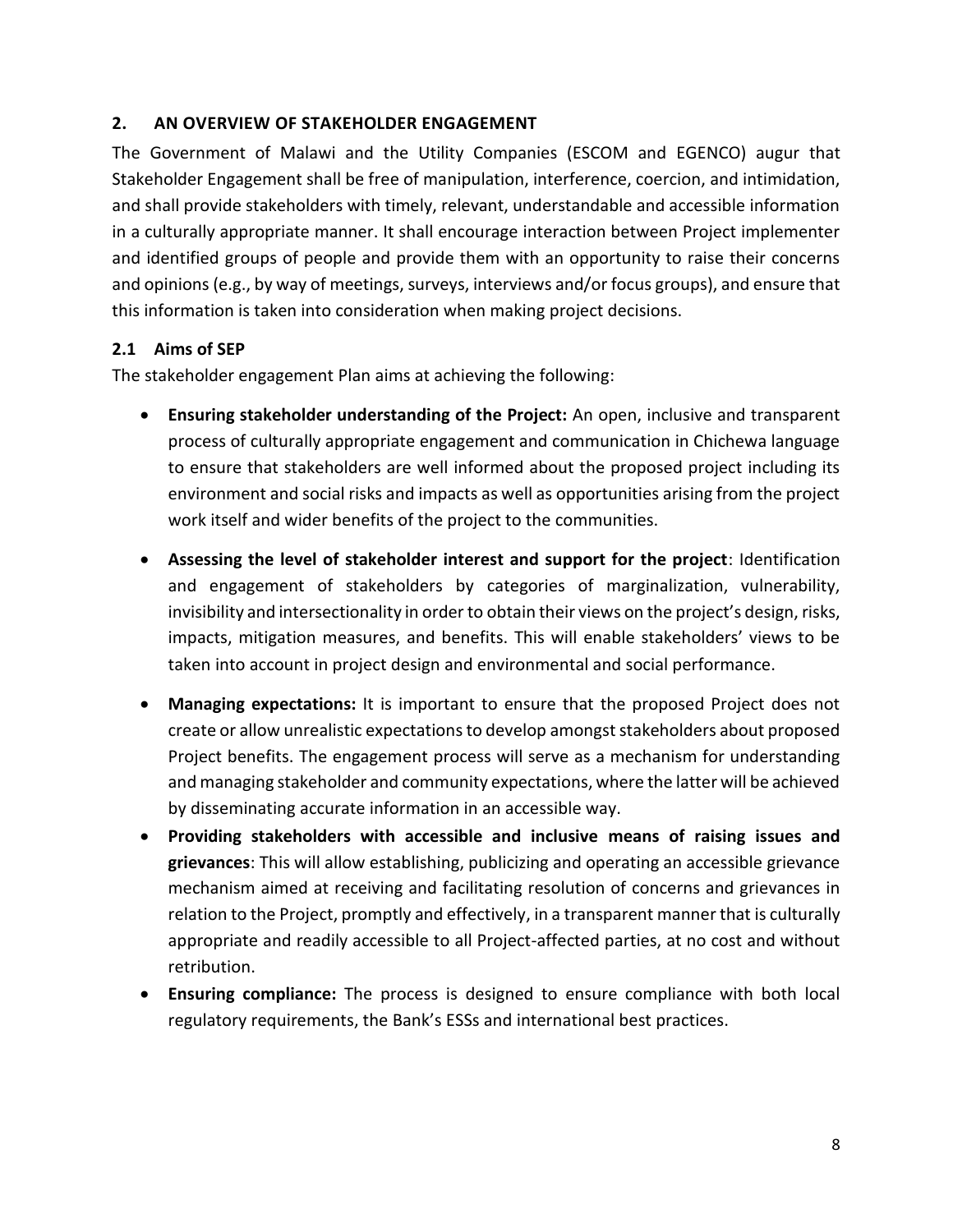# <span id="page-8-0"></span>**2.2 Principles of Stakeholders Engagement**

In order to meet best practice approaches, the Project will apply the following principles for stakeholder engagement:

- Openness and life-cycle approach: public consultations for the project(s) will be arranged during the whole life cycle, carried out in an open manner, free of external manipulation, interference, coercion or intimidation.
- Informed participation and feedback: information will be provided to and widely distributed among all stakeholders in an appropriate format; opportunities are provided for communicating stakeholders' feedback, for analysing and addressing comments and concerns.
- Inclusiveness and sensitivity: stakeholder identification is undertaken to support better communications and build effective relationships. The participation process for the projects(s) is inclusive. All stakeholders at all times encouraged to be involved in the consultation process. Equal access to information is provided to all stakeholders. Sensitivity to stakeholders' needs is the key principle underlying the selection of engagement methods. Special attention is given to vulnerable groups, in particular women, youth, elderly including diverse ethnic groups.

# <span id="page-8-1"></span>**2.3 Benefits of Stakeholder Engagement Plan**

The following are benefits of pursuing stakeholder engagement:

- **Managing costs:** Effective engagement can help project MoF/ESCOM/EGENCO avoid costs, in terms of finance and time
- **Managing risk:** Engagement helps Project implementers and stakeholders including Project-affected-persons to identify, prevent, and mitigate environmental and social impacts that can threaten project viability.
- **Enhancing reputation:** By publicly recognising human rights and committing to environmental protection and sustainable social development, the MoF/ESCOM/EGENCO and Project financier, the World Bank will maintain and enhance their corporate image and reputation in prevention of environmental and social risks and impacts.
- **Avoiding conflict:** Understanding, managing, and mitigating potential issues such as land rights, community health and safety, Gender Based Violence (GBV)/Sexual Exploitation and Abuse (SEA) that would be affected by proposed project activities
- **Improving corporate policy:** Obtaining perceptions about a project, which can act as a catalyst for changes and improvements in MoF/ESCOM/EGENCO's corporate practices and policies.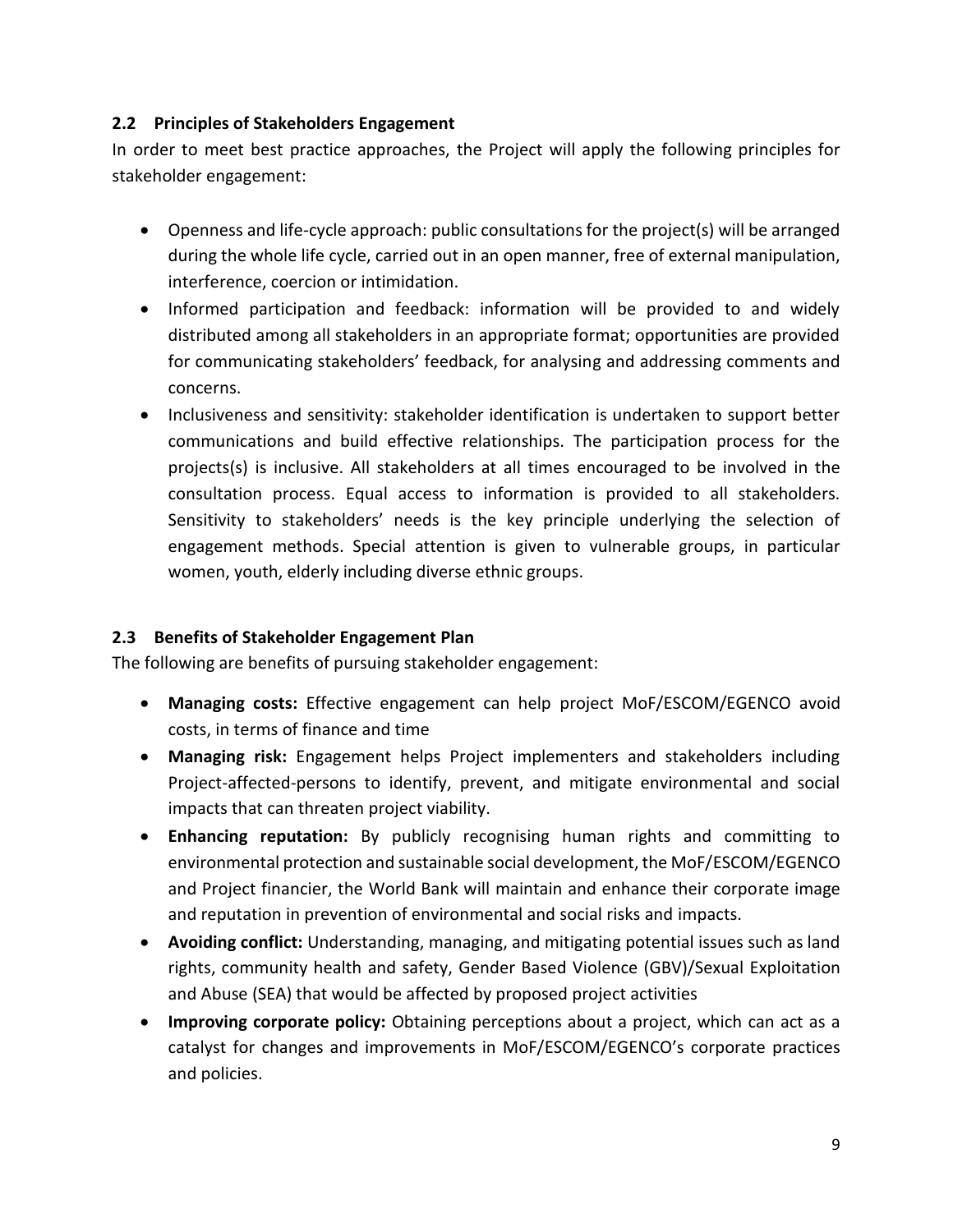- **Identifying, monitoring, and reporting on impacts:** Understanding a project's impact on stakeholders, evaluating, and reporting back on mechanisms to address these impacts; and
- **Managing stakeholder expectations:** Consultation also provides the opportunity for MoF/ESCOM/EGENCO to become aware of and manage stakeholder attitudes and expectations.

# <span id="page-9-0"></span>**2.4 Stakeholder Engagement Approach**

There are a variety of engagement techniques and communication channels that shall be used to cultivate and build relationships with stakeholders, gather information from stakeholders, consult with stakeholders and disseminate project information to stakeholders.

## **2.4.1 Communication Techniques**

When selecting an appropriate consultation technique, culturally appropriate consultation methods and the purpose for engaging with a stakeholder group shall be considered. The techniques that have and will continue to be used for consultations are as follows:

| <b>Engagement Technique</b>     | Appropriate application of the technique                  |  |  |
|---------------------------------|-----------------------------------------------------------|--|--|
| Correspondences (Phone, Emails) | Distribute information to Government officials, NGOs,     |  |  |
|                                 | Local Government, and organisations/agencies              |  |  |
|                                 | Invite stakeholders to meetings and follow-up             |  |  |
| One-on-one meetings             | Seeking personal views and opinions                       |  |  |
|                                 | Enable stakeholder to speak freely about sensitive issues |  |  |
|                                 | <b>Build personal relationships</b>                       |  |  |
|                                 | Record meetings                                           |  |  |
| Formal meetings                 | Present the Project information to a particular group of  |  |  |
|                                 | stakeholders                                              |  |  |
|                                 | Allow groups to comment – opinions and views              |  |  |
|                                 | Build relations with high level stakeholders              |  |  |
|                                 | Disseminate technical information                         |  |  |
|                                 | <b>Record discussions</b>                                 |  |  |
| <b>Public meetings</b>          | Present Project information to a large<br>group of        |  |  |
|                                 | stakeholders, especially communities                      |  |  |
|                                 | Allow the group to provide their views and opinions       |  |  |
|                                 | Build relationship with the communities, especially those |  |  |
|                                 | impacted                                                  |  |  |
|                                 | Distribute non-technical information                      |  |  |

## **Table 1: Stakeholder Engagement Techniques**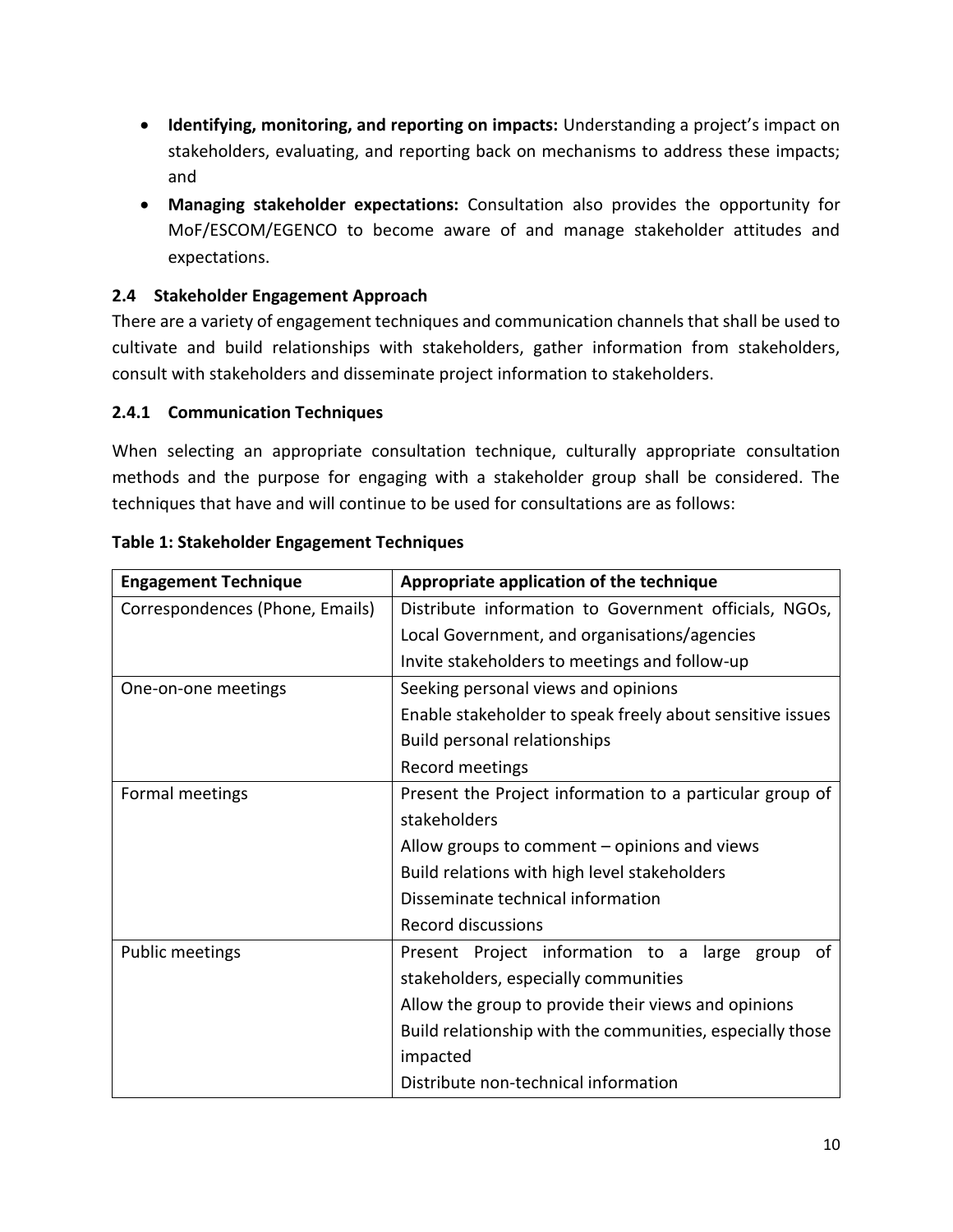|                                      | Facilitate meetings with presentations, PowerPoint,             |  |  |
|--------------------------------------|-----------------------------------------------------------------|--|--|
|                                      | posters etc.                                                    |  |  |
|                                      | Record discussions, comments, questions                         |  |  |
| Focus group meetings                 | Present Project information to a group of stakeholders          |  |  |
|                                      | Allow stakeholders to provide their views on targeted           |  |  |
|                                      | baseline information                                            |  |  |
|                                      | relationships with<br><b>Build</b><br>categorically<br>selected |  |  |
|                                      | communities                                                     |  |  |
|                                      | Record responses                                                |  |  |
| Government/ESCOM/EGENCO              | Present project information and progress updates                |  |  |
| websites                             | ESMF, ESMPs, RAPs, LMPs and other relevant Project              |  |  |
|                                      | documentation.                                                  |  |  |
| Direct communication with service    | Share information on timing of location, clearance,             |  |  |
| providers e.g., Waste management     | potential impacts, and proposed mitigation measures.            |  |  |
| facilities,<br>facilities,<br>Health | <b>Record discussions</b>                                       |  |  |
| Rehabilitation works, etc.           |                                                                 |  |  |
| Project leaflet                      | Brief Project information to provide regular update on          |  |  |
|                                      | specific project information in English and Chichewa            |  |  |
|                                      | languages                                                       |  |  |
| Seminars/conferences                 | Share Project information and progress to Government            |  |  |
|                                      | representatives (District Council Officers, interested          |  |  |
|                                      | ministries, parastatals, non-state actors, etc.) as a           |  |  |
|                                      | channel to disseminate information on the project               |  |  |
|                                      | <b>Record discussions</b>                                       |  |  |
| <b>Community Forums</b>              | Project-initiated community<br>fora<br>through<br>local         |  |  |
|                                      | community<br>leadership<br>to<br>disseminate<br>project         |  |  |
|                                      | information to community members.                               |  |  |
|                                      | <b>Record discussions</b>                                       |  |  |
| <b>Information Boards</b>            | Notice boards are effective mechanisms to inform the            |  |  |
|                                      | communities and wider audiences about the project.              |  |  |
|                                      | These can be installed in specific areas of impact              |  |  |
|                                      | (communities, clinics, schools, etc).                           |  |  |
| Media                                | Newspapers, community radios, national radios, and              |  |  |
|                                      | televisions                                                     |  |  |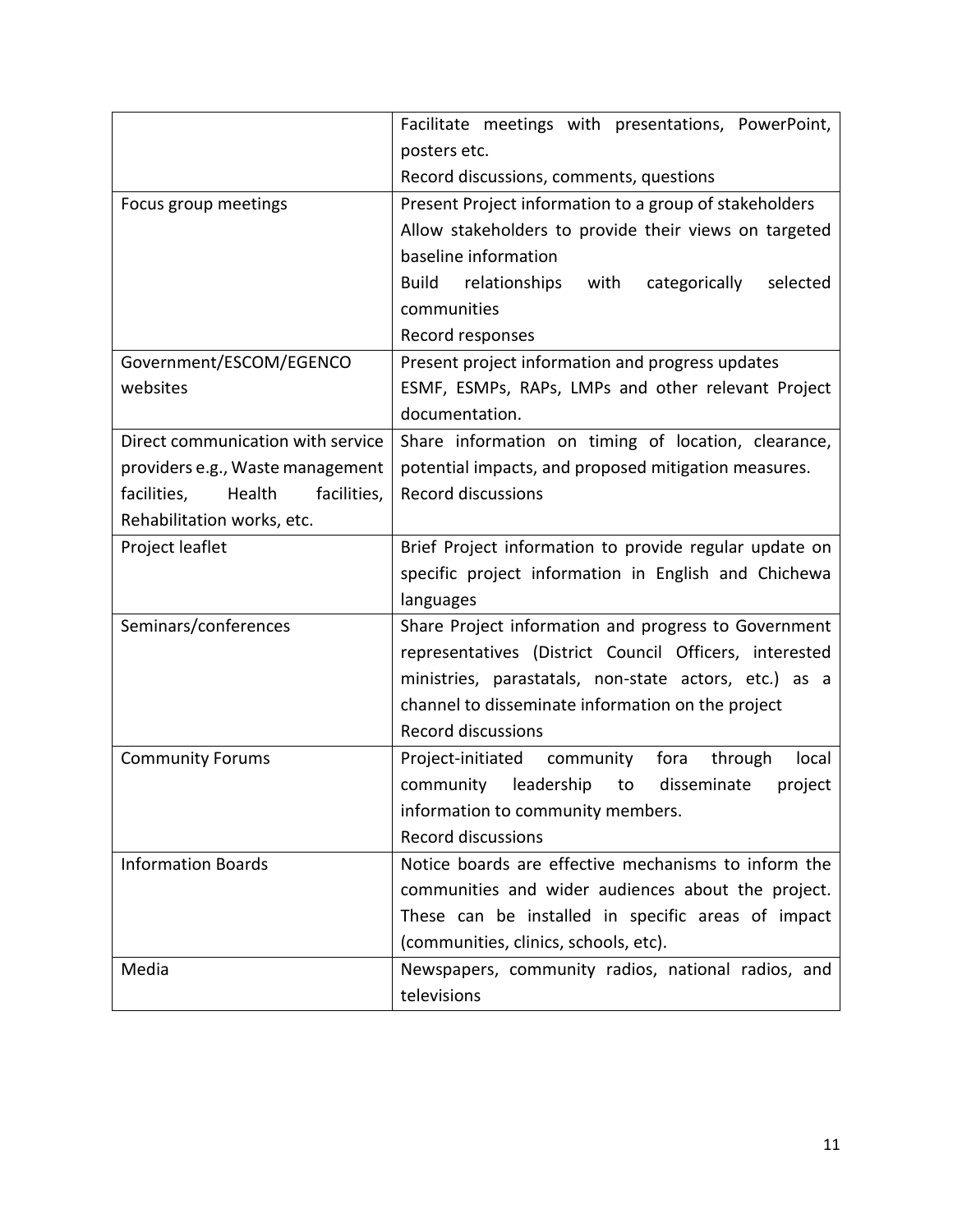Prior to any engagement event the following actions will occur:

- Preparation of standard 'question and answer' sheets tailored for specific stakeholder types (based on 'lessons learned' analysis and common issues raised in previous engagement);
- Planning/design of engagement action(s) with PM, consultants, and then key 'traditional' and 'formal' authorities.
- Reaching an internal agreement between PIUs and E&S team on the role of local and international consultants during stakeholder events and whether the presence of a MoF staff is appropriate.
- Selection of individual stakeholders with whom engagement will occur.
- Selection of methods for disclosure of information (including such topics as format, language, and timing).
- Selection of location and timing for engagement event(s) (avoiding busy work times, which may be seasonal, and days/times when special events may be occurring e.g., farming, ceremonies, community work etc).
- Agreeing on mechanisms for ensuring stakeholder attendance at engagement event(s) (if required).
- Identification and implementation of feedback mechanisms to be employed

# **2.4.2 Communication Channels and Disclosure Obligations**

As a standard practice, the Project safeguard instruments (ESMF, SEP, RFP etc.) released for disclosure are accompanied by making available for at least a period of one calendar month and the Project Implementation Units (PIUs) keeps a register of comments and suggestions from the public that are subsequently documented in a formal manner.

The PIUs will continue applying a similar approach to disclosure for any new information that becomes available about the Project as well as the additional E&S appraisal materials that will be prepared as part of the Project development.

Distribution of the disclosure materials will be through making them available at venues and locations frequented by the affected community and the public (e.g. Community leader's ground, schools, Government offices, hospitals, health centers, etc.) furthermore, disclosure materials should be made available to broadcasting media for instance community and national radio and televisions to ensure that persons who are unable to read and write and those with physical disabilities who are unable to access certain locations can access the information.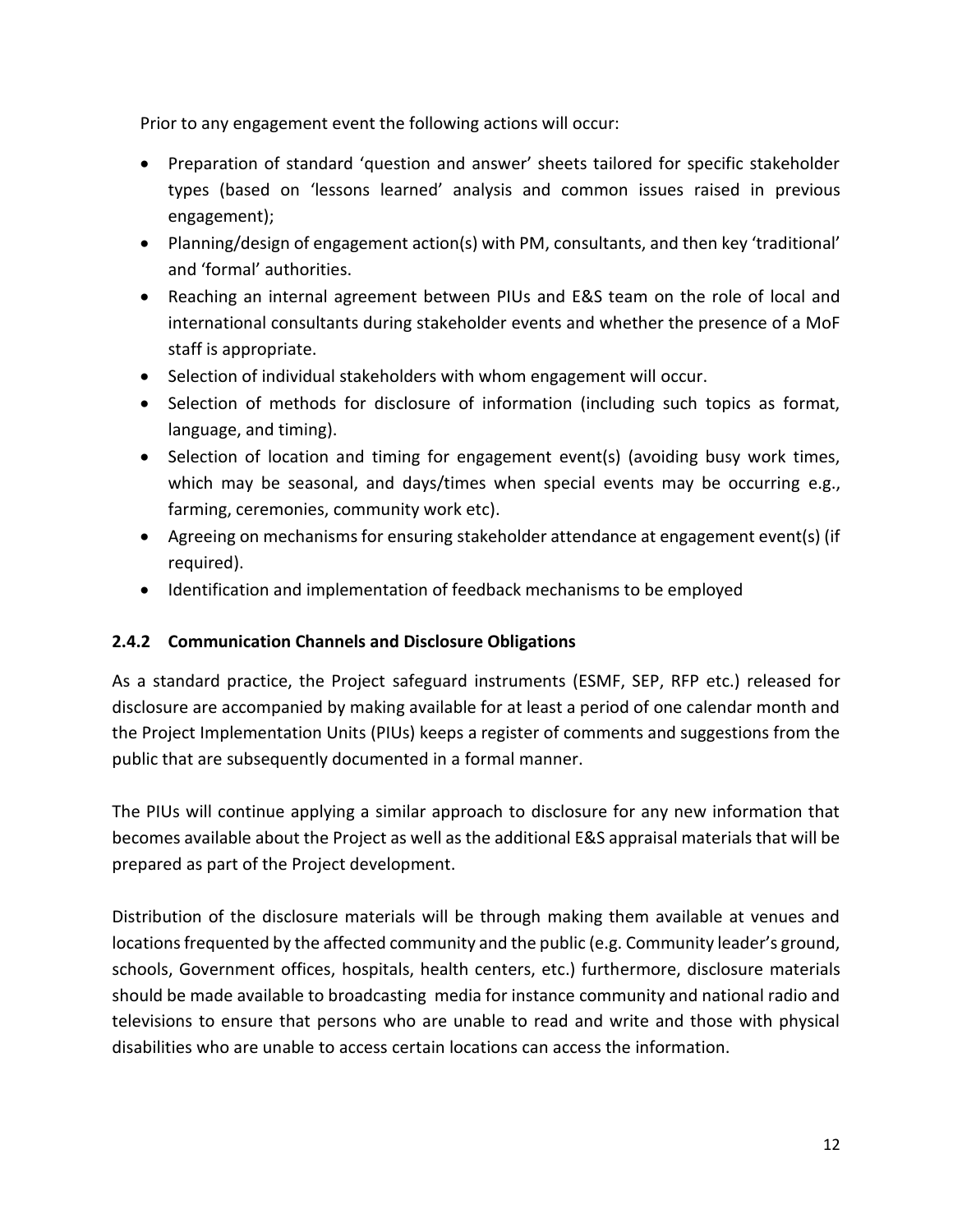| <b>Communication Channel</b>                                                                                                                                     | <b>Objective</b>                                                                                                                                                                                                                                                                 | <b>Target Stakeholders</b>                                                                                                                                                                                                |
|------------------------------------------------------------------------------------------------------------------------------------------------------------------|----------------------------------------------------------------------------------------------------------------------------------------------------------------------------------------------------------------------------------------------------------------------------------|---------------------------------------------------------------------------------------------------------------------------------------------------------------------------------------------------------------------------|
| Media<br>(Print<br>and<br>Broadcasting)<br>Posters<br><b>Brochures</b><br>Leaflets                                                                               | Make announcements<br>$\bullet$<br>regarding the Project and<br>engagement activities.<br>Inform stakeholders of<br>meetings or the<br>availability of Project<br>data.<br>Inform stakeholders of<br>٠<br>meetings or the<br>availability of Project<br>information.             | Government<br>$\bullet$<br>Government<br>$\bullet$<br>parastatals/agencies<br>Local/traditional<br>$\bullet$<br>communities<br>Vulnerable/disadvantaged<br>$\bullet$<br>Groups<br>Non-government<br>organizations (NGOs); |
| Email                                                                                                                                                            | To distribute all project<br>$\bullet$<br>notification material to<br>those parties with access<br>to this facility.<br>To inform stakeholders of<br>availability of project<br>data including tabling of<br><b>ESMF reports (Scoping</b><br>report, draft ESMF report<br>etc.). | Government departments<br>$\bullet$<br>Parastatals/agencies<br>$\bullet$<br>Non-state actors<br>$\bullet$                                                                                                                 |
| Face to face meetings:<br>Workshops<br>$\bullet$<br>Formal meetings<br>$\bullet$<br>Community meetings<br><b>Focus Group Discussions</b><br>Seminars/conferences | To transmit information<br>$\bullet$<br>about the Project and<br>reinforce dialogue.                                                                                                                                                                                             | All stakeholder groups.<br>$\bullet$                                                                                                                                                                                      |

**Table 2: Description of Information Disclosure** 

The listed communication channels will ensure that the objectives and impact of the project are communicated to all stakeholders in the easiest and practical way possible. Consequently, wide engagement of key targeted stakeholders will be achieved and all stakeholders will be aware of the project and appreciate its impact both to the members of the communities in particular and the country at large.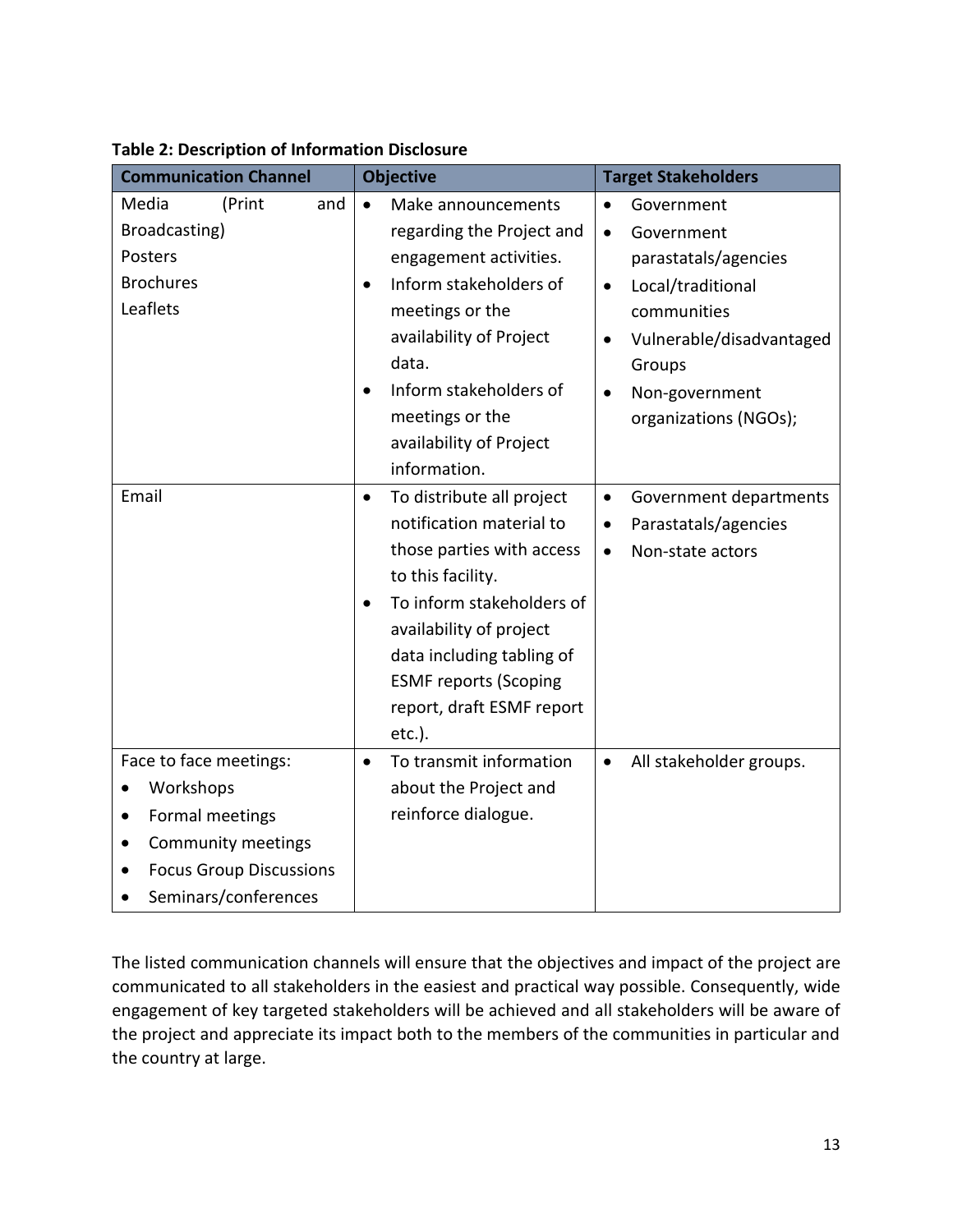#### **2.4.3 Stakeholder Communication Activities**

The purpose of the stakeholder communication activities for this project is to consult stakeholders on the proposed project design, anticipated environmental and social risks and impacts, mitigation measures, the draft engagement plan and the draft environmental and social risk management instruments as well as providing regular information and feedback to stakeholders related to project implementation progress and any other emerging issues throughout the project cycle.

| No.          | Project Phase                   | Activity                                                 | Objective                                                                                                                                                                                                                 | Targeted<br><b>Stakeholders</b>                                                             | <b>Time Frame</b>   |
|--------------|---------------------------------|----------------------------------------------------------|---------------------------------------------------------------------------------------------------------------------------------------------------------------------------------------------------------------------------|---------------------------------------------------------------------------------------------|---------------------|
| $\mathbf{1}$ | Project<br>Preparation<br>Phase | National<br>stakeholder<br>consultations                 | Collect views on<br>the design of the<br>project,<br>environmental<br>and social risks,<br>mitigation<br>measures,<br>grievance redress<br>mechanisms<br>and<br>Stakeholder<br>engagement<br>and<br>communication<br>plan | Representatives<br>of Government<br>MDAS,<br>Development<br>Partners,<br>and<br><b>NGOs</b> | May to July<br>2022 |
|              |                                 | <b>District</b><br>level<br>Stakeholder<br>consultations | Collect views on<br>the design of the<br>project,<br>environmental<br>and social risks,<br>mitigation<br>measures,<br>grievance redress<br>mechanisms<br>and<br>Stakeholder<br>engagement<br>and                          | Members of the<br><b>District Executive</b><br>Committees and<br>its<br>Subcommittees       | May to July<br>2022 |

#### **Table 3: Stakeholder Communication Activities**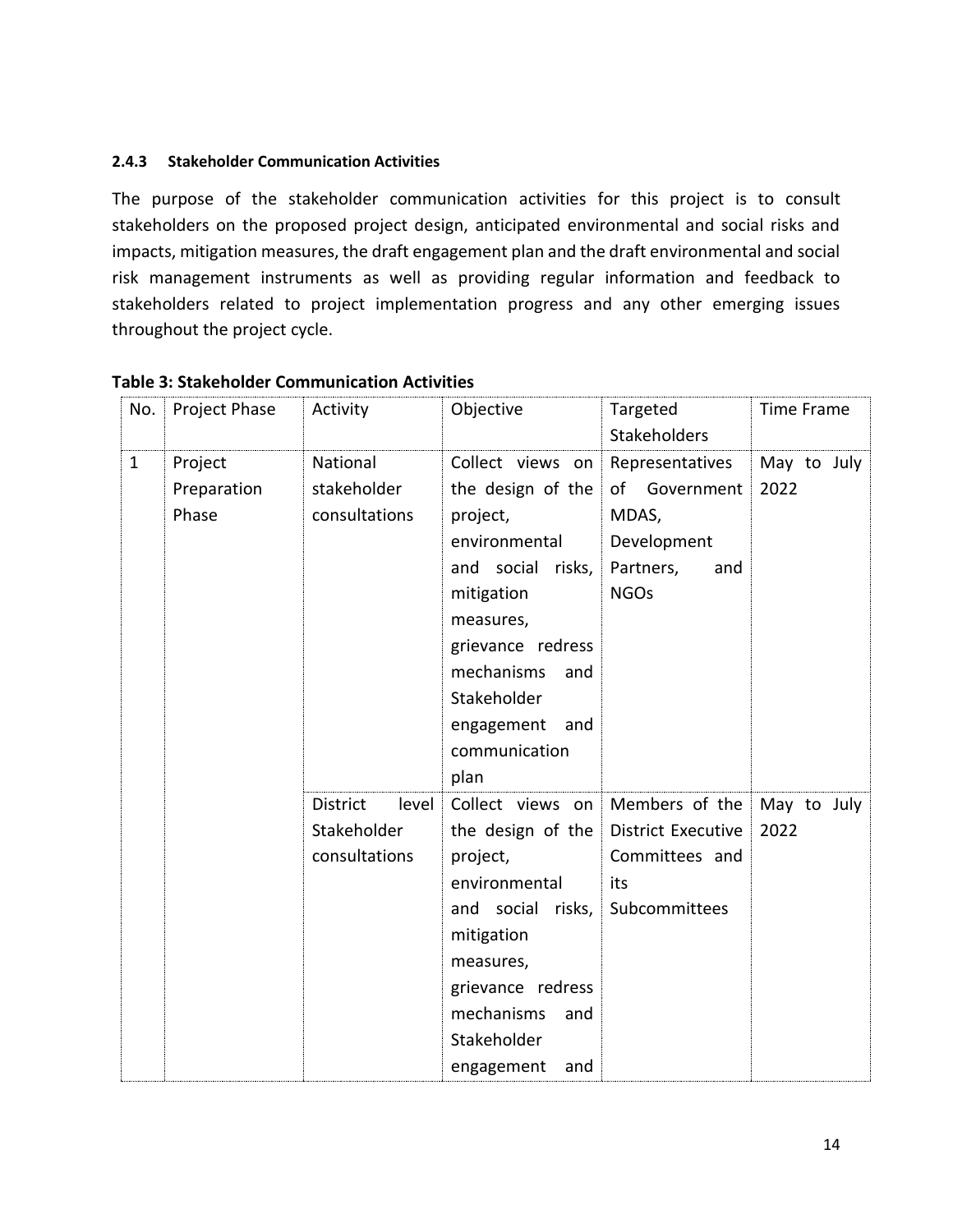| No.            | Project Phase  | Activity                 | Objective                          | Targeted<br><b>Stakeholders</b> | Time Frame  |
|----------------|----------------|--------------------------|------------------------------------|---------------------------------|-------------|
|                |                |                          | Communication<br>plan              |                                 |             |
|                |                | Community                | Collect views on                   | Members<br>of                   | May to July |
|                |                | level                    | the design of the                  | ADCs,<br>VDCs,                  | 2022        |
|                |                | Stakeholder              | project,                           | CBOs, Traditional               |             |
|                |                | consultations            | environmental                      | and<br>religious                |             |
|                |                |                          | and social risks,                  | Leaders,                        |             |
|                |                |                          | mitigation                         | Ordinary                        |             |
|                |                |                          | measures,                          | members of the                  |             |
|                |                |                          | grievance redress                  | community                       |             |
|                |                |                          | mechanisms<br>and                  | including                       |             |
|                |                |                          | Stakeholder                        | women, youths,                  |             |
|                |                |                          | engagement<br>and<br>Communication | the elderly and<br>disabled     |             |
|                |                |                          | plan                               |                                 |             |
| $\overline{2}$ | Project        | Project                  | Provide feedback                   | Members of the                  | July<br>to  |
|                | Implementation | inception                | approved<br>on                     | <b>District Executive</b>       | September   |
|                | Phase          | meetings<br>with         | project design and                 | Committees                      | 2022        |
|                |                | <b>District Councils</b> | orient district level              |                                 |             |
|                |                |                          | stakeholders<br>on                 |                                 |             |
|                |                |                          | roles,<br>their                    |                                 |             |
|                |                |                          | establishment<br>0f                |                                 |             |
|                |                |                          | <b>DGRCs</b>                       |                                 |             |
|                |                | Community                | Mobilize<br>and                    | Members<br>of                   | July<br>to  |
|                |                | mobilization             | target<br>prepare                  | target                          | September   |
|                |                |                          | for<br>communities                 | communities,<br>VDCs,<br>ADCs,  | 2022        |
|                |                |                          | project<br>implementation          | traditional,                    |             |
|                |                |                          | establish<br>and                   | religious<br>and                |             |
|                |                |                          | community GRCs                     | political leaders,              |             |
|                |                |                          |                                    | development                     |             |
|                |                |                          |                                    | sub-committees                  |             |
|                |                |                          |                                    | such as<br>CBO <sub>s</sub>     |             |
|                |                |                          |                                    | vulnerable<br>and               |             |
|                |                |                          |                                    | marginalized                    |             |
|                |                |                          |                                    | groups                          |             |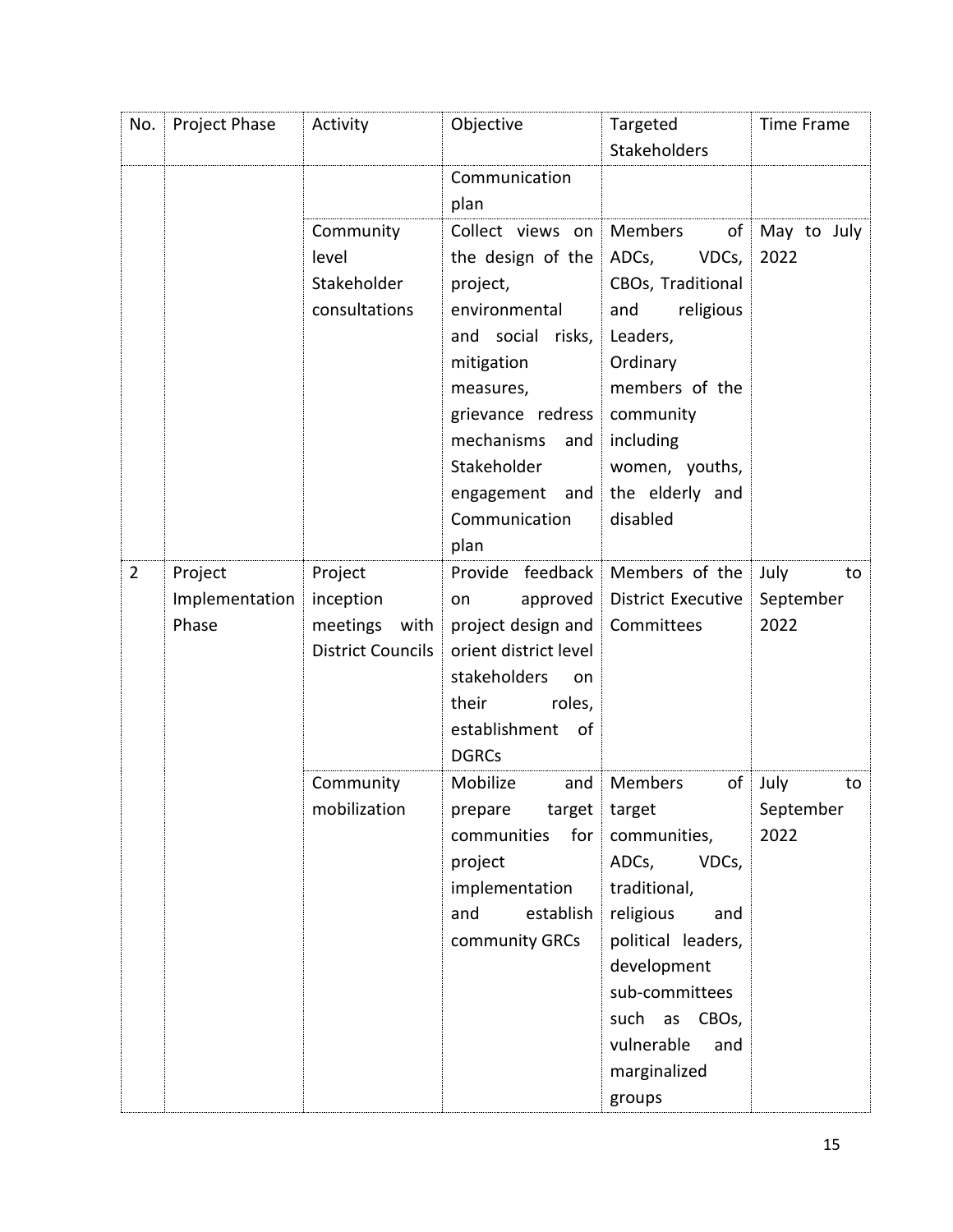| No. | Project Phase                 | Activity                                                                                                                         | Objective                                                                                                         | Targeted<br><b>Stakeholders</b>                                                            | <b>Time Frame</b>      |
|-----|-------------------------------|----------------------------------------------------------------------------------------------------------------------------------|-------------------------------------------------------------------------------------------------------------------|--------------------------------------------------------------------------------------------|------------------------|
|     |                               | Project<br>implementation<br>monitoring and<br>supervision<br>missions                                                           | Provide and obtain<br>going<br>on<br>information<br>and<br>support on project<br>performance                      | National, district,<br>and<br>community<br>level<br>stakeholders                           | Ongoing                |
|     |                               | Project<br>review<br>meetings with<br>selected<br>stakeholders<br>from National,<br><b>District</b><br>and<br>Community<br>level | Provide and<br>get<br>periodic feedback<br>project<br>on<br>implementation<br>progress and any<br>emerging issues | Selected<br>National, District<br>and Community<br>level<br>stakeholders<br>including GRCs | On going               |
| 3   | Close<br>Project<br>Out Phase | Project<br>close<br>out meetings                                                                                                 | Engage<br>stakeholders<br>on<br>project<br>exit<br>strategy                                                       | Beneficiary<br>communities and<br>groups, national<br>district<br>and<br>stakeholders      | Project<br>phasing out |

# <span id="page-15-0"></span>**2.5 Stakeholder Identification and Analysis**

In order to develop an effective SEP, it is necessary to determine who the stakeholders are and understand their needs and expectations for engagement, and their priorities and objectives in relation to the Project. This information shall then be used to tailor engagement to each type of stakeholder. As part of this process, it will be particularly important to identify individuals and groups who may find it more difficult to participate and those who may be differentially or disproportionately affected by the project because of their marginalized or vulnerable status.

It is also important to understand how each stakeholder may be affected – or perceives they may be affected – so that engagement can be tailored to inform them and understand their views and concerns in an appropriate manner.

Stakeholders have been and will continue to be identified on a continuing basis by identifying:

- Various stakeholder categories that may be affected by, or be interested in, the Project; and
- Specific individuals, groups, and organizations within each of these categories considering: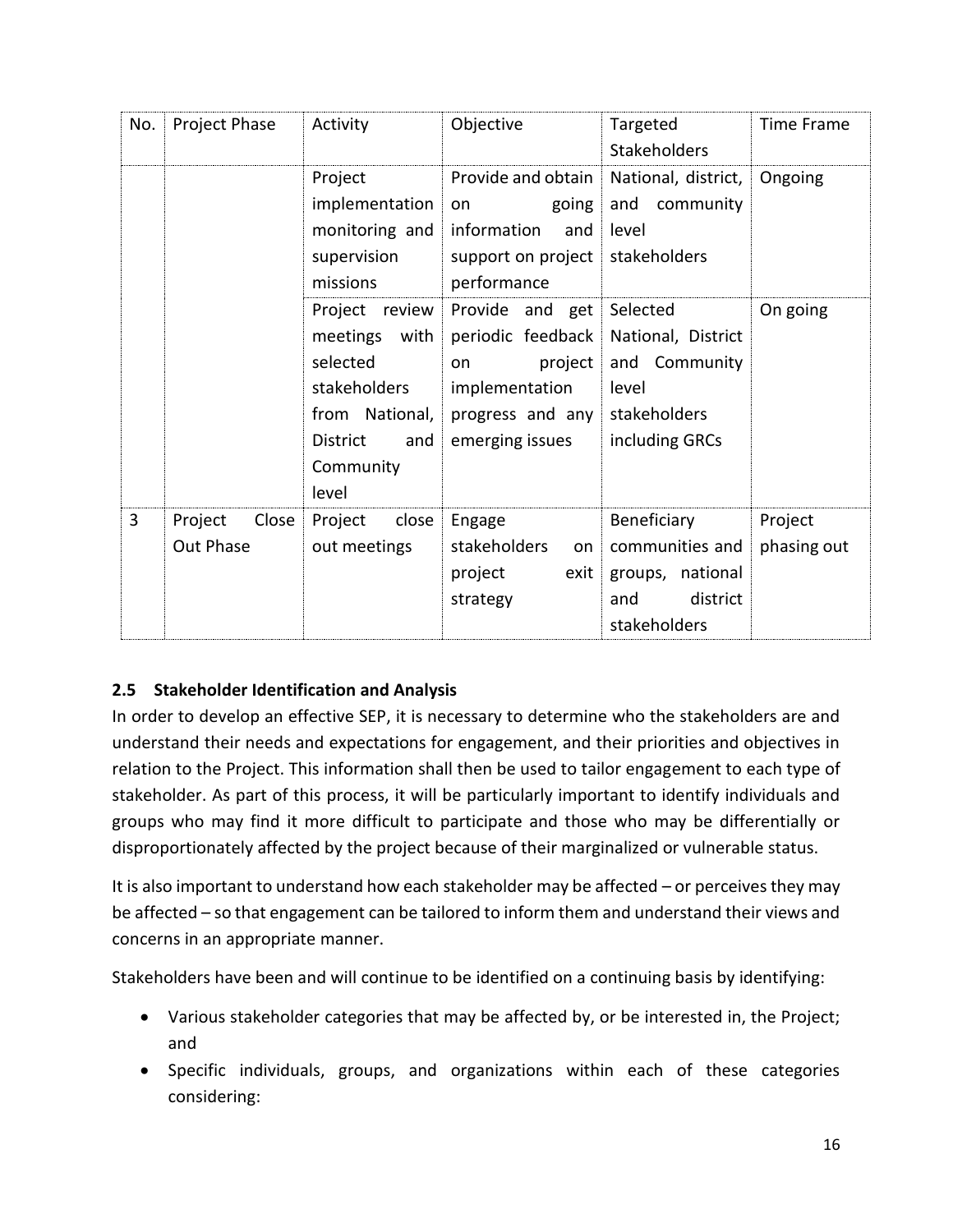- The expected Project area of impact, that is the geographical area over which it may cause impacts (both positive and negative) over its lifetime, and therefore the localities within which people and businesses could be affected.
- The nature of the impacts that could arise and therefore the types of national/local government entities, NGOs, academic and research institutions, and other bodies who may have an interest in these issues.

In general, engagement is directly proportional to impact and influence, and as the extent of impact of a project on a stakeholder group increases, or the extent of influence of a particular stakeholder on a project increase, engagement with that stakeholder group shall intensify and deepen in terms of the frequency and the intensity of the engagement method used. All engagement shall proceed based on what are culturally acceptable and appropriate methods for each of the different stakeholder groups targeted.

With reference to ESS10, "stakeholder" refers to individuals or groups who:

- (a) Are affected or likely to be affected by the project (project-affected parties); and
- (b) May have an interest in the project (other interested parties).

For the purpose of the SEP, the term "Project-affected parties" includes "those likely to be affected by the project because of actual impacts or potential risks to their physical environment, health, security, cultural practices, well-being, or livelihoods. These stakeholders may include individuals or groups, including local communities (World Bank, 2018b). They are the individuals or households most likely to observe changes from environmental and social impacts of the project.

The term "Other interested parties" (OIPs) refers to "individuals, groups, or organizations with an interest in the project, which may be because of the project location, its characteristics, its impacts, or matters related to public interest. For example, these parties may include regulators, government officials, the private sector, the scientific community, academia, unions, women's organizations, other civil society organizations, and cultural groups" (World Bank, 2018b).

# <span id="page-16-0"></span>**2.5.1 Project Affected Parties**

Table 3 shows the potential role, interest and influence of each of the target audiences captured in the Project in as far as the mandate, history of involvement, resources and authority in development planning and decision making are concerned.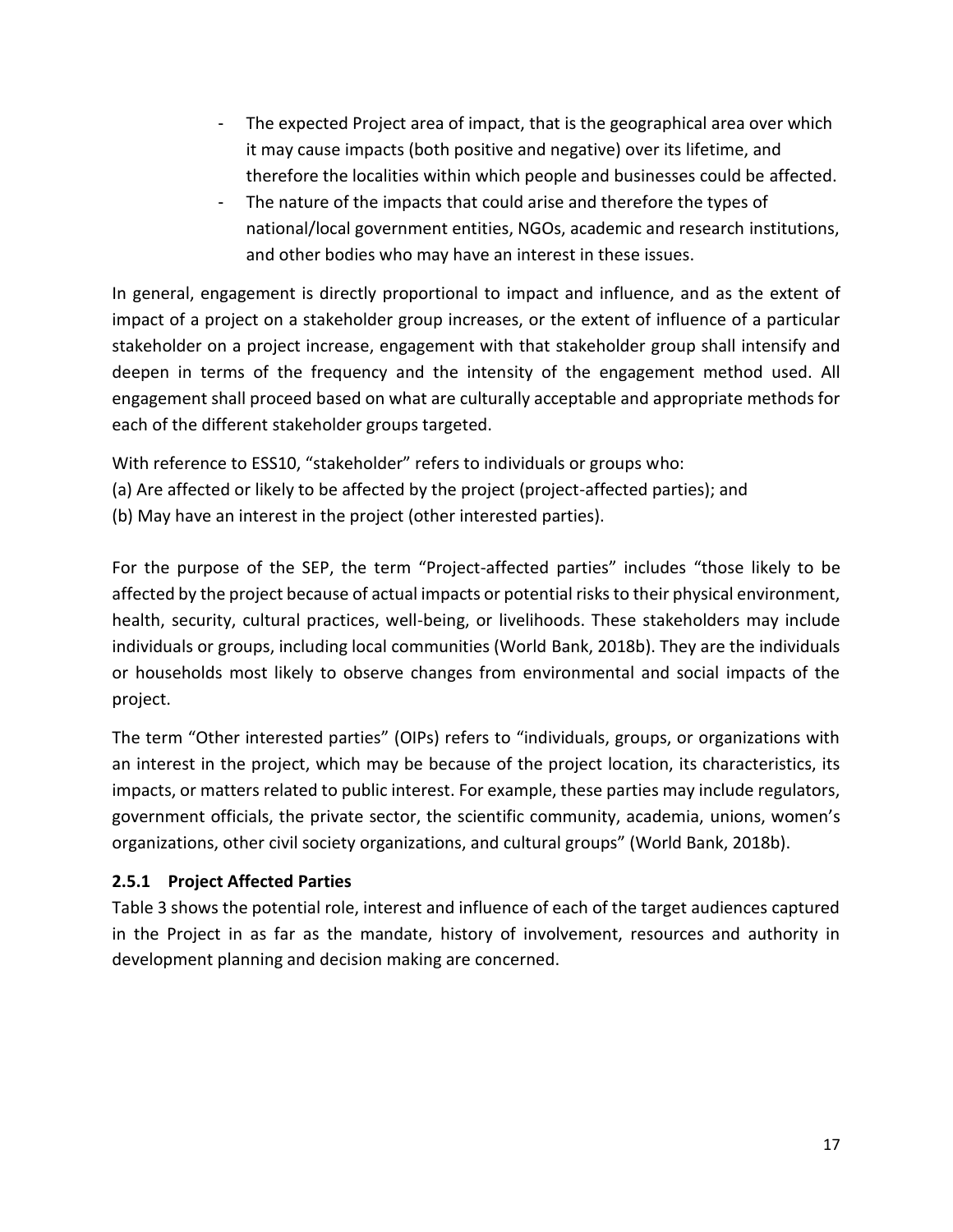# **Table 4: Project Affected Parties**

| <b>Communities</b>                                                |                                                                                                                                                                                                                                                                                                                                                                                                                                                                                                                                                                                                                        |                 |                  |  |  |
|-------------------------------------------------------------------|------------------------------------------------------------------------------------------------------------------------------------------------------------------------------------------------------------------------------------------------------------------------------------------------------------------------------------------------------------------------------------------------------------------------------------------------------------------------------------------------------------------------------------------------------------------------------------------------------------------------|-----------------|------------------|--|--|
| Stakeholder                                                       | <b>Involvement in the Project</b>                                                                                                                                                                                                                                                                                                                                                                                                                                                                                                                                                                                      | <b>Interest</b> | <b>Influence</b> |  |  |
| <b>Affected</b><br>communities<br>(Various<br>districts)          | Provide information or their<br>views on the Project which will<br>assist the project team to<br>make informed decisions when<br>implementing the project.<br>Provide support during the<br>implementation of the project<br>in terms of labor and public<br>security<br>Ease of acquiring raw materials<br>$\bullet$<br>for the Project through formal<br>land acquisition and<br>resettlement processes, where<br>necessary<br>Appraise the Project by<br>reporting any non-<br>conformance to Standard<br>Operation Procedures (e.g.<br>labor management, GBV/SEA,<br>community safety and health,<br>among others) | High            | High             |  |  |
| Community<br>Leaders/<br><b>Traditional</b><br><b>Authorities</b> | Local community leaders act as<br>$\bullet$<br>representatives of their local<br>community. Meetings with<br>traditional authorities is<br>required in order to introduce<br>the project in the area and<br>request for extraction of raw<br>materials for the Project where<br>necessary. It shows respect in<br>the cultural and social<br>structures of the nation but<br>also enhances buy-in and                                                                                                                                                                                                                  | High            | High             |  |  |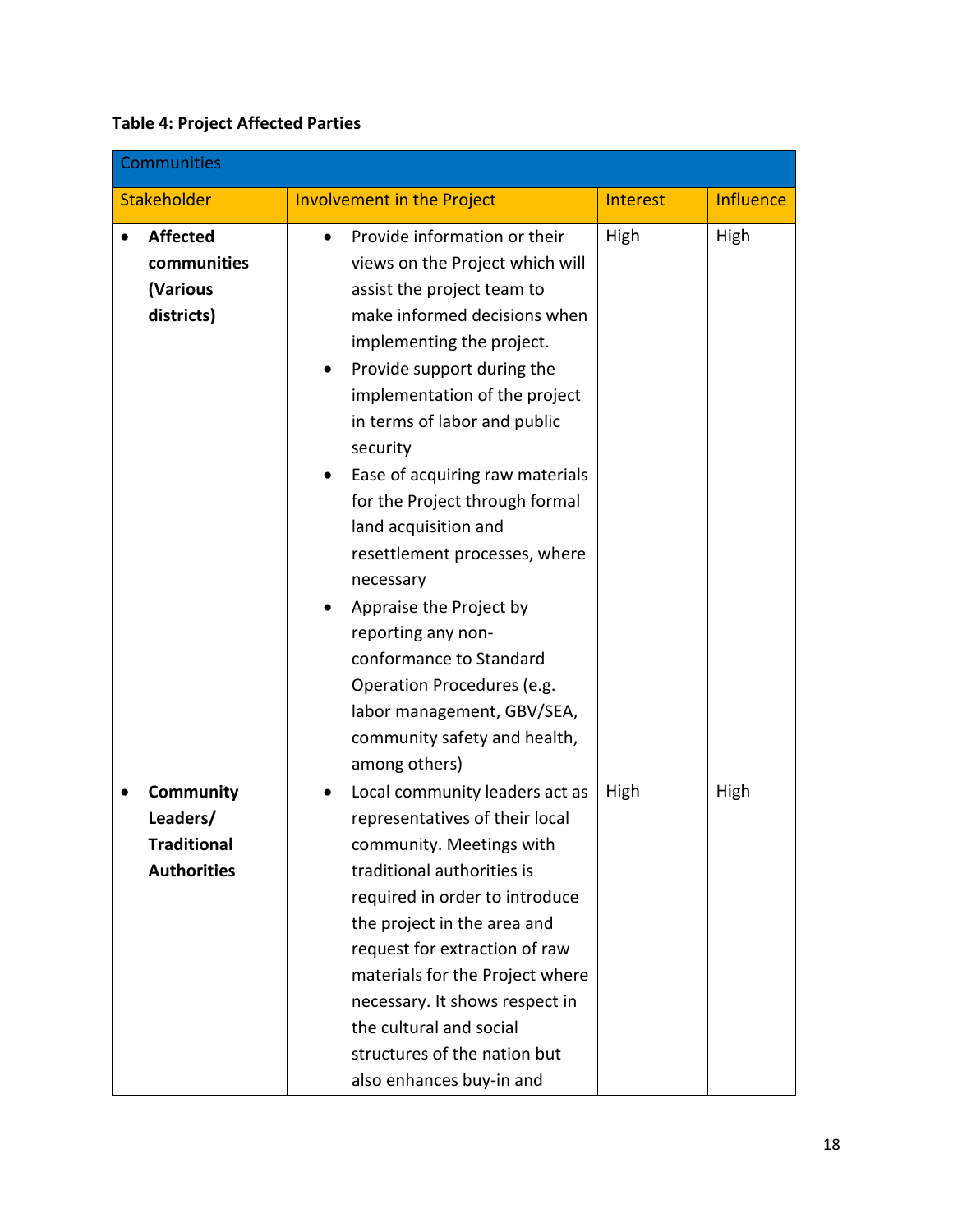| ownership of the Project                                                                                                                                                                    |  |
|---------------------------------------------------------------------------------------------------------------------------------------------------------------------------------------------|--|
| Be involved in and facilitate<br>the resolution of community<br>conflicts and land disputes at<br>community level.                                                                          |  |
| Appraise the Project by<br>reporting any non-<br>conformance to Standard<br>Operation Procedures (e.g.<br>labor management,<br>GBV/SEA/SH, community<br>safety and health, among<br>others) |  |
| Liaison Officers will be selected<br>from each village to be a link<br>between the community and<br>the utility Companies (ESCOM<br>and EGENCO), contractor and<br>Supervising Firm.        |  |

# <span id="page-18-0"></span>**2.5.2 Other Interested Parties**

Government Ministries outside MoF are also stakeholders that can be considered as other interested parties to the project. Engagement with government will serve two main purposes:

- (i) Involve the ministries, departments and committees in each step of the Project to build consensus and ownership; and
- (ii) Identify the governance framework for socio-economic development and environmental management.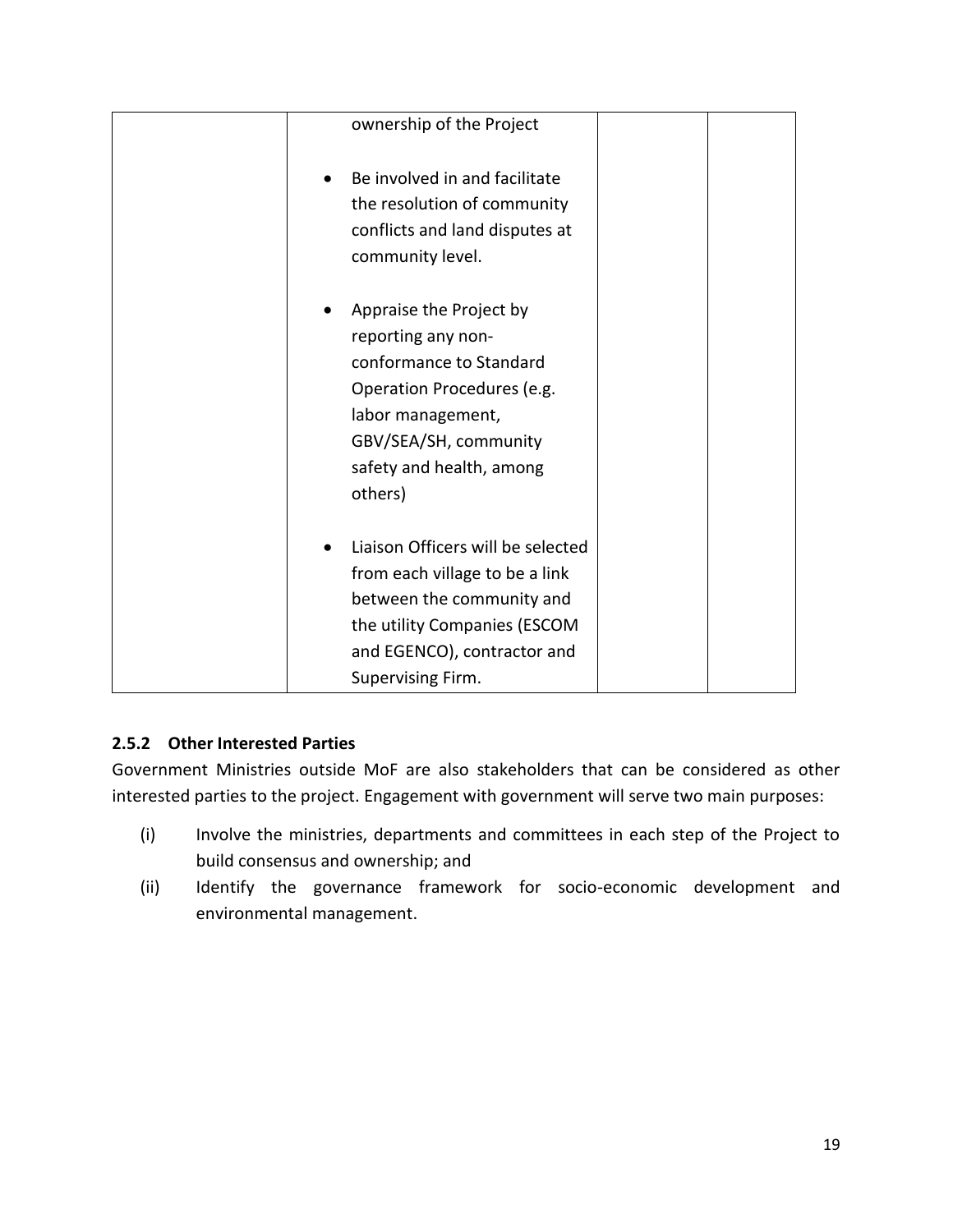# **Table 5: Other Interested Parties**

| Government                                                                | Potential Involvement in the project                                                                                                                                                                             | Interest | <b>Influence</b> |
|---------------------------------------------------------------------------|------------------------------------------------------------------------------------------------------------------------------------------------------------------------------------------------------------------|----------|------------------|
| Ministries,                                                               |                                                                                                                                                                                                                  |          |                  |
| Departments,                                                              |                                                                                                                                                                                                                  |          |                  |
| Agencies,                                                                 |                                                                                                                                                                                                                  |          |                  |
| <b>Development</b>                                                        |                                                                                                                                                                                                                  |          |                  |
| <b>Partners and NGOs</b>                                                  |                                                                                                                                                                                                                  |          |                  |
| Ministry of<br><b>Finance</b>                                             | Provide oversight and control of<br>$\bullet$<br>disbursement project funds to the<br>implementing<br>Monitor<br>agency.<br>compliance of financial reporting of<br>project funds by the implementing<br>agency. | Low      | High             |
| World Bank (WB)                                                           | Provide funding for the Project<br>$\bullet$                                                                                                                                                                     | High     | High             |
| <b>Ministry of Energy</b><br>and MERA                                     | Provide<br>oversight, policies<br>and<br>$\bullet$<br>control over energy issues<br>and<br>standards                                                                                                             | Low      | High             |
| <b>Ministry of Lands</b>                                                  | Provide oversight and assist with<br>$\bullet$<br>policies and local best practices<br>regarding land and resettlement<br>issues.                                                                                | Low      | Medium           |
| <b>District Councils</b>                                                  | Facilitate resolution of community<br>$\bullet$<br>conflicts and project related disputes<br>in the Project area<br>Monitor the implementation of the                                                            | High     | High             |
| <b>Ministry</b><br>of                                                     | Project<br>policies and regulations<br>Provide<br>$\bullet$                                                                                                                                                      | Medium   | High             |
| Gender,<br>Children,<br><b>Disability</b><br>and<br><b>Social Welfare</b> | regarding vulnerable people and<br>gender-based violence during the<br>project.                                                                                                                                  |          |                  |
| Local NGOs/ CBOs                                                          | Providing<br>during<br>support<br>$\bullet$<br>implementation of the project.<br>Influence ideas on the implementation<br>$\bullet$<br>of<br>project that will<br>the<br>improve                                 | High     | High             |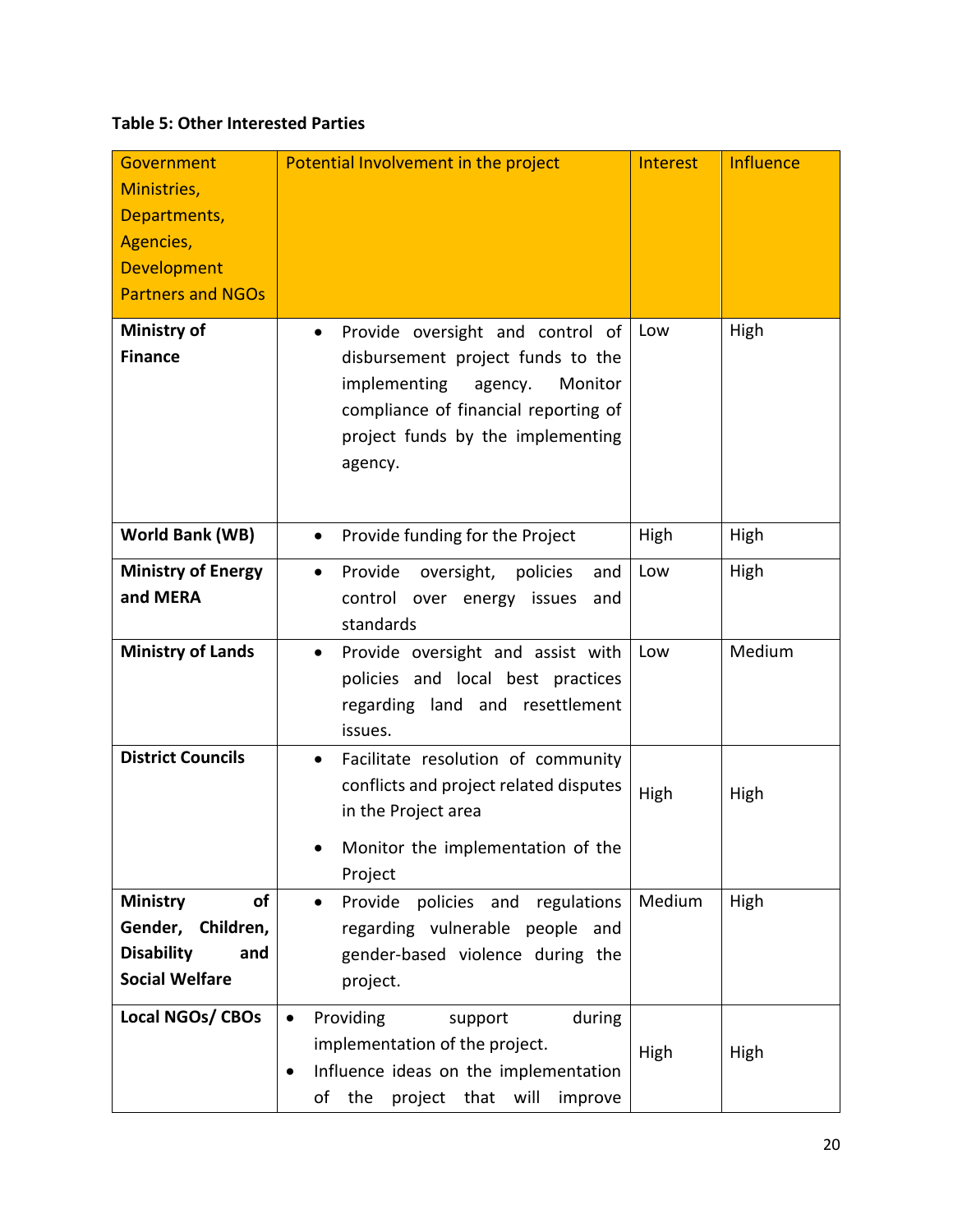| livelihoods of the people directly  |
|-------------------------------------|
| affected by the project             |
| Disseminate information and provide |
| guidance to ensure that community   |
| members are considered and involved |
| in the project implementation.      |

# <span id="page-20-0"></span>**2.5.3 Disadvantaged/Vulnerable Individuals or Groups**

Much as the project is largely expected to have positive impact among beneficiary members of the target communities, there is still a possibility of individuals, families and communities that might be negatively affected by activities of the project These may come from among the beneficiaries or non-beneficiary members of the target communities. The women and children, the youth, elderly, disabled and chronically ill are often times the most vulnerable because of their limited access to information due to physical, social, cultural and structural barriers within the communities. These categories of people will be particularly targeted with adequate information to understand the nature of project activities and anticipated positive and potential negative impacts of the project. They will also be provided with information on how to access the grievance redress mechanism of the project whenever the need arises.

Members of the community that are old might have mobility challenges to access venues for program activities such as meetings. There will be consideration to organize meetings within manageable distances for such people. Another envisaged challenge is high illiteracy levels in some of the target communities that will make it difficult for beneficiaries to read and understand written information pertaining to the project. Appropriate methods such as public meetings, visual media (posters, billboards, community videos), and mobile public address system will be employed to reach out to such groups of people. Hearing challenges (due to age or birth) by some beneficiaries might require use of sign language aides in outreach and visibility tools as well as Public Address systems or megaphones, especially where the meetings attract large crowds of people.

The Project will ensure that inequalities between men and women are addressed and all unintended effects on gender dynamics for example, GBV/SEA/SH are prevented. The program will plan on different levels of education and look into culturally appropriate consultations, representation of different perspectives across social economic, ethnic and religious lines.

The Project will ensure that there is representation and participation of women and other vulnerable groups including people living with disabilities, people living with HIV/AIDS different religious groups, marital status, the youth and children in all community consultations, meetings, and interactions about the Project as these will be equally affected by the Project. The Project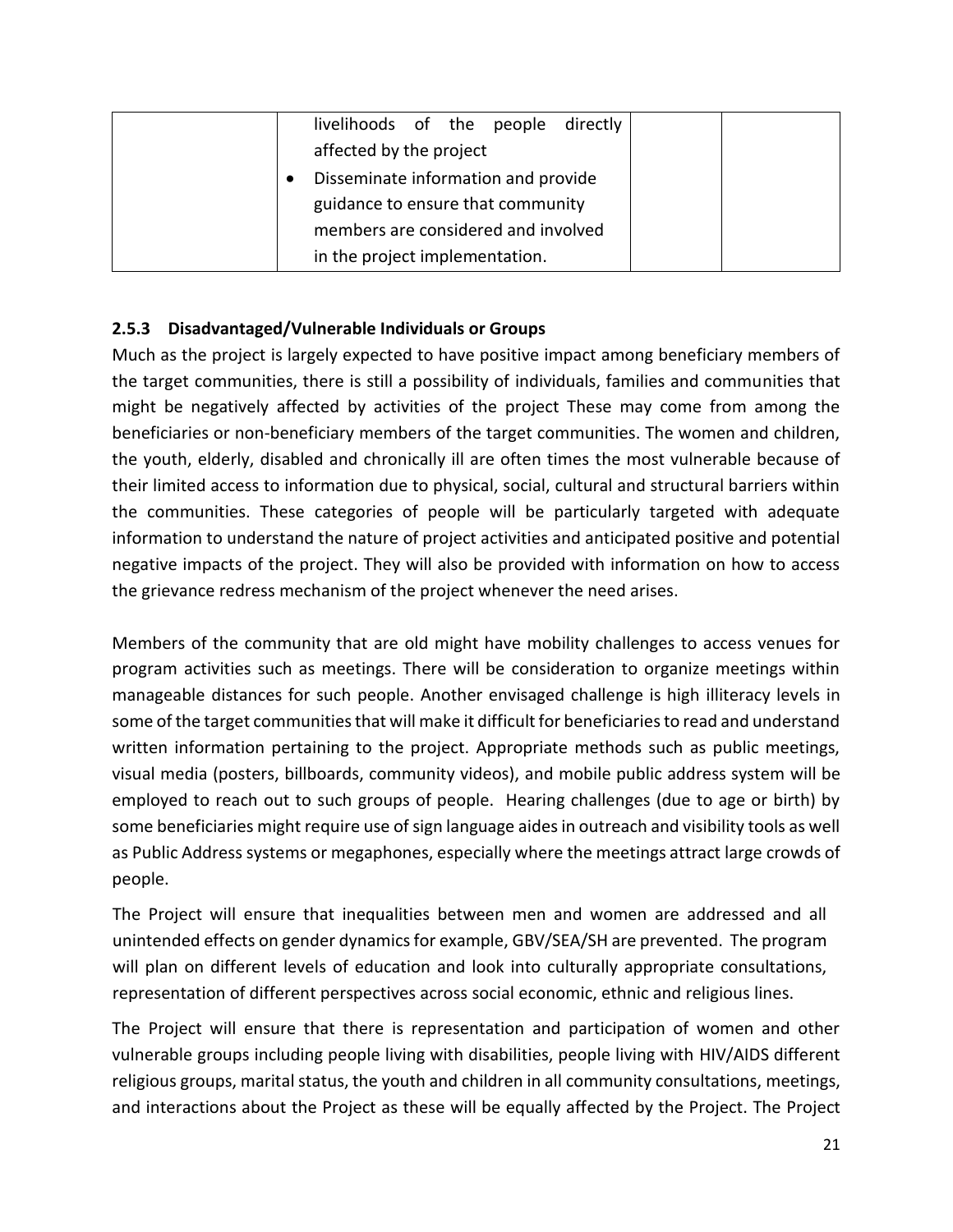will ensure that venues for meetings are accessible to vulnerable groups and that information is provided in a language that is easy to understand. This work shall be done in collaboration with other NGOs and CBOs working in the area, particularly those working with vulnerable groups such as women, the Youth, the elderly and adolescent girls.

All data collected by the Project will be disaggregated by gender for effective decision making. Hence, for each meeting, the number of men and women, youth and children will be recorded. To ensure that views of different categories of people are captured, special focus group discussions (FGDs) will be held for men only, women only, people with disabilities as well as people living with HIV/AIDS. Special attention will also be paid for the elderly and youth; disaggregating them into male and female.

Representation and participation of women and other vulnerable groups in different committees will be prioritized by the Project with special emphasis given to the women and the youth to influence decisions that affect them and make their voices heard. Where need be, focus group discussions will be organized where women will be given a platform to raise their own issues and concerns in regard to the Project. Issues important to women will be given equal weight hence will be included in meeting agendas and group discussions among others.

Extra effort will be undertaken to reach out to non-beneficiating members of the target communities in order to make them understand the project targeting processes and capacity limits so that they do not feel disadvantaged and also to gain their support for the Project.

# <span id="page-21-0"></span>**2.6 Stakeholder Engagement Activities**

All stakeholder engagement activities will be informed by stakeholder identification, analysis and mapping and based on comments received on consultations held. The activities will be based on the various aspects of the project components as outlined in the project description.

Prior to the commencement of stakeholder engagement activities, meetings shall be scheduled in liaison with relevant traditional leaders, community representatives, political leaders (e.g. MP and councilors), Heads of Government departments, representatives from NGOs and CBO, the media, the project affected parties (PAPs) and other interested parties (OIPs). The purpose of these meetings shall be to refine the stakeholder engagement strategy so as to meet the requirements of PAPs and OIPs and ensure that future communication is effective and cognizant of social and cultural sensitivities.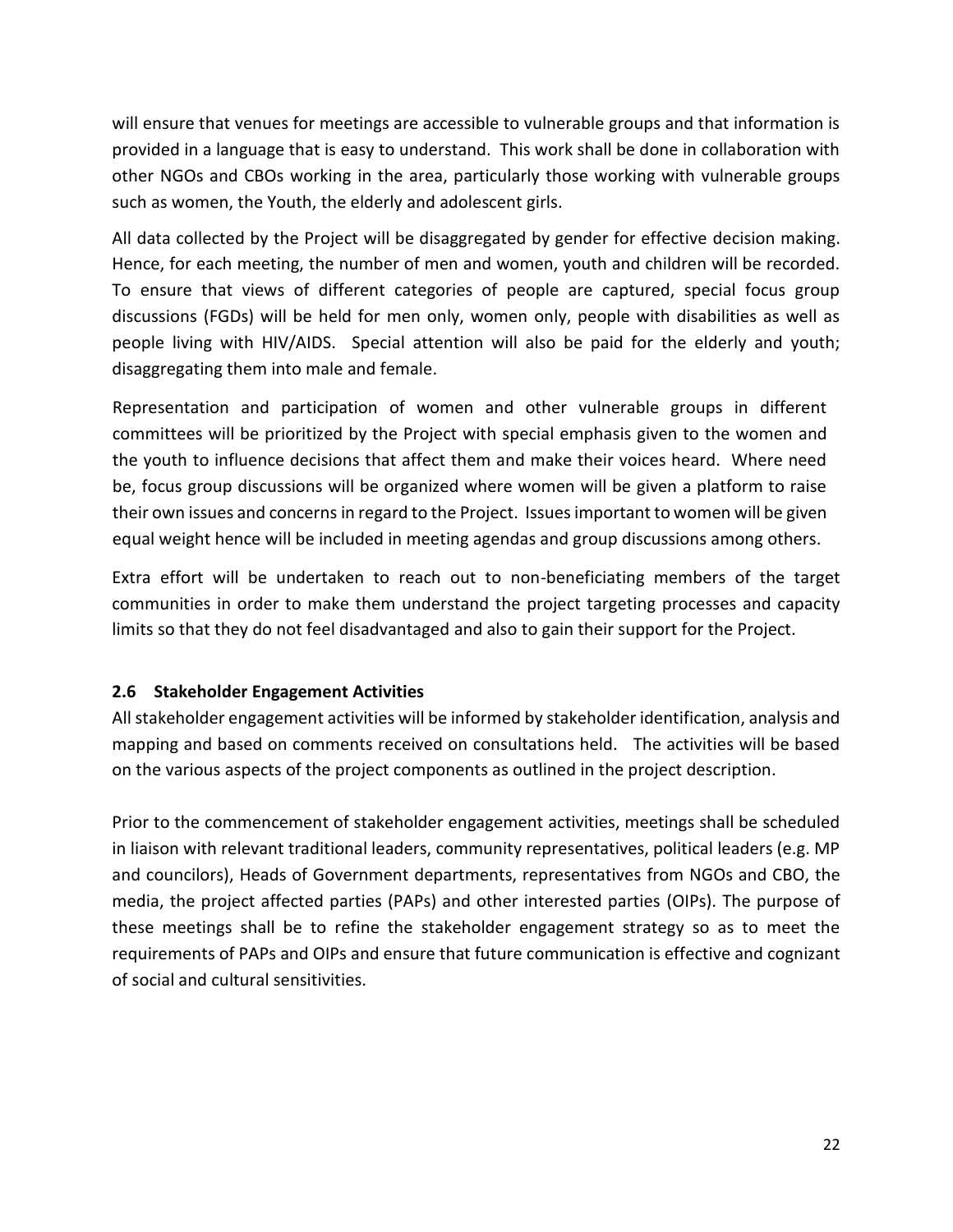# <span id="page-22-0"></span>**Planned Stakeholder Engagement Activities**

A set of stakeholder consultation meetings have been conducted during the months of February, March and April 2022 where ESCOM and EGENCO engaged groups of stakeholders to get their views on the Project.

|  |  |  |  | <b>Table 6: Stakeholder Engagements</b> |
|--|--|--|--|-----------------------------------------|
|--|--|--|--|-----------------------------------------|

| <b>DATE</b>     | <b>STAKEHOLDER</b>       | <b>AGENDA</b>        | <b>FEEDBACK</b>                     |
|-----------------|--------------------------|----------------------|-------------------------------------|
| February 2022   | World<br><b>Bank</b>     | Assessment           | Discussions on funding              |
|                 | Mission                  | mission,<br>site     | Discussions on scope<br>and         |
|                 |                          | visits               | Work plans                          |
|                 |                          |                      |                                     |
| February 8-16,  | <b>MEPA</b>              | Guidance<br>on       | ToRs for ESMP development           |
| 2022            |                          | screening of the     | study provided                      |
|                 |                          | Project<br>and       |                                     |
|                 |                          | <b>ToRs</b>          |                                     |
| to<br>January   | <b>ESCOM</b><br>internal | of<br>the<br>Extent  | Scope of works and Workplans        |
| February 2022   | stakeholders             | the<br>effects<br>of |                                     |
|                 | (Transmission,           | cyclone, scope of    |                                     |
|                 | Distribution,            | works, workplans     |                                     |
|                 | Projects, EM)            |                      |                                     |
| January - March | Govt/Political           | Familiarization on   | Insight on dam safety measures      |
| 2022            | leaders<br>(MPs,         | project<br>impact    | Assist<br>in<br>sourcing<br>Project |
|                 | <b>Ministries</b><br>οf  | and risks            | financiers                          |
|                 | Energy,<br>Finance,      | Input in Project     |                                     |
|                 | Local Government,        | development          |                                     |
|                 | Natural Resources,       | Source of Project    |                                     |
|                 | Water,                   | financing            |                                     |
|                 | Agriculture)             |                      |                                     |
| January         | Govt Ministry of         | Familiarization on   |                                     |
| March 2022      | Energy<br>and            | cyclone<br>impact    | Assist<br>Project<br>in<br>sourcing |
|                 | Ministry<br>of           | and risks.           | financing                           |
|                 | Finance,                 | Input in Project     |                                     |
|                 |                          | development          |                                     |
|                 | Political<br>leaders     | Source of Project    |                                     |
|                 | (MPs, Ministries of      | financing            |                                     |
|                 | Energy,<br>Finance,      |                      |                                     |
|                 | Local Government,        |                      |                                     |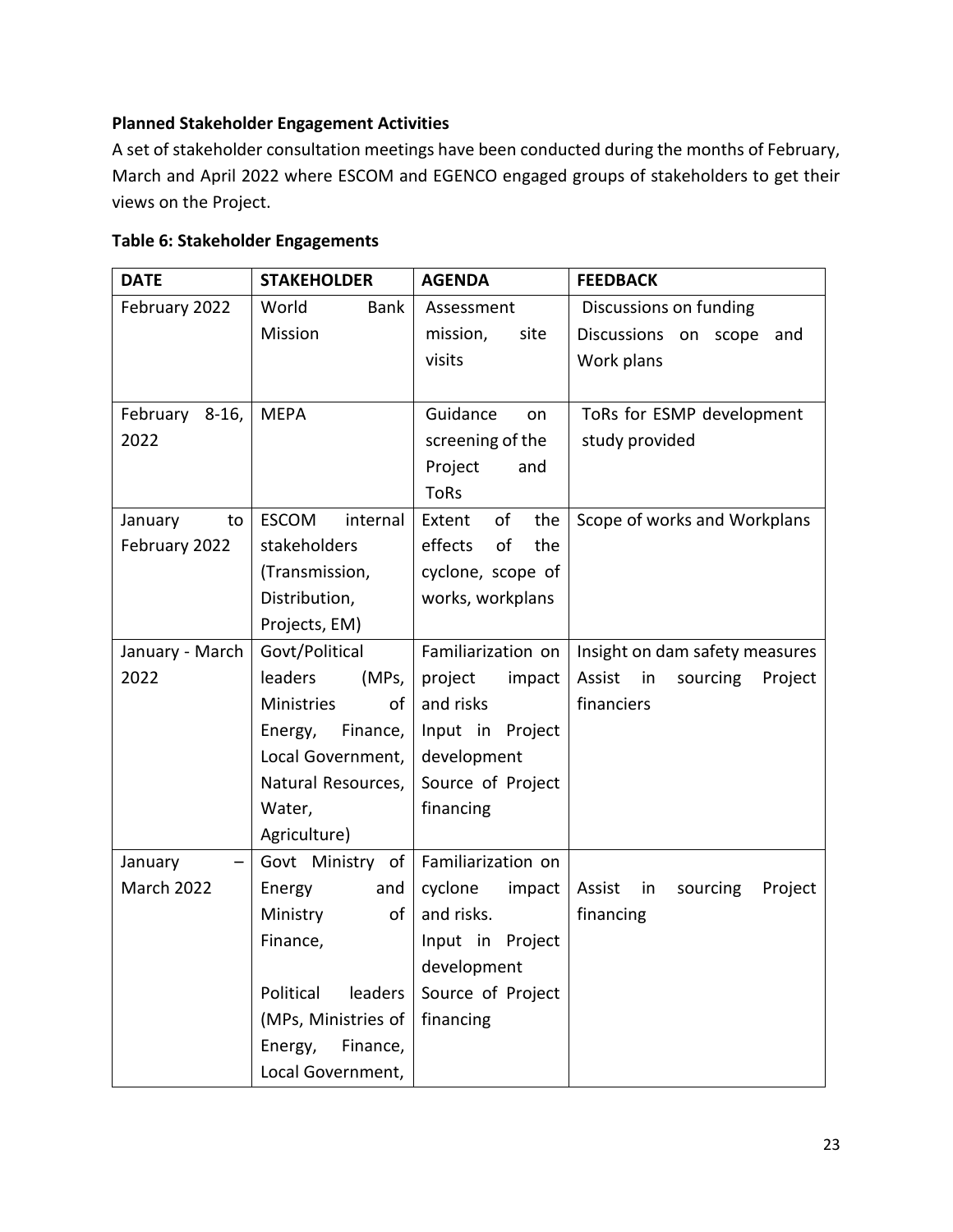| February 2022               | Media                    | Media site tour       | Wide<br>coverage of<br>project     |
|-----------------------------|--------------------------|-----------------------|------------------------------------|
|                             |                          | and<br>coverage       | stories in the media               |
|                             |                          | during high level     |                                    |
|                             |                          | visits                |                                    |
| February 2022               | Private sector and       | National<br>and       | Potential<br>collaborations<br>and |
|                             | electricity users        | regional meetings     | support                            |
|                             |                          | issues<br>οf<br>on    |                                    |
|                             |                          | electricity           |                                    |
|                             |                          | provision             |                                    |
| February<br>to              | Community<br>level       | for<br>Support        | Greater buy in and support         |
| <b>March 2022</b>           | stakeholder              | smooth<br>project     |                                    |
|                             | engagement               | implementation        |                                    |
| 11,<br>February             | <b>EGENCO</b> staff      | the<br>Appraising     | Provided views on the Project      |
| 2022                        |                          | recovery plan         |                                    |
|                             |                          |                       |                                    |
|                             |                          | Assurance of their    |                                    |
|                             |                          | employment            |                                    |
|                             |                          | tenure                |                                    |
|                             |                          |                       |                                    |
| March 1, 2022               | Local leaders (T/A       | Impacts<br>and        | on availability of<br>Assurance    |
| and ongoing                 | Kasisi, GVH Kandeu       | benefits<br>of<br>the | materials                          |
|                             |                          | Project               | Follow proper land acquisition     |
|                             |                          | Acquisition<br>sites  | process                            |
|                             |                          | of materials e.g.     | Offer employment to locals         |
|                             |                          | gravel, clay, rock    |                                    |
|                             |                          | aggregates            |                                    |
| March 1, 2022,              | Project-affected         | and<br>Impacts        | Offer employment to locals         |
| and ongoing                 | persons                  | benefits<br>of the    | Mitigate dust and vehicle speed    |
|                             |                          | Project               | Follow proper land acquisition     |
|                             |                          | Acquisition<br>sites  | process                            |
|                             |                          | of materials e.g.     |                                    |
|                             |                          | gravel, clay, rock    |                                    |
|                             |                          | aggregates            |                                    |
| March<br>$2^{\circ}$<br>and | Department<br>of         | Guidance on rock      | rock<br>Locating<br>aggregate      |
| March<br>$8-21,$            | <b>Geological Survey</b> | aggregates<br>and     | reserves                           |
| 2022                        |                          | locations             | Sampling and recommending          |
|                             |                          |                       | rock outcrop sites                 |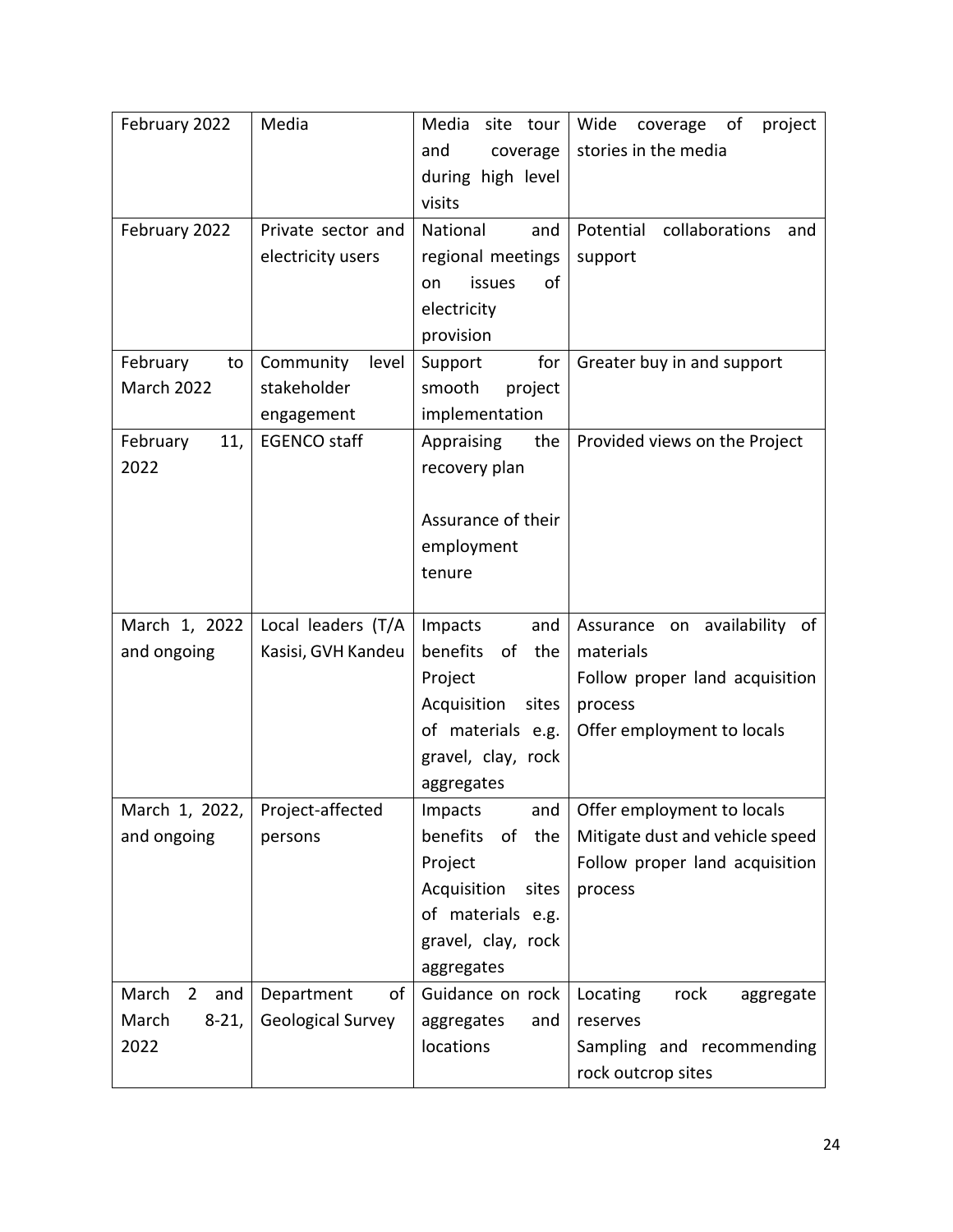| March 6, 2022,  | Chikwawa District  | <b>Impacts</b><br>and     | Assurance on availability of   |
|-----------------|--------------------|---------------------------|--------------------------------|
| and ongoing     | Council            | benefits<br>of<br>the     | materials                      |
|                 |                    | Project                   | Follow proper land acquisition |
|                 |                    | Acquisition<br>sites      | process                        |
|                 |                    | of materials e.g.         | Offer employment to locals     |
|                 |                    | gravel, clay, rock        | Adhere to Project operational  |
|                 |                    | aggregates                | standards (ESMP, OHS, GBV      |
|                 |                    |                           | etc)                           |
| March 8- April  | Wildlife<br>Majete | Appraising<br>the         | Provided their views on the    |
| 12, 2022        | Reserve            | recovery concept          | Project                        |
|                 |                    | for phase 1               |                                |
|                 |                    |                           |                                |
|                 |                    | <b>ESMP</b> preparation   |                                |
|                 |                    | <b>Kickoff</b><br>meeting |                                |
|                 |                    | for phase 1 works         |                                |
| March<br>30, to | of<br>Department   | Process on rock           | Provision of due processes and |
| April 2, 2022   | <b>Mines</b>       | aggregate mining          | studies<br>required<br>(e.g.   |
|                 |                    | and licensing             | ESIA/ESMP)                     |

Consultations will continue to take place throughout the project cycle. The SEP will be updated as and when more details of the project activities get firmed up to reflect specific consultations that will be conducted during project implementation. It will also be updated to reflect the target groups who will be consulted at each project stage, the specific topic on which their feedback will be sought, and the method used to communicate with them, and the timeframe in which this will be done and responsible person/agency for organizing the consultation.

# <span id="page-24-0"></span>**2.7 Monitoring and Reporting of Stakeholder Engagement Plan**

The Stakeholder Engagement Plan will be periodically revised and updated as necessary in order to ensure that the information presented herein is consistent and is the most recent, and that the identified methods of engagement remain appropriate and effective in relation to the project context and specific phases of the project. Any major changes to the project related activities and to its schedule will be duly reflected in the SEP which will subsequently be re-disclosed.

# **2.7.1 Reporting**

Monthly summaries and internal reports on public grievances, enquiries and related incidents, together with the status of implementation of associated corrective/preventative actions will be collected by responsible staff in the PIUs and referred to the Project Manager. The monthly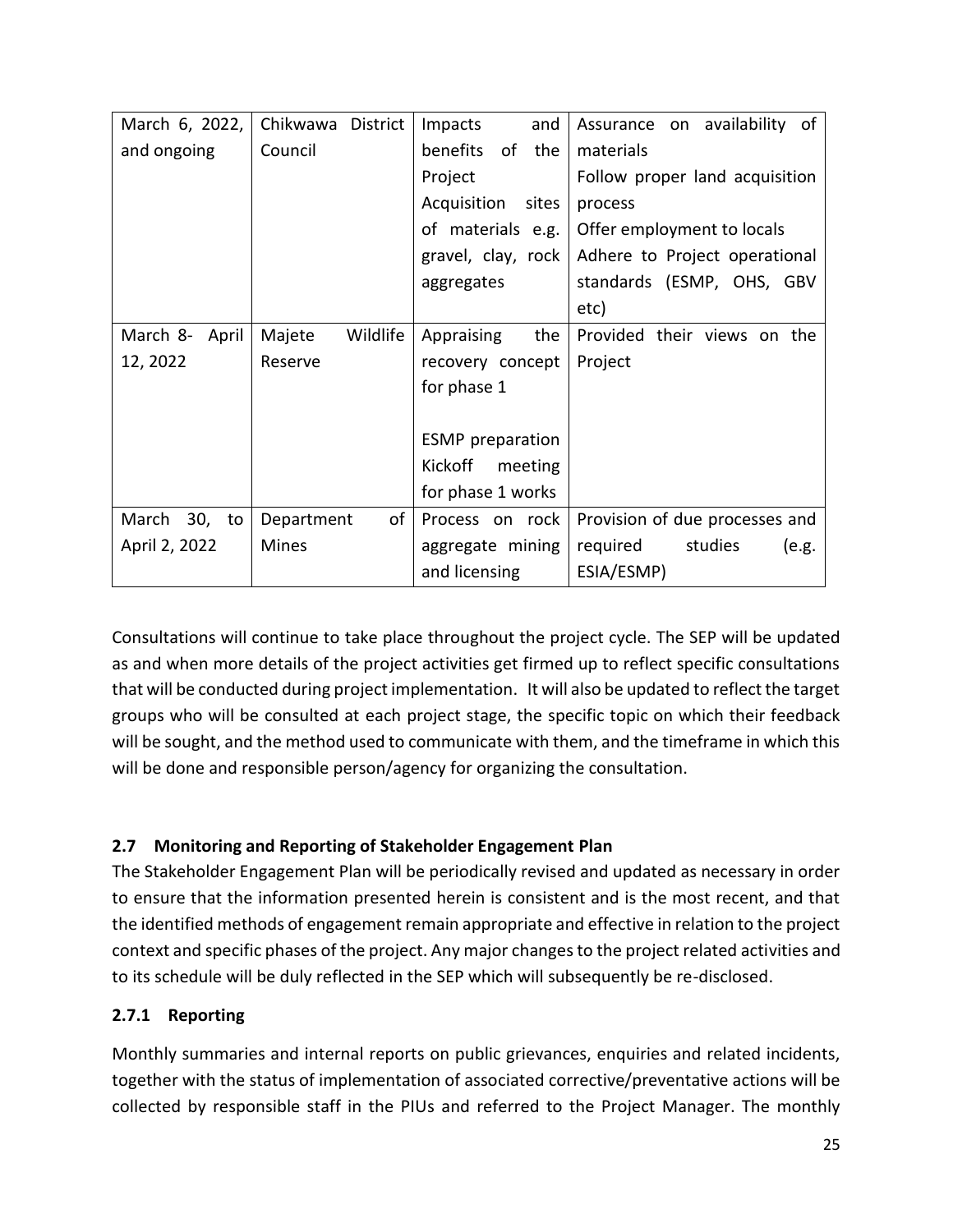summaries will provide a mechanism for assessing both the number and the nature of complaints and requests for information, along with the Project's ability to address those in a timely and effective manner.

# **2.7.2 Monitoring:**

A number of stakeholder engagement activities will be monitored by the Project on a regular basis, including the following:

- Materials disseminated: types, frequency, and location.

- Place and time of formal engagement events and level of participation including specific stakeholder groups (e.g., women, youth, community leaders).

- Geographical coverage of public engagement activities.

- Numbers and type of stakeholders who come into contact with the Project team by mail, telephone and any other means of communication.

- Meeting minutes, attendance registers and photographic evidence.

- Feedback and Comments received by government authorities, community leaders and other parties and passed to the Project. The extent to which feedback and comments have been addressed and have led to corrective actions being implemented.

- Number of public grievances received within a reporting period (e.g., monthly, quarterly, or annually) and number of those resolved within the prescribed timeline.

- Type of public grievances received.

- Number of press materials published/broadcasted in the local, regional, and national media.

The key performance indicators to assess the quality of the SEP implementation will be finalized and agreed on by the implementing agency and reflected in the Project Operational Manual (POM). An independent M&E team may be deployed to assist with the overall monitoring of the SEP, particularly to assess the implementation of stakeholder engagement.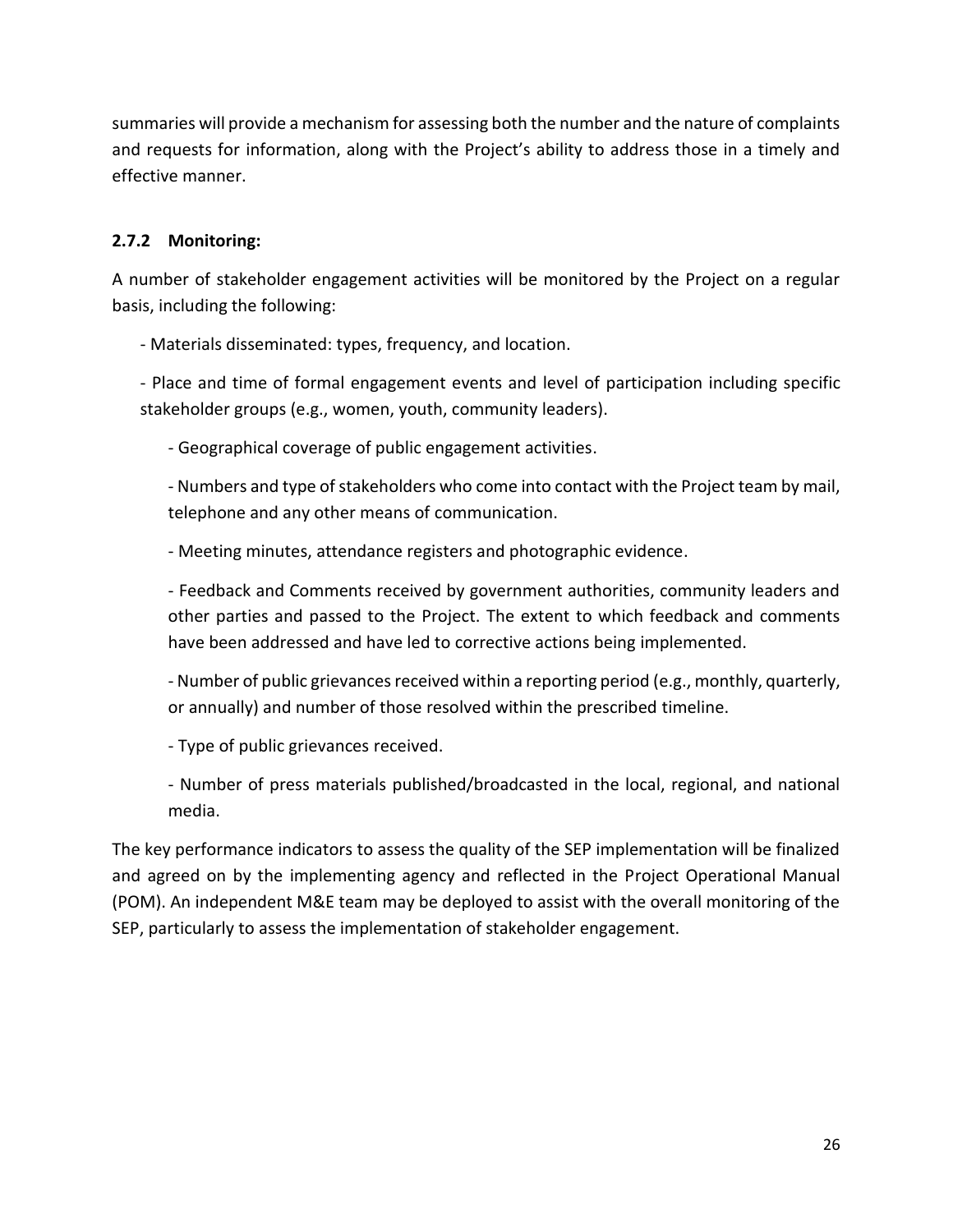# <span id="page-26-0"></span>**3. PROPOSED STRATEGY FOR INFORMATION DISCLOSURE**

Appropriate information will be provided to stakeholders depending on the stage of the project and the identified stakeholder information needs. This will include information on the nature of the project design, the anticipated environmental and social risks and impacts, the proposed mitigation measures, the stakeholder engagement plan, grievance redress mechanisms and how stakeholder views were incorporated in the project design and management of environmental and social risks.

The Project will use a combination of methods to disclose information pertaining to the project in a manner that is commensurate with the nature of the identified stakeholders and environmental and social sensitivity of the project. For community level stakeholders, information will mostly be disclosed through public meetings organized within the communities. Deliberate efforts will be made to ensure that vulnerable groups of people such as women and children, the elderly and disabled are adequately represented and heard in such meetings. At national and district level, disclosure of information will be done through meetings with the representatives and members of relevant MDAs, committees and sub-committees. Printed and electronic copies of relevant project documents will be made available to stakeholders through appropriately designated places within reach of stakeholders.

Communication to stakeholders on information disclosure for the Project will be conveyed through relevant means depending on targeted audiences. Mostly, the project will use written forms of communication such as letters and electronic mails, community radio stations where available, and mobile public address system. Where possible social media platforms and groups will be created to assist in information dissemination to targeted stakeholders. All these processes, platforms, and channels will be linked to the ESCOM website.

Table 7 summarizes the key methods that will be used for disclosure of Project information at different stages of the Project.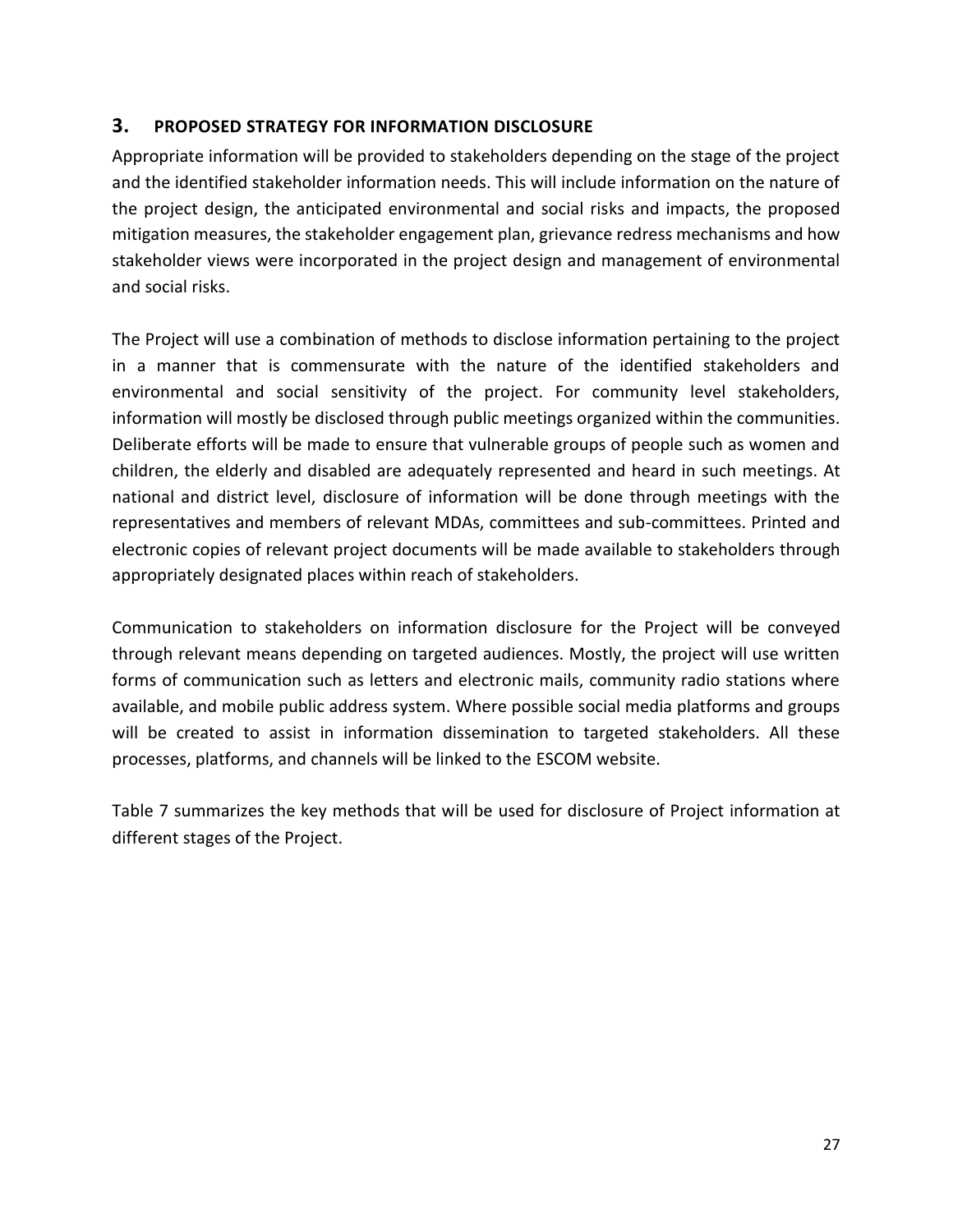| Project stage  | List of information to | Methods          | Timetable:           | Target                             | Percentage      | Responsibilities         |
|----------------|------------------------|------------------|----------------------|------------------------------------|-----------------|--------------------------|
|                | be disclosed           | proposed         | Locations/           | stakeholders                       | reached         |                          |
|                |                        |                  | dates                |                                    |                 |                          |
| Project        | Design<br>Project      | Community        | Selected             | Members<br>of                      | About<br>40%    | PIU<br>in                |
| Preparation    | summary,               | Meetings,        | communities,         | target                             | of<br>percent   | Collaboration with       |
|                | Stakeholder            | Events,<br>and   | May to<br>July       | communities in                     | target          | <b>District Councils</b> |
|                | Engagement<br>Plan,    | gatherings       | 2022 and After       | target districts                   | audience        |                          |
|                | Environmental<br>and   |                  | <b>Bank Approval</b> |                                    |                 |                          |
|                | Social<br>Commitment   | Community        | After<br>Bank        | Community                          | 60% of target   | PIU                      |
|                | Plan,<br>Grievance     | and National     | Approval             | members<br>in                      | audience        |                          |
|                | Mechanism<br>Redress   | Radio stations   |                      | target districts                   |                 |                          |
|                | setup                  | Billboards,      |                      |                                    |                 |                          |
|                |                        | banners,         |                      |                                    |                 |                          |
|                |                        | leaflets,        |                      |                                    |                 |                          |
|                |                        | Make             | July<br>to           | National<br>and                    | 95 % of target  | PIU                      |
|                |                        | available        | September            | District<br>level                  | stakeholders    |                          |
|                |                        | printed<br>and   | 2022 and After       | stake holders                      |                 |                          |
|                |                        | electronic       | <b>Bank Approval</b> |                                    |                 |                          |
|                |                        | copies of the    |                      |                                    |                 |                          |
|                |                        | material<br>at   |                      |                                    |                 |                          |
|                |                        | National, and    |                      |                                    |                 |                          |
|                |                        | District level   |                      |                                    |                 |                          |
|                |                        | offices<br>focal |                      |                                    |                 |                          |
|                |                        | the<br>on<br>as  |                      |                                    |                 |                          |
|                |                        | Website          |                      |                                    |                 |                          |
| Project        | Project<br>Progress    | Review           | Ongoing              | Stakeholder                        | 100 % of target | PIU                      |
| implementation | Reports                | Meetings         |                      | representative                     | stakeholders    |                          |
|                |                        | Community        |                      | at<br>national,<br>district<br>and |                 |                          |
|                |                        | radios,          |                      | community level                    |                 |                          |
|                |                        | national         |                      |                                    |                 |                          |
|                |                        | radios,          |                      |                                    |                 |                          |
|                |                        | billboards,      |                      |                                    |                 |                          |
|                |                        | banners,         |                      |                                    |                 |                          |
|                |                        | newspaper        |                      |                                    |                 |                          |
|                |                        | placements,      |                      |                                    |                 |                          |
|                |                        | flyers<br>and    |                      |                                    |                 |                          |
|                |                        | brochures etc    |                      |                                    |                 |                          |

# Table 7: Methods for Disclosure of Project Information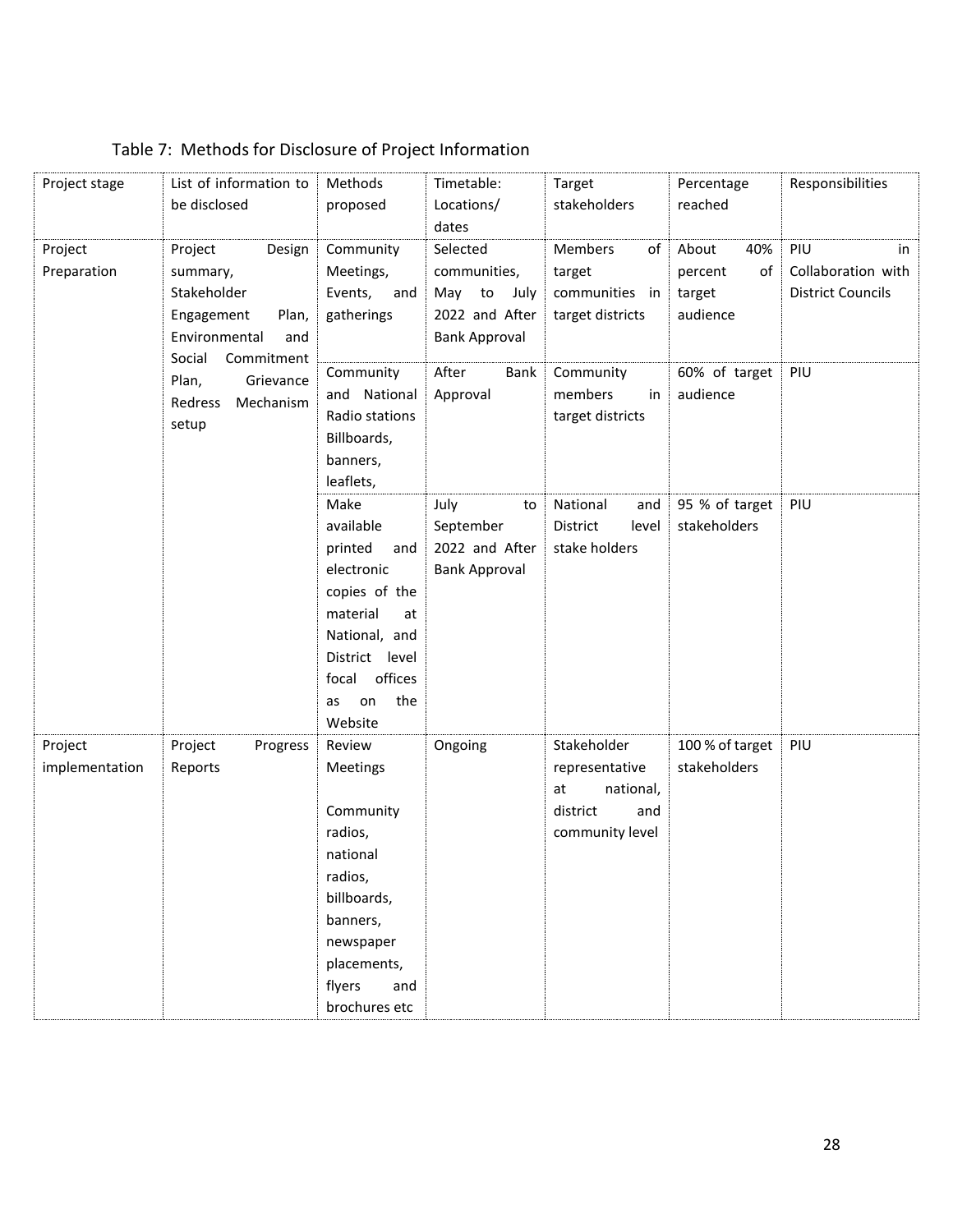# **3.1 Proposed Strategy for Consultation**

The Project will mostly employ interviews, focus group discussions, open meetings, and workshops as a means of carrying out consultations. These will be done right in the target districts and communities to enable easy participation of vulnerable and disadvantaged groups of people.

Table 8: summarizes the key consultations that will be undertaken.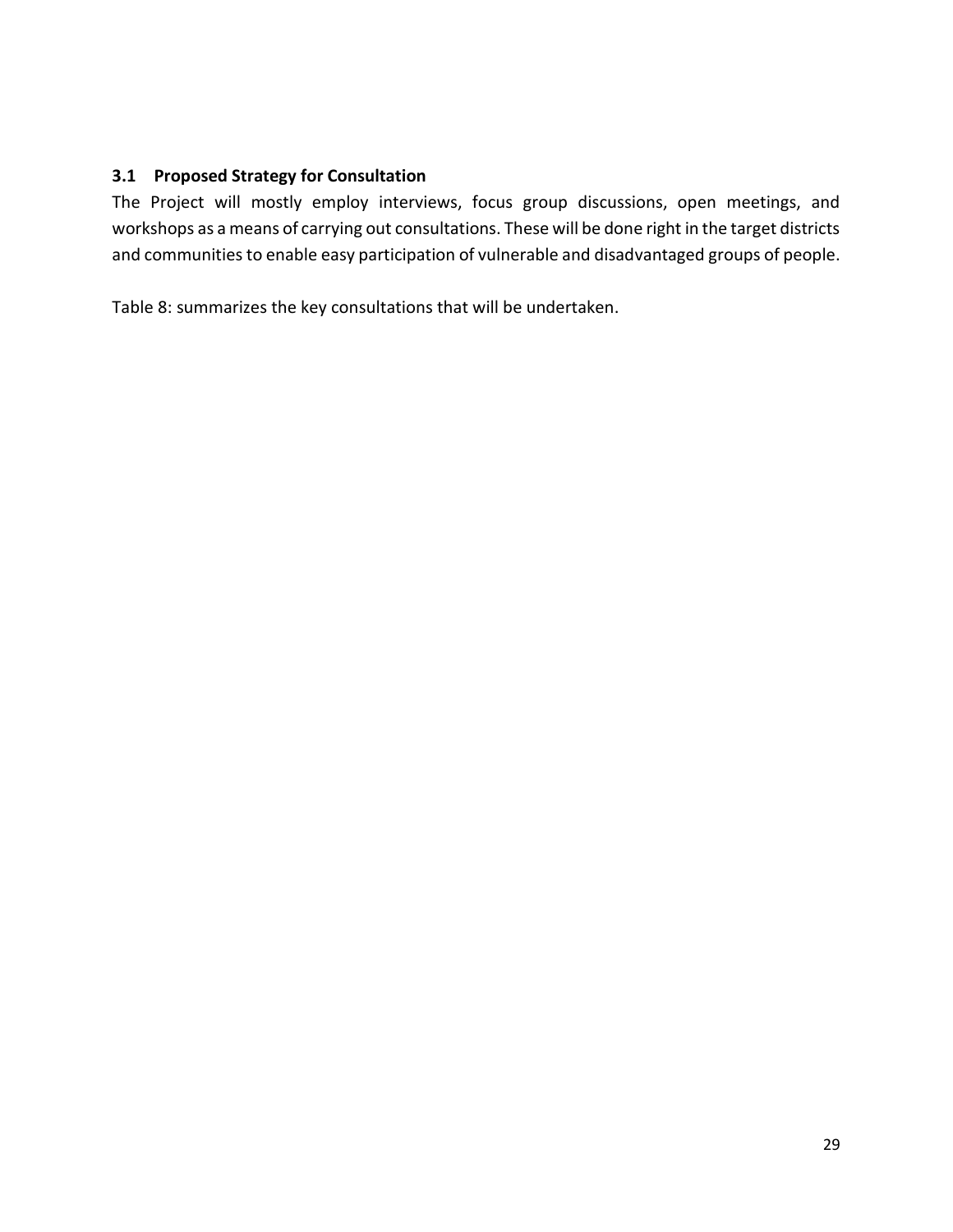Table 8: Summary of Key Consultations and Methods to be used

| Project stage  | Topic<br>of       | Method used     | Timetable:       | Target                      | Responsibilities |
|----------------|-------------------|-----------------|------------------|-----------------------------|------------------|
|                | consultation      |                 | Location and     | stakeholders                |                  |
|                |                   |                 | dates            |                             |                  |
| Project        | Project<br>design | Workshop        | Blantyre         | Representatives             | MoF/PIUs         |
| Preparation    | elements          | with<br>target  | May to July      | of Government               |                  |
|                |                   | stakeholders    | 2022             | MDAS,                       |                  |
|                |                   |                 |                  | Development                 |                  |
|                |                   |                 |                  | Partners,<br>and            |                  |
|                |                   |                 |                  | <b>NGOs</b>                 |                  |
|                | Project design,   | Meetings with   | Chikwawa         | of<br><b>Members</b>        | PIUs             |
|                | Environmental     | District Social | and Blantyre     | <b>District</b>             |                  |
|                | and Social Risks, | Support         | <b>District</b>  | Councils,                   |                  |
|                | Mitigation        | Committees      | Councils         |                             |                  |
|                | Measures, GRM     | and<br>District | May to July      |                             |                  |
|                | and               | Environmental   | 2022             |                             |                  |
|                | Stakeholder       | Sub-            |                  |                             |                  |
|                | Engagement        | Committees      |                  |                             |                  |
|                | Plan              |                 |                  |                             |                  |
|                | Project design,   | Community       | Targeted         | Representative              | <b>PIUs</b>      |
|                | Environmental     | Meetings and    | communities      | <b>Members</b><br>of        |                  |
|                | and Social Risks, | focus<br>group  | project<br>in    | ADC,<br>VDC,                |                  |
|                | Mitigation        | discussions     | <b>Districts</b> | GRCs,<br>CBO <sub>s</sub>   |                  |
|                | Measures, GRM     |                 | Councils         | vulnerable                  |                  |
|                | and               |                 |                  | groups,                     |                  |
|                | Stakeholder       |                 | $May - July$     | religious                   |                  |
|                | Engagement        |                 | 2022             | leaders,                    |                  |
|                | Plan              |                 |                  | political                   |                  |
|                |                   |                 |                  | leaders,                    |                  |
| Project        | Project           | Community       | Project target   | Representative              | PIUs             |
| Implementation | implementation    | Meetings        | communities,     | <b>Members</b><br>of        |                  |
|                | Progress          |                 | Ongoing          | ADC,<br>VDC,                |                  |
|                | Review            |                 | throughout       | CBO <sub>s</sub> ,<br>GRCs, |                  |
|                | meetings          |                 | project<br>life  | vulnerable                  |                  |
|                |                   |                 | span             | groups,                     |                  |
|                |                   |                 |                  | religious                   |                  |
|                |                   |                 |                  | leaders,                    |                  |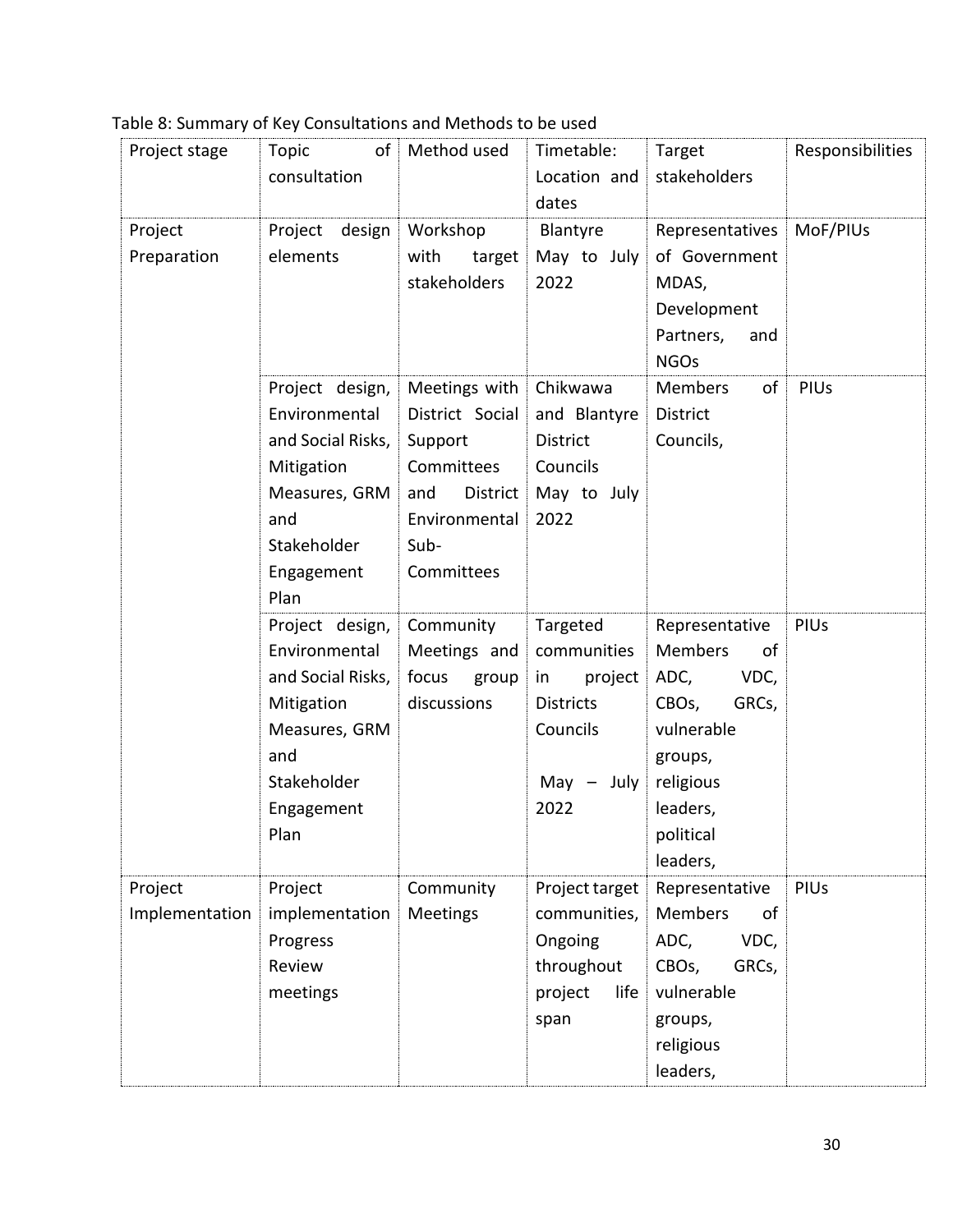|                         |                                 |                       |                                                                | political<br>leaders,                                                                                                                                                       |                                                                                          |
|-------------------------|---------------------------------|-----------------------|----------------------------------------------------------------|-----------------------------------------------------------------------------------------------------------------------------------------------------------------------------|------------------------------------------------------------------------------------------|
| Project<br>phase<br>out | Exit<br>strategy<br>preparation | Community<br>Meetings | Project target<br>communities,<br>Final year of<br>the project | Representative<br>Members<br>of<br>District council,<br>VDC,<br>ADC,<br>GRMCs,<br>vulnerable<br>groups,<br>beneficiaries,<br>religious<br>leaders,<br>political<br>leaders, | District councils<br>with support of<br>Project<br>the<br>Implementation<br><b>Units</b> |

#### **3.2 Social and Gender Inclusion**

Appropriate and clear methods of communication will be used to inform in a timely manner, all participants about the meetings. This will include invitation letters where possible, stipulating the type and number of community stakeholder groups expected to come to the meetings. The community meetings will be properly facilitated using a pre-designed discussion guide which will carry specific questions targeting vulnerable groups. Well experienced moderators will be used to conduct community meetings to ensure equitable participation and contribution of marginalized groups. All data collected by the MEPRP will be disaggregated by gender for effective decision making. Hence, for each meeting, the number of men and women, youth and children will be recorded. To ensure that views of different categories of people are captured, special focus group discussions (FGDs) will be held for men only, women only, people with disabilities as well as people living with HIV/AIDS. Special attention will also be paid FGDs for the elderly and youth, disaggregating them into male and female.

The facilitating teams will have skilled note takers who will record the deliberations verbatim with the aid of voice recorders. Consent (verbal) or and otherwise, will be sought from meeting participants before recorders are used in recording of proceedings. After completion of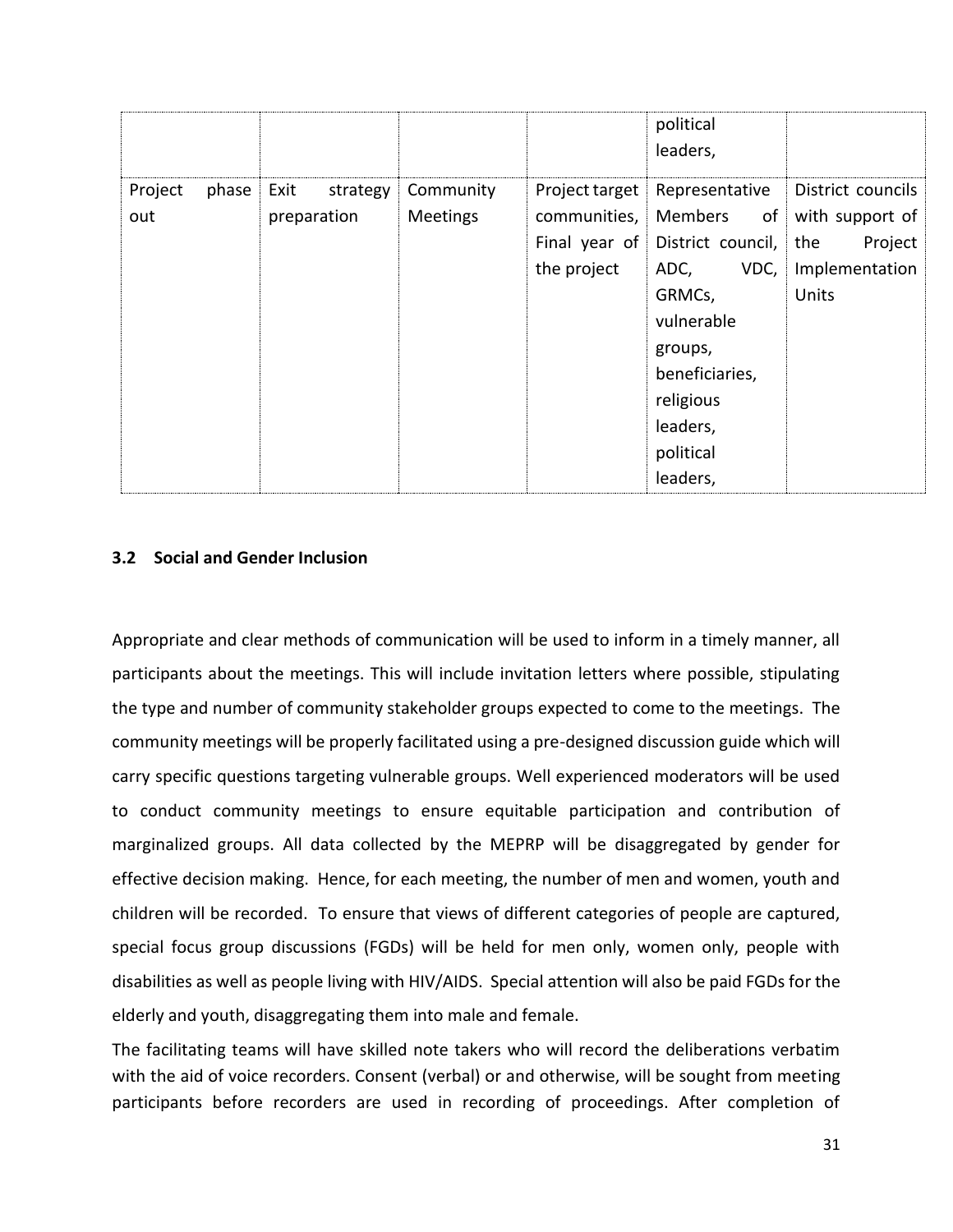consultations, the field notes and transcriptions will be consolidated, analysed and key issues incorporated into the relevant project documents.

The project will promote gender and social inclusion throughout its implementation to ensure the inclusion of the disadvantaged and the vulnerable. Views of women and other vulnerable groups on the Project will be considered to have a holistic picture of potential risks and impacts the Project may pose and come up with effective mitigation measures considering that men and women view things differently. The Project will ensure that inequalities between men and women are addressed and all unintended effects on gender dynamics for example, domestic violence are prevented.

The MEPRP will ensure there is representation and participation of women and other vulnerable groups including people living with disabilities, people living with HIV/AIDS, the youth and children in all community consultations, meetings, and interactions about the project as these will be equally affected by the project. The MEPRP will ensure that venues for meetings will be accessible to vulnerable groups and that information is provided in a language that is easy to understand.

Representation and participation of women and other vulnerable groups in different committees will be prioritized by the Project with special emphasis given to the women to influence decisions that affect them and make their voices heard.

MEPRP will have a Gender Based Service Provider (GBV SP). The GBV SP will disseminate information and raise awareness on issues of GBV/SEA/ SH and child protection in the impact area. The Project will also work with the One-Stop Centre if available where GBV survivors will have access to support services from service providers like the hospital, police, magistrate court and social welfare among others in one place.

#### **3.3 Review of Comments**

Upon disclosure of project information, provision will be made for feedback channels where the public and concerned stakeholders may submit their comments, observations and questions regarding the project. Considering the moderate degree of environmental and social risks that are anticipated in this project, these will mostly constitute lockable boxes where written comments regarding the project will be deposited. For information disclosed through meetings,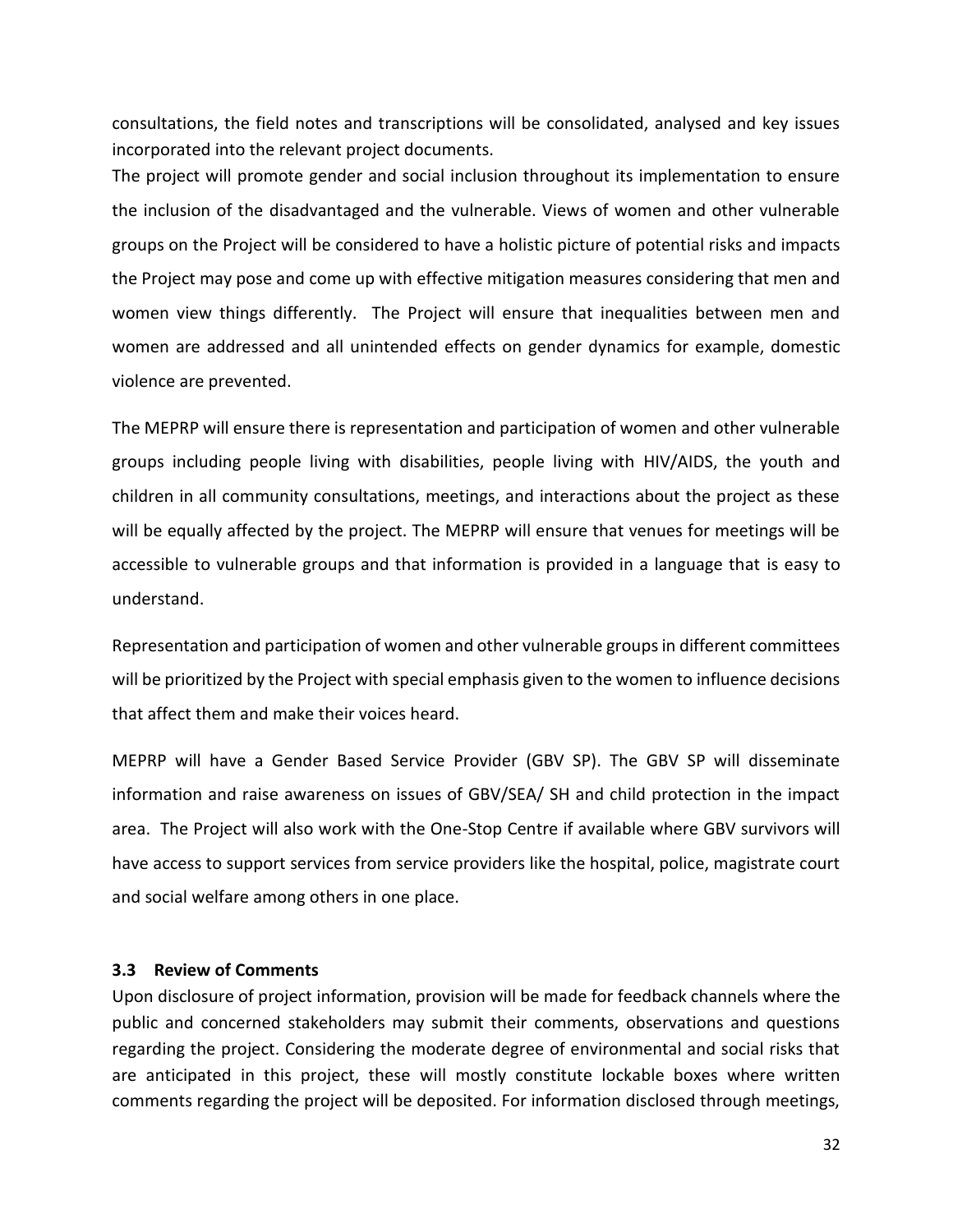instant feedback will be collected through designated rapporteurs who will be available during the meetings. Participating stakeholders will also be given freedom to take their own minutes of the proceedings and share a copy with the rapporteurs. Comment boxes will also be placed in designated places within the communities for use by community members to submit views and reactions after information disclosure meetings. After the deadline for submission is passed comment boxes will be collected from the sites for consolidation, analysis and inclusion into the project documents. A summary of how comments were taken into account will be made and shared with the stakeholders through project implementation inception meetings once the final decision on the project is made by the Bank.

## **3.4 Future Phases of Project**

This stakeholder engagement plan has established a continuous stakeholder engagement program for the project to ensure that stakeholders are kept informed throughout the project phases. The stakeholder engagement program includes annual project review meetings, quarterly community interface meetings, and regular project monitoring and supervision visits. These platforms will provide avenues for exchange of information between project implementers and other stakeholders regarding the progress of the project and issues related to management of environmental and social risks including the grievance redress mechanism.

#### **3.5 Communication Plan**

The communication plan takes into account the stakeholders analysis and mapping results with aim of communicating messages based on the stakeholders interest in the project and also their access to information with the aim of supporting to achieve the objectives of the project. The communication goals are outlines below:

#### **Communication goals**

- **1.** Build awareness and knowledge of the MEPRP.
- **2.** Encourage dialogue and create a two-way information flow.
- **3.** Keep key stakeholders informed on a regularly and timely basis.
- **4.** Influence behavior through capacity building and understanding.

#### **3.6.1 Communication Principles**

The fundamental driving force for all communication under the MEPRP is expressed in the principles in Table 9. These are essential for ensuring that the objective of the project and the communication goals are achieved in an accountable and effective way.

#### **Table 9: Communication Principles**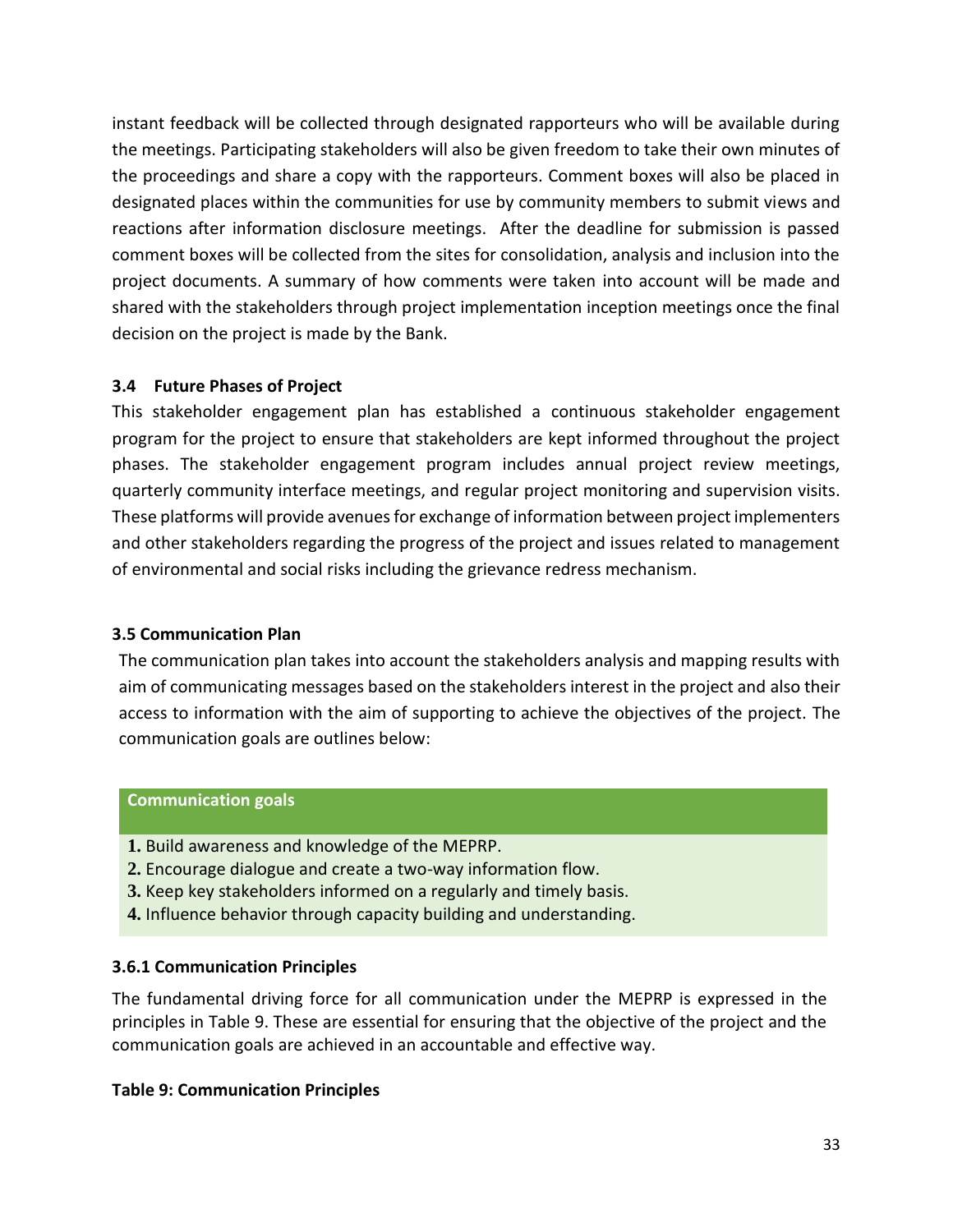| Integrity                          | information in<br>We<br>share<br>open,<br>an<br>transparent and accountable way;<br>We provide the necessary and promised<br>communication tools;<br>We do what we say we do                                                                                                                        |
|------------------------------------|-----------------------------------------------------------------------------------------------------------------------------------------------------------------------------------------------------------------------------------------------------------------------------------------------------|
| <b>Dialogue and responsiveness</b> | We attach great importance to a positive<br>$\bullet$<br>two-way dialogue;<br>We listen actively to all stakeholders and<br>value their opinions;<br>We offer easy, accessible opportunities to<br>$\bullet$<br>provide feedback, especially for target<br>audiences directly affected by the MEPRP |
| Clarity                            | We communicate in a clear and concise<br>manner;<br>We communicate in a language and style<br>that is easy to understand                                                                                                                                                                            |
| <b>Audience adaption</b>           | We gain insight into the needs and<br>perceptions of target audiences;<br>We tailor communication to meet the needs<br>of target audiences;<br>We share information in a format that is<br>easy and accessible for all target audiences                                                             |
| <b>Respect</b>                     | We respect and support human rights;<br>$\bullet$<br>We treat every person with dignity and<br>$\bullet$<br>courtesy;<br>We embrace diversity and fair treatment for<br>all                                                                                                                         |

# **3.6.2 Key Messages**

For communication to be effective, it must focus on being consistent, trustworthy and on delivering a few key messages that are repeated across different communication materials. The key messages need to be clear, short, benefit-oriented and written in a language and style that target audiences can understand and relate to.

The brand message for the MEPRP is: "Build Back Better and Resilient Energy Sector". It is defined based on the Project Development Objective (PDO) of the MEPRP and is linked to both components of the project. Key messages will be developed for each component with the aim of supporting the brand message and will be outlined in each utilities communication plan in line with the differentiated stakeholder mapping and analysis. Both the brand messages and the key messages will be translated into Chichewa. The intention is to use the brand message and key messages in communication materials promoting the MEPRP. Under each key message why, how, what, who and when will be addressed and explained.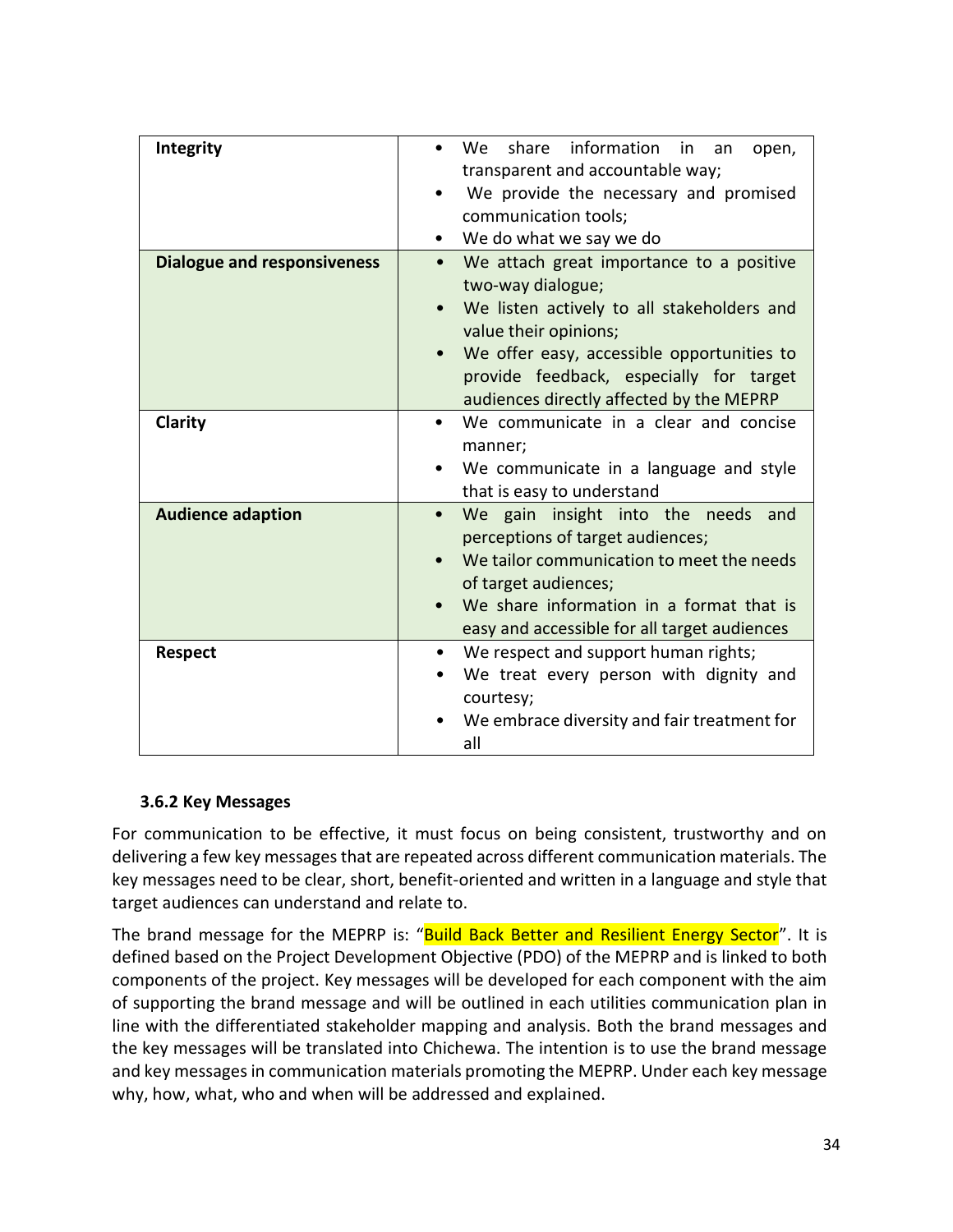# **Table 10: Communication Activities and Media Channels**

| <b>Printed</b><br>media/publications                                                                                                                                                                                                                                                                                                                                                                         | <b>Digital media</b>                                                                                                                                                                                                                                | Events/face to<br>face<br>communication                                                                                                                                                                                                                                                  |
|--------------------------------------------------------------------------------------------------------------------------------------------------------------------------------------------------------------------------------------------------------------------------------------------------------------------------------------------------------------------------------------------------------------|-----------------------------------------------------------------------------------------------------------------------------------------------------------------------------------------------------------------------------------------------------|------------------------------------------------------------------------------------------------------------------------------------------------------------------------------------------------------------------------------------------------------------------------------------------|
| • Newspaper articles<br>• Single sheet case stories<br>• Policy briefs<br>• Fact sheets/case studies<br>• Fast facts sheets<br>• Infographics sheets<br>• Leaflets and fliers<br>• Posters, banners, and<br>roll ups<br>• Training and<br>learning<br>materials<br>• Visibility-tshirts,<br>caps,<br>chitenjes etc.<br>• Billboards<br>• Newspapers<br>• Magazines<br>and<br>newsletters<br>• Press releases | Website<br>Social<br>media-<br>Facebook,<br>Twitter,<br>YouTube<br>e-newsletters<br>Radio broadcasts<br>$\bullet$<br><b>Television broadcasts</b><br>$\bullet$<br>Video documentary<br>٠<br>PowerPoint<br>presentation<br><b>SMSes</b><br>blogposts | Focus groups<br>٠<br>Interviews<br><b>Meetings</b><br>٠<br><b>Trainings</b><br>$\bullet$<br>Seminars and<br>$\bullet$<br>workshops<br><b>Information Office</b><br>$\bullet$<br>Field visits and study<br>$\bullet$<br>tours<br>Press briefings<br>$\bullet$<br>Exhibitions<br>$\bullet$ |

# **Community Specific Communication Activities and Media Channels**

- Community meetings
- Radio broadcasts
- Customized trainings and workshops
- Focus group discussions

# <span id="page-34-0"></span>**3.6.3 Generic Stakeholder Engagement Action Plan**

This SEP strategy has identified various stakeholders. The plan provides a guide to how MEPRP plans to engage and communicate with each stakeholder group. The broad groups of stakeholders are as follows:

- Communities;
- Local government and district level stakeholders;
- Central government Task force, Project Technical Committee, Project Steering
- Parliamentary Committees, Ministers;
- Private sector;
- Development partners;
- Academia; and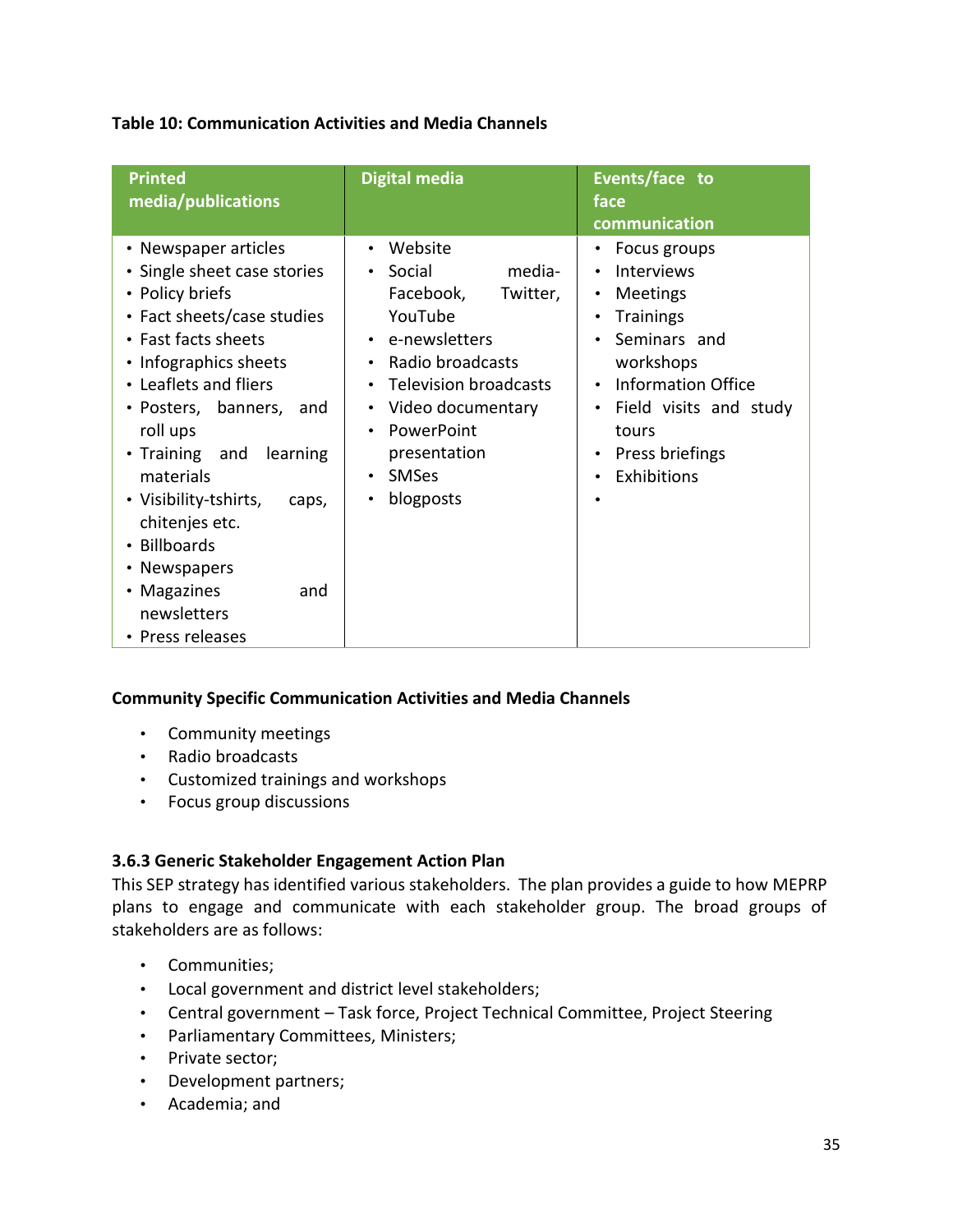• Media.

# **TABLE 11: GENERIC STAKEHOLDER ENGAGEMENT ACTION PLAN**

| <b>STAKEHOLDER</b><br><b>GROUP</b>        | <b>ENGAGEMENT ACTIVITY</b>                         | <b>TIMING</b>     |
|-------------------------------------------|----------------------------------------------------|-------------------|
|                                           | Community meetings                                 | Continuous        |
|                                           | Consultations                                      | Continuous        |
| Community                                 | Focus group discussion                             | As required       |
|                                           | Surveys                                            | As required       |
|                                           | Radio broadcasts                                   | Continuous        |
|                                           | Consultative Committee meetings                    | Quarterly         |
| Local government and<br>district<br>level | <b>District Council briefings</b>                  | Bi-annually       |
| stakeholders                              | Committee<br>Executive<br>(DEC)<br><b>District</b> | As required       |
|                                           | meetings                                           |                   |
|                                           | Task force meeting                                 | Regularly         |
|                                           | Project Technical Committee meetings               | As needed         |
| Central government                        | <b>Project Steering Committee meetings</b>         | Quarterly         |
|                                           | <b>Members of Parliament briefings</b>             | As needed         |
|                                           | Cabinet briefing                                   | Annually          |
| Private sector                            | <b>Business fora</b>                               | Quarterly         |
|                                           | Workshops                                          | When they happen  |
|                                           | <b>Missions</b>                                    | Bi-annually       |
| <b>Development partners</b>               | Reports                                            | Monthly/Quarterly |
|                                           | Newsletter                                         | Quarterly         |
| Academia                                  | <b>Newsletters</b>                                 | Quarterly         |
|                                           | Conferences/workshops                              | Annually          |
| Media                                     | Press releases                                     | As needed         |
|                                           | Media briefings                                    | As needed         |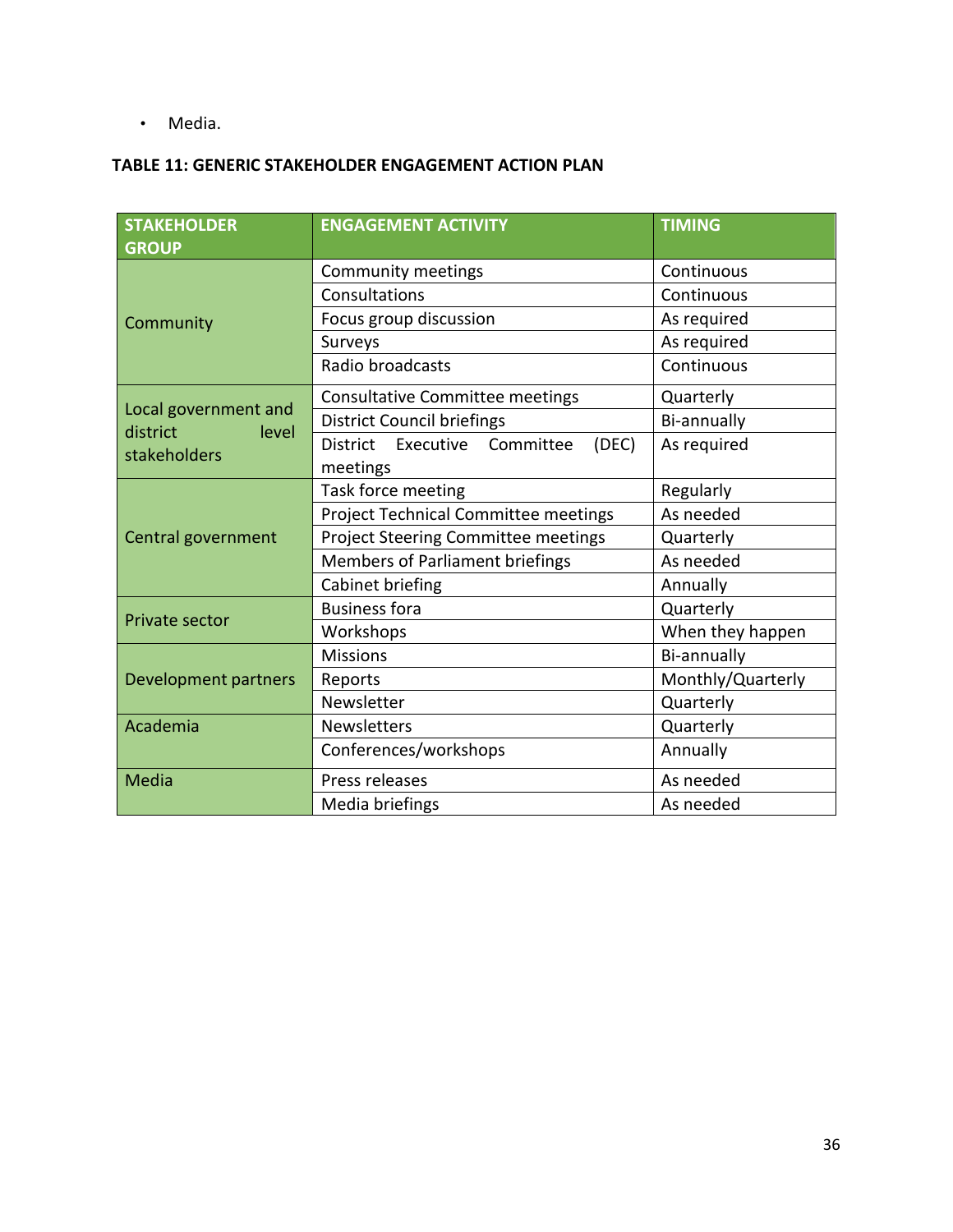# <span id="page-36-0"></span>**4. RESOURCES AND RESPONSIBILITIES FOR IMPLEMENTING STAKEHOLDER ENGAGEMENT ACTIVITIES**

## **4.1 Resources**

The Project has allocated an indicative amount of funds amounting to US\$1.5 Million (approximately MK1,510,000,000) to facilitate citizen engagement activities including stakeholder engagement and grievance redress mechanism for the entire project period of two years. Table 12 provides estimated budget for key stake holder engagement activities.

| No.          | Project<br>Phase                       | Engagement<br>Activity                                                     | Objective                                                                                                                           | <b>Targeted Stakeholders</b>                                                                                                                                        | <b>ESCOM</b><br>Budget (MK) | <b>EGENCO</b><br>Budget (MK) |
|--------------|----------------------------------------|----------------------------------------------------------------------------|-------------------------------------------------------------------------------------------------------------------------------------|---------------------------------------------------------------------------------------------------------------------------------------------------------------------|-----------------------------|------------------------------|
| $\mathbf{1}$ | Project<br>Implement<br>ation<br>Phase | Project<br>inception<br>meetings with<br>District<br>Councils              | Provide feedback on<br>approved<br>project<br>design and<br>orient<br>district<br>level<br>stakeholders on their<br>roles           | Members<br>of<br>the<br>District<br>Executive<br>Committees                                                                                                         | 20,000,000                  | 20,000,000                   |
|              |                                        | Community<br>mobilization                                                  | Mobilize and prepare<br>target communities<br>for<br>project<br>implementation                                                      | Members of target<br>communities,<br>ADCs,<br>traditional,<br>VDCs,<br>religious and political<br>leaders, development<br>sub-committees and<br>marginalized groups | 50,000,000                  | 30,000,000                   |
|              |                                        | Roll out and<br>Manage<br>the<br>Grievance<br>Redress<br>Mechanism         | Provide a systematic<br>way of<br>receiving,<br>recording<br>and<br>resolving grievances<br>from Project Affected<br>Persons (PAPs) | Project<br>Affected<br>People at community,<br>District and National<br>levels                                                                                      | 300,000,000                 | 200,000,000                  |
|              |                                        | Project<br>implementati<br>on monitoring<br>and<br>supervision<br>missions | Provide and obtain on<br>going information and<br>support on project<br>performance                                                 | National, district, and<br>community<br>level<br>stakeholders                                                                                                       | 100,000,000                 | 80,000,000                   |

#### Table 12: Budget Estimate for Stakeholder Engagement Activities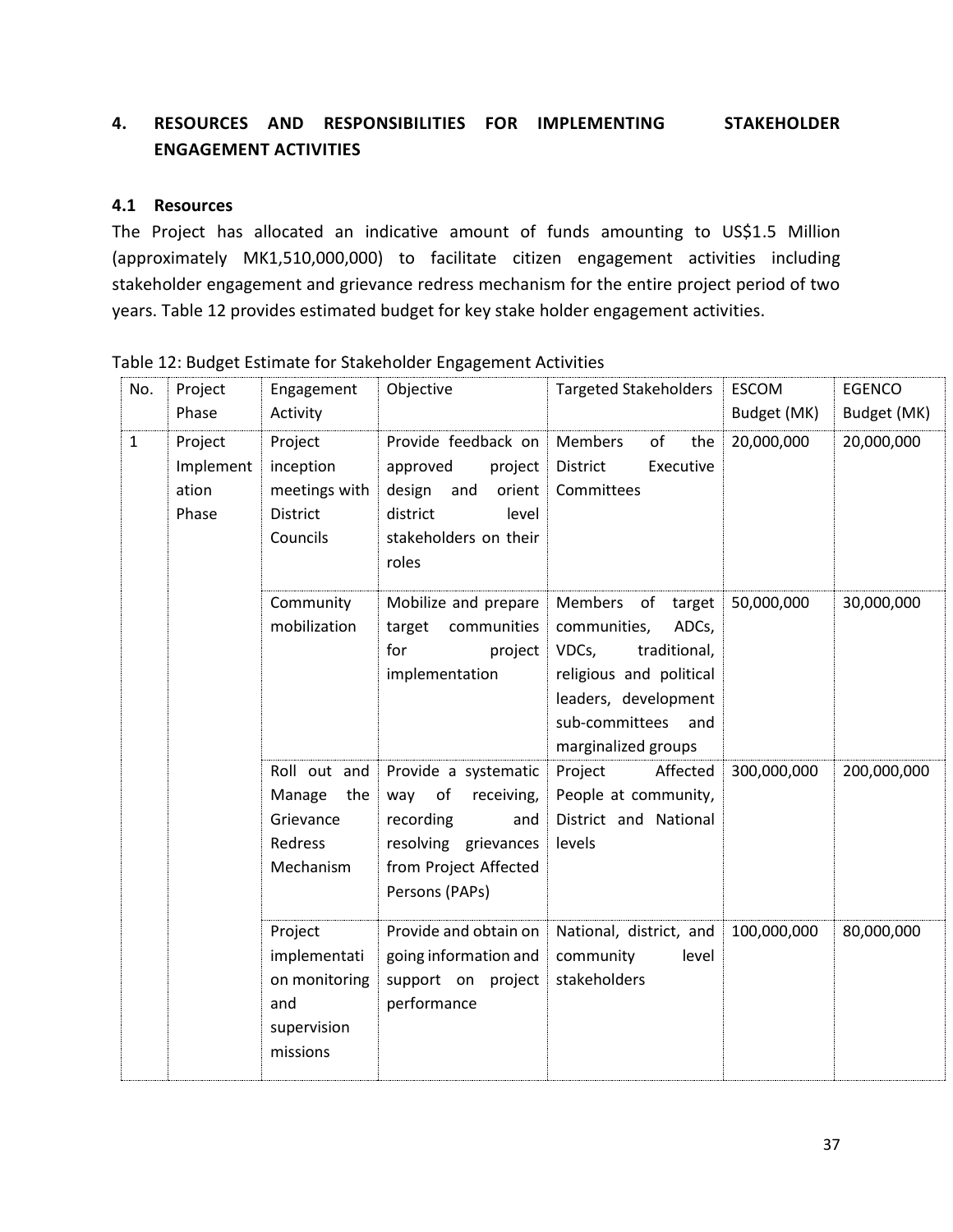| No.            | Project<br>Phase                       | Engagement<br>Activity                                                                                                    | Objective                                                                                                                                                                    | <b>Targeted Stakeholders</b>                                                       | <b>ESCOM</b><br>Budget (MK) | <b>EGENCO</b><br>Budget (MK) |
|----------------|----------------------------------------|---------------------------------------------------------------------------------------------------------------------------|------------------------------------------------------------------------------------------------------------------------------------------------------------------------------|------------------------------------------------------------------------------------|-----------------------------|------------------------------|
|                |                                        |                                                                                                                           |                                                                                                                                                                              |                                                                                    |                             |                              |
|                |                                        | Project review<br>meetings with<br>selected<br>stakeholders<br>from<br>National,<br>District<br>and<br>Community<br>level | Provide<br>and<br>get<br>periodic feedback on<br>project<br>implementation<br>progress<br>and<br>any<br>emerging issues                                                      | Selected<br>National,<br>District<br>and<br>Community<br>level<br>stakeholders     | 60,000,000                  | 40,000,000                   |
| $\overline{2}$ | Project<br>Close Out<br>Phase          | Project close<br>out meetings                                                                                             | Engage stakeholders<br>project<br>exit<br>on<br>strategy                                                                                                                     | Beneficiary<br>communities<br>and<br>groups, national and<br>district stakeholders | 30,000,000                  | 30,000,000                   |
| 3              | Project<br>Implement<br>ation<br>Phase | Communicati<br>and<br>on<br>Information -<br>visibility and<br>communicati<br>on                                          | beneficiaries<br>Engage<br>and<br>implementers<br>document<br>and<br>progress.<br>Disseminate<br>to<br>achieve<br>visibility<br>through<br>systematic<br>outreach activities | Communities, district<br>national<br>and<br>level<br>stakeholders                  | 300,000,000                 | 250,000,000                  |

# **4.2 Management Functions and Responsibilities**

The Stakeholder Engagement activities will form part of the Environmental and Social Commitment Plan (ESCP). This is a tool which will commit Management to ensuring that planned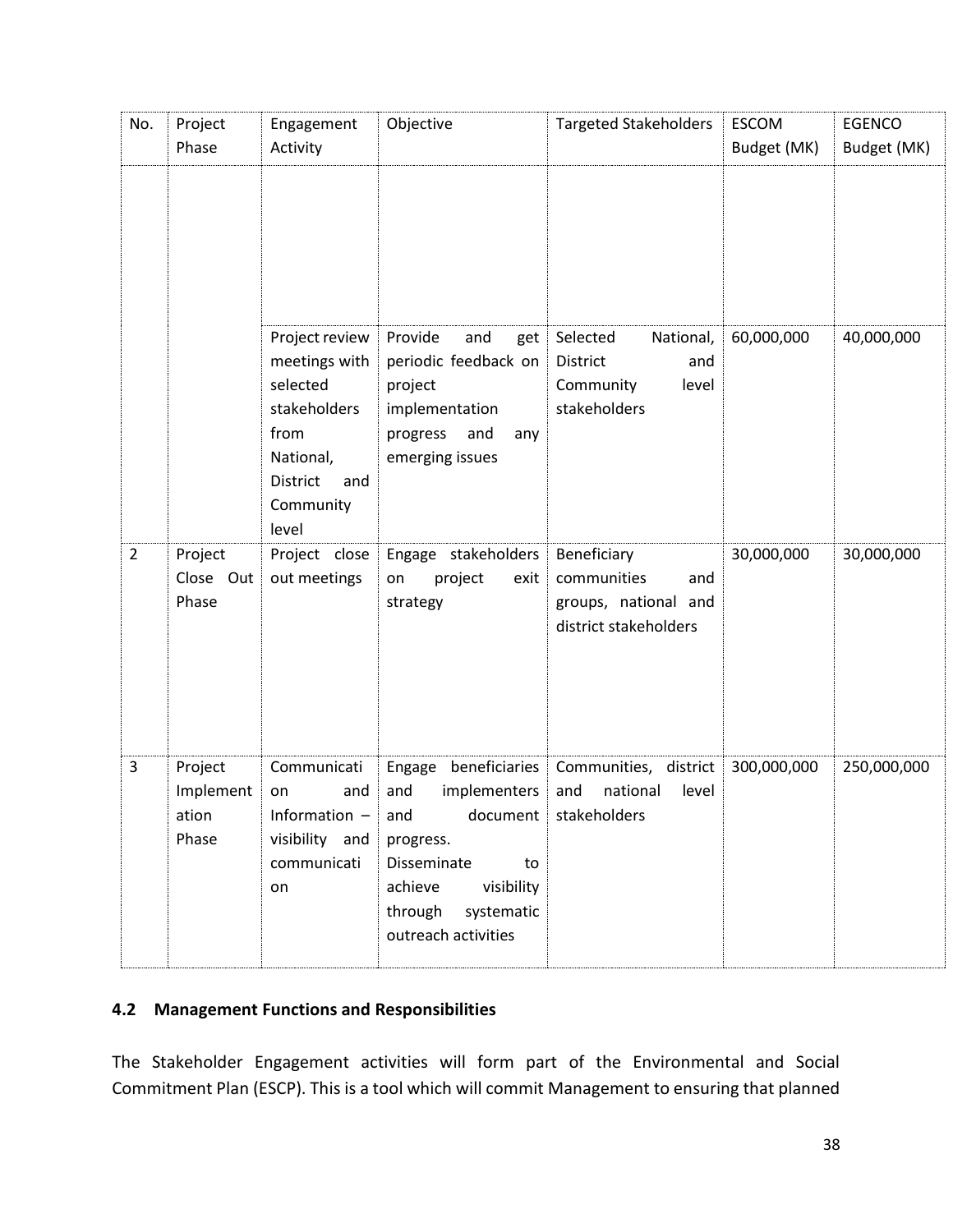activities are implemented and form part of project approval documents which will be monitored by the World Bank. The monitoring and evaluation framework for the project will also have indicators on the ESCP whose implementation progress will be tracked and reported accordingly. ESCP Implementation progress report will be periodically produced and shared with stakeholders for review, deliberation and action.

The management, coordination and implementation of the SEP and its integral tasks will be the responsibility of dedicated team members within PIU. The composition and role of PIU and training requirement will be:

**EGENCO's PIU Composition and Role:** The PIU will have 14 members under the oversight of the Project Manager reporting to Director of Projects and Planning who is the head of EGENCO's Business Continuity Control Centre. Other members of the PIU shall comprise of Procurement Specialist, Chief Risk Management Officer, Civil Engineers (2), Mechanical Engineer, Electrical Engineer, Legal Officer, Social Safeguards Specialist, Environmental Safeguards Specialist, Occupational Health and Safety Safeguards Specialist, Financial Specialist, Communications and Public Relations Specialist and, Monitoring and Evaluation Officer. The PIU will be responsible for the preparation, implementation, monitoring and reporting of the Project activities to line departments as well as Project interested parties.

**ESCOM'S PIU Composition and Role:** The unit will be under the oversight of the Senior Projects Manager reporting to Director of Projects and Planning, a representative of ESCOM's Executive Management. PIU membership shall comprise Project Manager, Deputy Project Managers (Transmission & Distribution), Procurement Specialists, Financial Specialists, Monitoring & Evaluation Officer, Environmental Safeguards Specialist, Social Safeguards Specialist, Occupation Health & Safety Officer, Wayleave Coordinator, Safeguards Coordinator & Gender Specialist and Clerks of Works. The PIU will be responsible for the preparation, implementation, monitoring, and reporting of the Project activities to line departments as well as Project interested parties.

**EGENCO's PIU Training Requirements:** The PIU staff will be equipped with training in areas of Procurement Management of Equipment and Works; Records Management; Contract Management; Financial Management; Dam Safety, Operation and Maintenance; Stakeholder Management and Mapping in order to acquaint each member about the critical processes and procedures as well as appraise them on their responsibilities and project management.

**ESCOM's PIU Training Requirements**: The PIU staff will be equipped with training in their various areas of specialty to acquaint them about the critical processes and procedures as well as appraise them on their responsibilities and project management.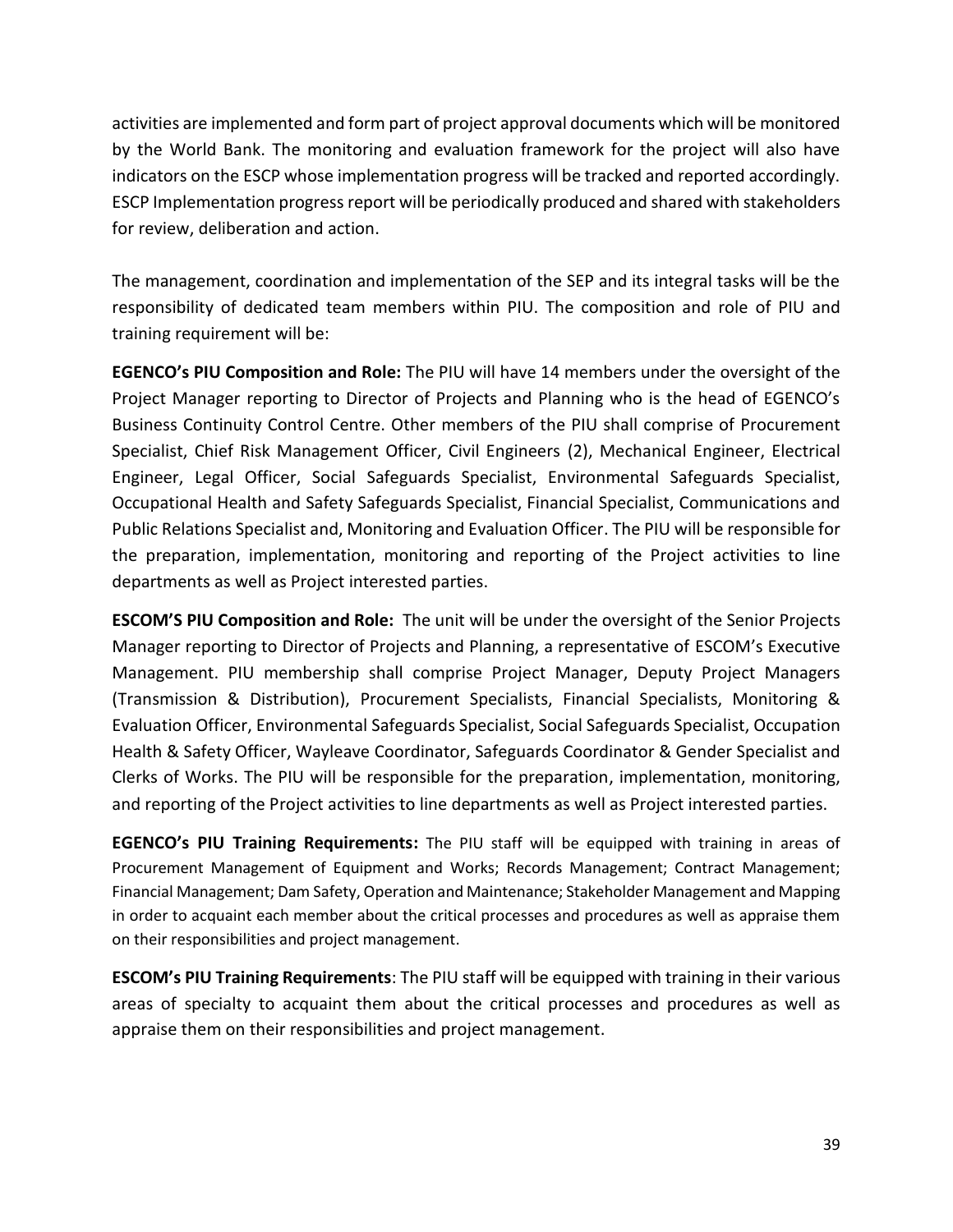#### <span id="page-39-0"></span>**5.0 GRIEVANCE REDRESS MECHANISM**

In compliance with the World Bank's ESS 10, a Project-specific Grievance Redress Mechanism (GRM) is being set up by the PIU to handle concerns, complaints, feedback, suggestions, and questions raised by Project-affected-persons and all stakeholders. It will specifically address complaints related to the environmental and social performance of the Project in a timely manner. In the case of labor related grievances, those will be addressed in accordance with the Labor Management Procedure (LMP), which requires a specific GRM (Project workers GRM) to be set up by contractors to handle labor related complaints. The PIU is responsible for ensuring the Project workers GRM is functional and consistent with ESS 2 of the World Bank's ESF and should also have established communication channels with the GRM's set up by the contractors, so as to provide recourse to workers who may not have their grievances and/or feedback addressed by the contractor.

#### <span id="page-39-1"></span>**5.1 IMPEMENTATION ARRANGEMENTS FOR THE GRM**

#### <span id="page-39-2"></span>**5.1.1 THE IMPLEMENTATION STRUCTURE AND HIERARCHY**

There will be three levels in the grievance management procedure. The first level being the Community Grievance Redress Committee (CGRC), then the District Grievance Redress Committee (DGRC) and the last one will be the National Grievance Redress Committee (NGRC) after which external remedies will be sought if the complainant is still not satisfied. There will also be a Workers Grievance Redress Committee (WGRC) which shall be responsible for all employment related grievances between the various Contractors and their Workers.

Figure 1 depicts the processes to be undertaken and the institutional arrangements in place from intake to exiting grievances.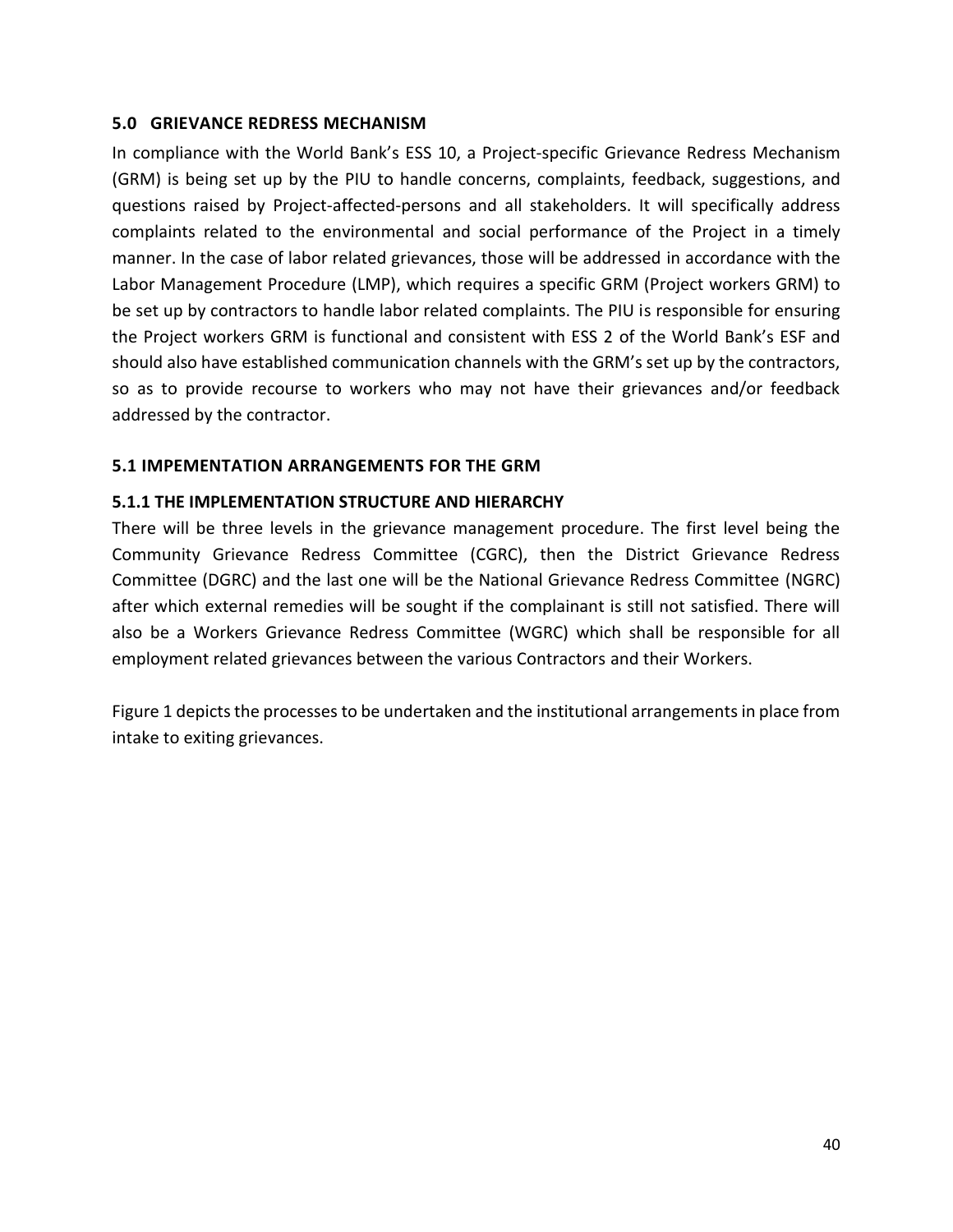

**Figure 1. The Grievance Management Process**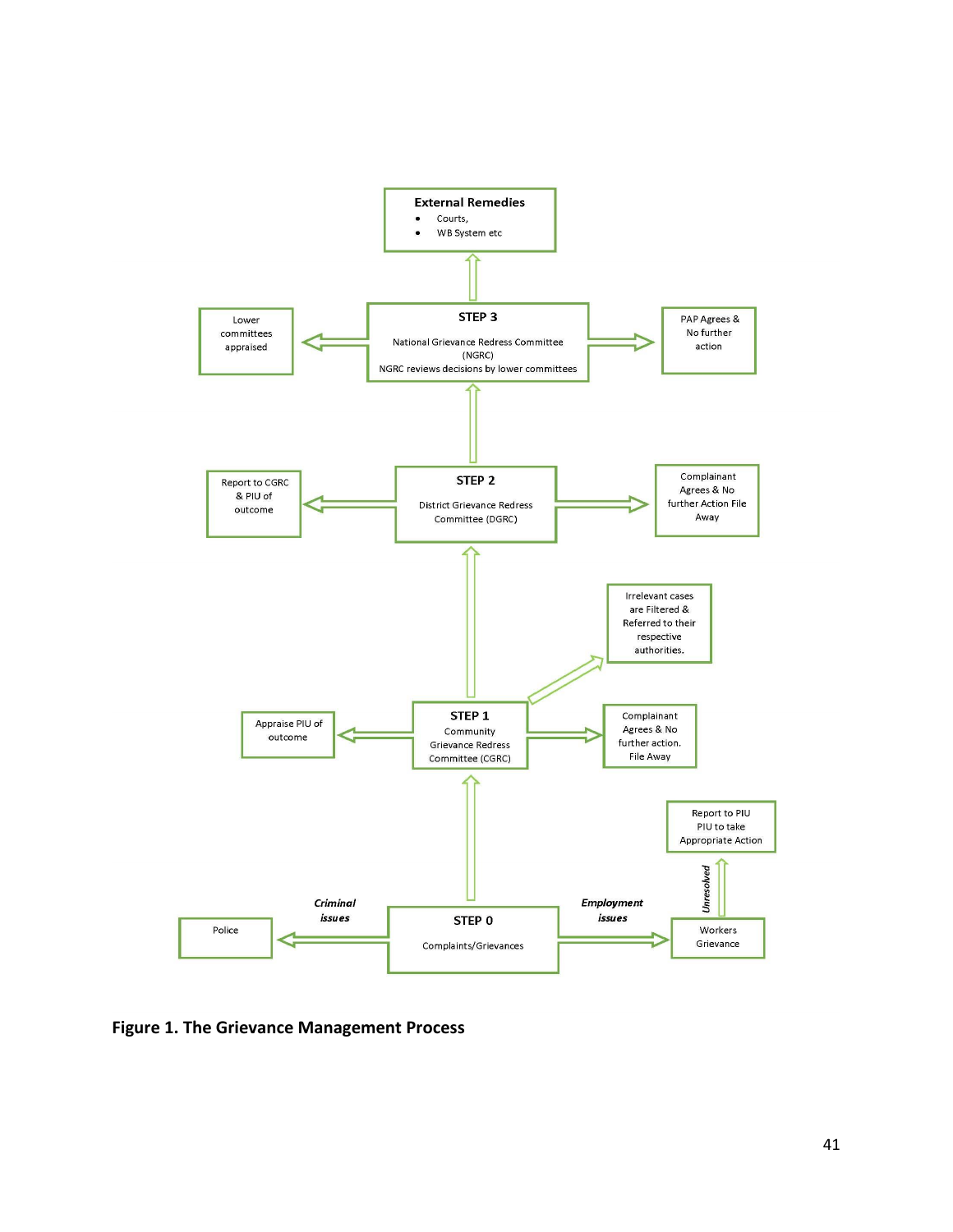#### <span id="page-41-0"></span>**5.2 THE GRM PROCESS**

## <span id="page-41-1"></span>5.2.1 GRM STAGES

The best solutions to conflicts are generally achieved through localised mechanisms that consider specific issues as well as cultural context, local customs and the project conditions. This GRM will adopt a cascade model in which grievances will be managed successively, through grievances redress committees. The committees are Community Grievance Redress Committee (CGRC), District Grievance Redress Committee (DGRC) and National Project Grievance Redress Committee (NPGRC). A notion of multiple-entry points for a grievance is encouraged in this GRM. For example, a grievance can be lodged at CGRC, DGRC or NPGRC depending on where or at which committee level the grievance has emerged. There will also be external remedies through the formal courts or other legally accepted preferred options. The National committee shall be the top most and last internal tribunal in handling grievances. The public shall be well sensitized of the existence of these structures throughout the Project period. The process will ensure that most of the grievances are addressed at community level in order to ensure expediency when addressing grievances. However, for every Project workplace where implementation shall be taking place, there shall be an additional committee known as the Workers Grievance Redress Management Committee (WGRMC). This particular committee will manage all issues raised by the workers in the course of their work and it will report directly to the PIU where grievances have not been settled.

The detailed procedure of grievance management shall be as follows:

**Stage 1:** The affected person will file the grievance in writing or verbally to the CGRC and they will be directed and assisted to complete a grievance log and resolution form (Annex 2). Where the complainant cannot write, a responsible member of the CGRC will assist in completing the grievance form. The grievance form should be signed and dated by the aggrieved person. A copy of this completed form shall be submitted to the PIU. The PIU shall ensure that adequate copies of the grievance registration forms are available with the CGRC.

> The CGRC at this level shall record, assess and hear cases as submitted to them by the complainant. The issue will then be resolved and feedback provided accordingly. If the complainant is satisfied with the resolution, the issue will be closed. In the event that the case has not been resolved within 14 days, the grievances shall be referred to the District Grievance Redress Committee. The Complainant shall be communicated that his/her issue was referred to the upper committee for hearing. During assessment, when it is noted that the grievance is criminal in nature like sexual exploitation, the complainant will be encouraged to report the issue to the nearest Police Station or to the GBV Champions for onward reporting to the Independent GBV Service Provider. If the grievance is within the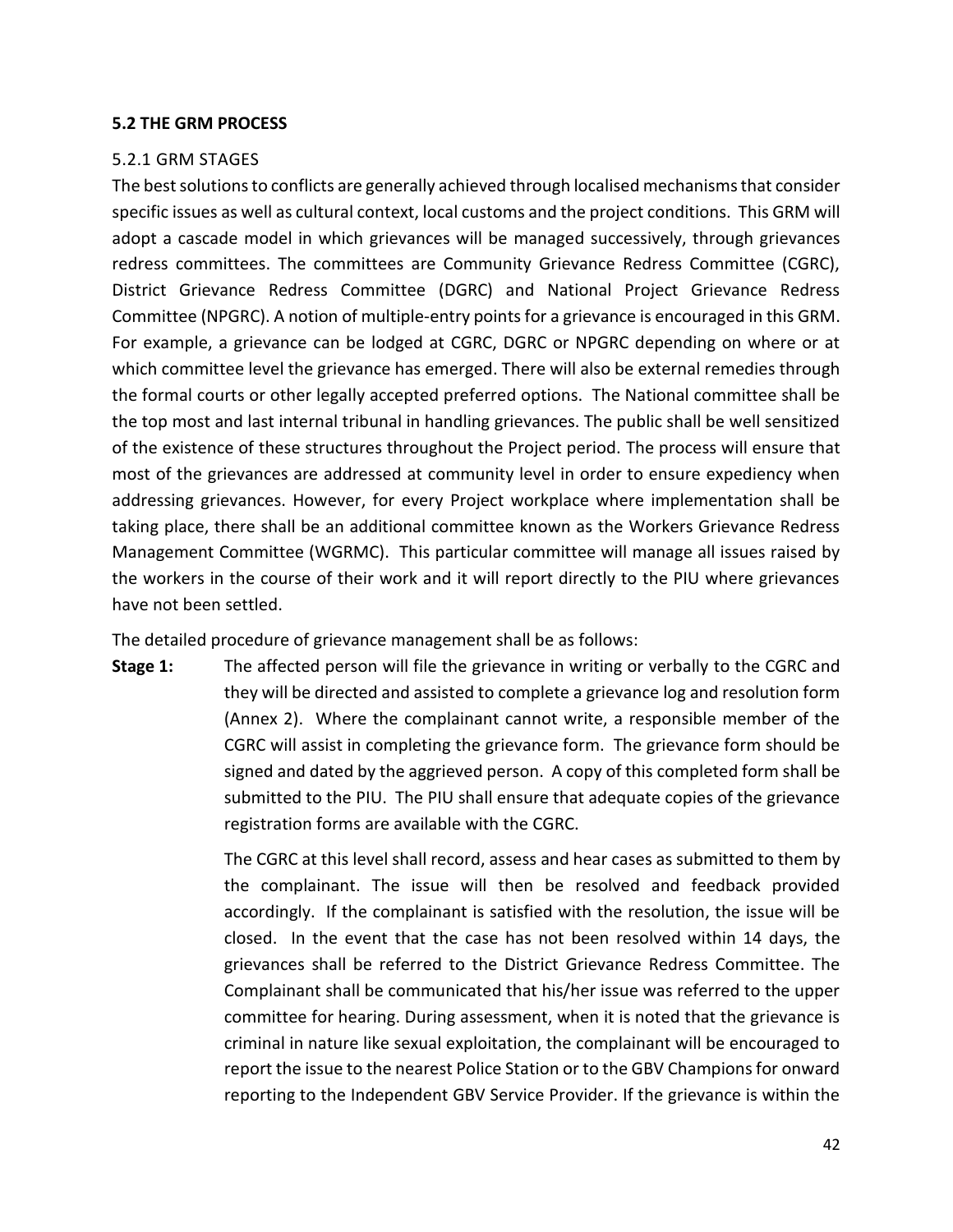ambit of other external institutions, for example the PIU, Chiefs, District Council or other Government Departments, the CGRC will refer the grievance accordingly and provide feedback to the aggrieved party within 14 days. The CGRC members will be trained and empowered with resources to ensure that most of the grievances are addressed at the community level.

- **Stage 2:** Upon receiving the issue from the CGRC, the District Grievance Redress Committee shall record the case and proceed to conduct due diligence and carry out any other investigations required in assisting to resolve the grievance. The DGRC will assess, resolve and provide feedback to the complainant. If the matter is not resolved and upon expiry of 14 days, or the resolution is provided at this level is still unsatisfactory, the DGRC will refer the issue to the National Grievance Redress Committee (NGRC).
- **Stage 3:** In the event that the case was not closed at DGRC, the case will be referred to the National Grievance Redress Committee (NGRC). The NGRC shall make arrangements to invite the affected person to hear the case and also review the decisions made by the two lower committees. If the complainant shall accept the resolution made, the case shall therefore be closed at this level. In the event that the complainant is still not satisfied at this level, then recourse can be sought from the courts accordingly.

#### <span id="page-42-0"></span>**5.2.2 GRM APPROACH AND STEPS**

This Section describes steps that can be followed to ensure efficiency and effectiveness of the GRM. Figure 2 summarises the GRM structure and hierarchy.

- *Step 1: Contact and Dialogue between the complainant and the 'accused/respondent'*. Where applicable and possible, the first step in the GRM should be contact and dialogue to reach an amicable position before it is formally lodged with a GRC. For example, an aggrieved worker and a contractor can enter into a dialogue to find an amicable solution. Or project affected persons can first approach concerned implementing agency ('accused office) to try and reach a negotiated position or for guidance on the matter at hand. A third party (e.g. local leaders) can be engaged to mediate the process. Regardless of the outcome, the issue can be reported to relevant committee for record purposes.
- **Step** *2: Lodge a complaint*. The PAP should formally lodge a complaint with the relevant Grievances Redress Committee. For example, if the issue concerns a number of villagers in a village, the complaint should be lodged with Community Redress Committee.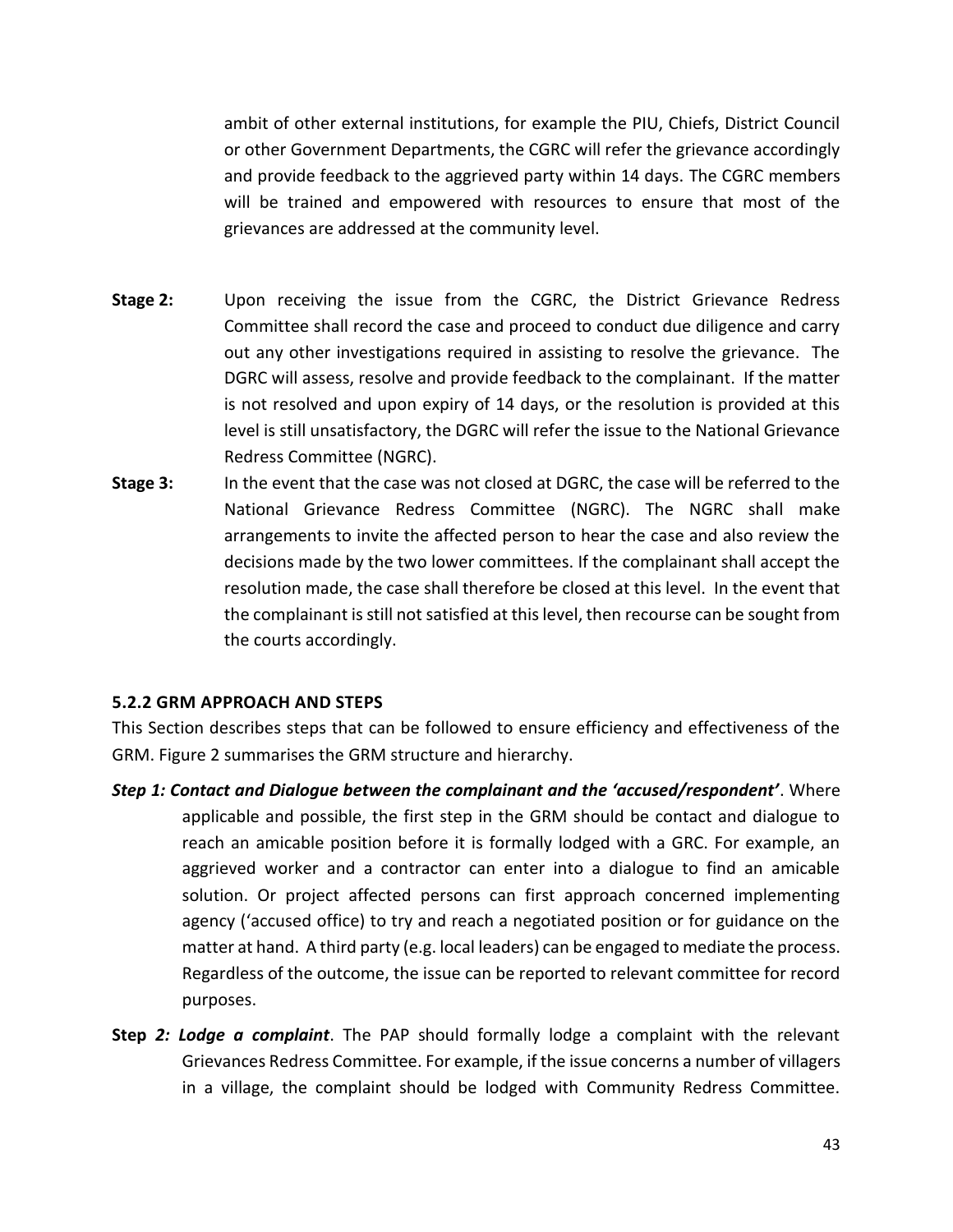Where the complaint is against a District Council, for example, the grievances can be lodged with the National Project Grievances Redress Committee.

At each level of Grievances Redress Committee, there will be a Grievance Log and Resolution Form to record the complaint. Each grievance will be assigned a number. Secretary of the Committee will complete the Form or will help the complainant to fill in the Form. Both the Secretary and the Complainant and their witnesses (one for the Committee and one for the Complainant) will sign the Form (Complaint section of the Form) to confirm that what has been recorded is true reflection of the grievance as reported by the Complainant. A copy of the Form shall be forwarded to the project Implementation Unit for record purposes.

*Step 3: Assessment, Response and Closure.* Within 14 days of receiving a complaint, the Grievance Redress Committee will meet to consider the grievance and provide a response to the complainant. The Committee shall assess whether the complaint or grievance is related to Project activity project or not. For non- Project related grievances, the Committee will advise appropriate institutions with which to lodge the complaint. For Project complaints or grievances, the Committee shall first of all make necessary follow ups to establish the truth of the matter and to confirm that the complaint is indeed genuine. The outcome of the analysis shall be communicated to the Complainant.

The Committee shall be required to complete Resolution section of the Grievance Log and Resolution Form to provide clear decision that has been arrived at in respect to the complaint. A copy of the Form shall be forwarded to the Project Implementation Unit for record purposes.

Where the grievance involves two parties (e.g. a project contractor and a worker or a community or in case of corruption allegations), a Hearing can be arranged as a matter of natural justice to accord both parties to present their side of the story. The outcome of the analysis of the Hearing by the Committee shall be communicated in writing to both parties (the Complainant and the 'Accused').

*Closure.* Within 7 days of receiving response from the Grievance Redress Committee, the complainant, shall be required to sign the Closure section of the Grievance Log and Resolution Form to confirm that the response is satisfactory and that the grievance is resolved and closed. Where the grievance involves two parties (e.g. a project contractor and a worker or a community or in case of corruption allegations), both the Complainant and the 'Accused', shall be required to sign the Closure section of the Grievance Log and Resolution Form. A copy of the form shall be forwarded to the Project Implementation Unit for record purposes. An electronic database will be established for this purpose.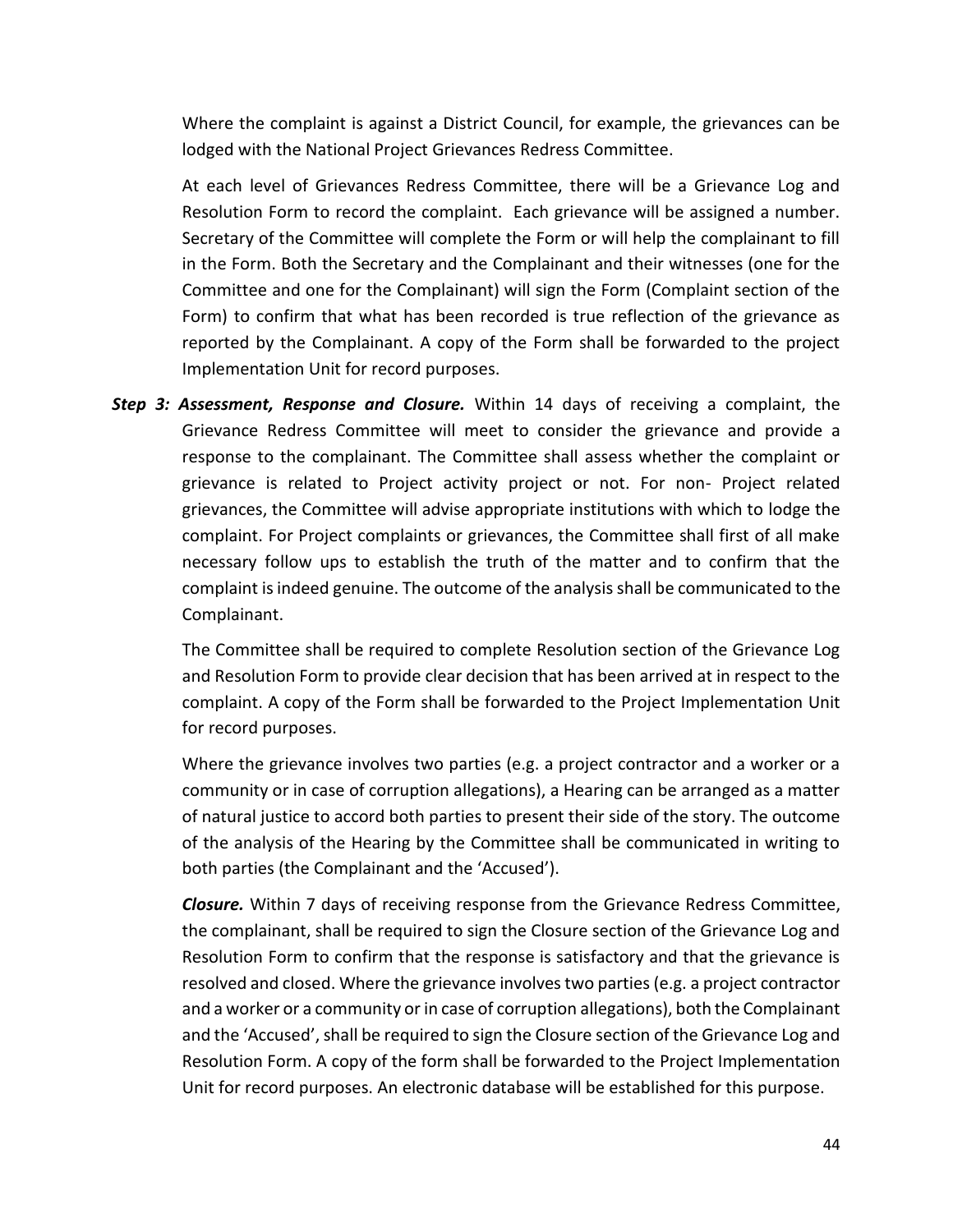*Step 4: Appeal.* Within 7 days of receiving response from the Grievance Redress Committee, the Complainant or the 'Accused/Respondent', shall be required to sign the Appeals section of the Grievance Log and Resolution Form to confirm intention to appeal to the next higher Grievances Redress Committee. The Committee retains a copy while another copy is given to the complainant to present to the appeal Committee (the next higher Committee). A copy of the Form shall be forwarded to the Project Implementation Unit for record purposes.

The higher Committee to which the grievance has been referred shall handle the grievance as explained in Step 3 above (Step 3: Assessment, Analysis and Response)



In the case of a complaint, the complainant always retains the right to take the matter to the appropriate legal or judicial authority as per the laws of Malawi at any point in time. This is in cases where the aggrieved person feels that s/he is not being assisted appropriately.

**Scope of the Project GRM:** Stakeholders and other interested parties may raise questions, comments, suggestions and/or complaints, or provide any feedback on all activities related to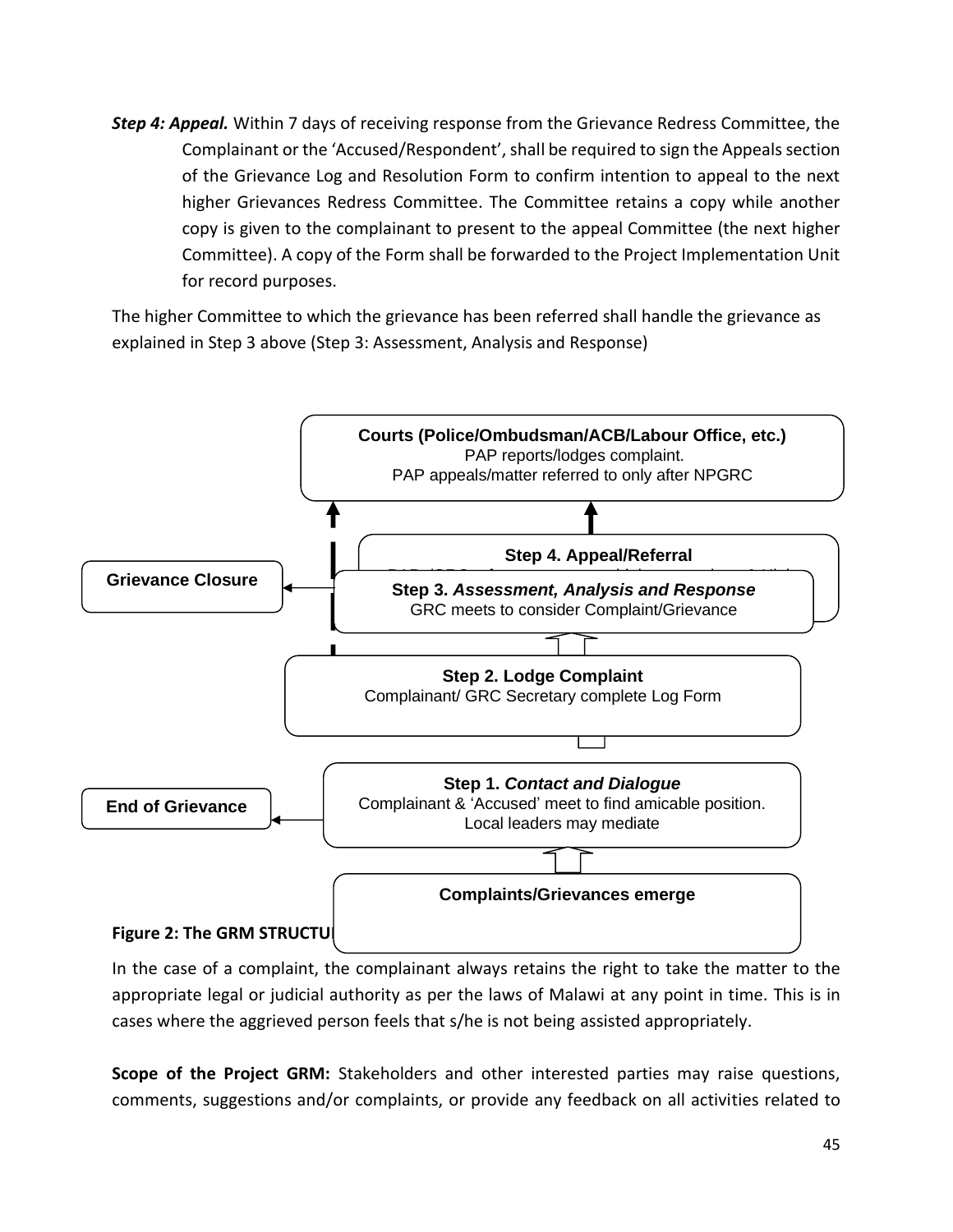the Project. The complaints or suggestions may be in relation to a number of factors relating to the environmental and social impacts and/opportunities presented by the project. The GRM will be put into place before starting any project activities. It will be proportionate to the potential risks and impacts of the Project and will be accessible and inclusive.

**Process of Receiving and Resolving Complaints:** In the case of resolution of complaints, the grievance redress mechanism will be in addition to the normal village-level processes that are available to community members, however, it is the primary and sole mechanism through which all Project-related grievances must be managed. Dedicated communication materials will be developed to help local residents become familiar with the grievance redress channels and procedures. ESCOM's website will also include clear information on how feedback, questions, comments, concerns and grievances can be submitted by any stakeholder.

**How to file a complaint:** The PIU will provide the channels where Project-affected-persons can make a complaint by phone, email, letter or in person to the PIU members and/or other structures assigned to work on the GRM. Complaints from the GRM's set up by contractor(s), if not addressed and resolved at that level will also feed into the overall PIU GRM.

**Receiving and recording complaints:** On receiving a complaint, the responsible PIU staff will acknowledge receipt to complainant and record the complaint within 1 business days. The person receiving complaints will fill out the complaint form (example of a complaint form provided in Annex I). In cases where the complainant prefers to remain anonymous, acknowledgment is not required, and the complaint will be recorded and automatically referred to the head of the PIU who will determine how to proceed with the assistance of the PIU. The manner of how anonymous complaints are resolved is reported in the public progress implementation report in order to demonstrate that the grievance has been heard and treated despite the fact that it was anonymous. Upon registration of non-anonymous complaints, the GRM staff will investigate the issue themselves or refer the issue for resolution or mediation to the other three structures described above.

**Confidentiality and conflict of interest:** Complaints can be made anonymously. Confidentiality is a fundamental aspect of the project and ensuring confidentiality, accountability and anonymity is particularly critical in the case of GBV/SEA/SH complaints. The Project Director must ensure there is no conflict of interest in the case of staff involved in investing and resolving particular disputes. With respect to GBV type complaints, a specific approach to dealing with such complaints must be developed in line with the WB GBV Good Practice Note before the GRM is operational which is before any project activities begin.

All Grievances regarding GBV/SEA/SH shall be handled through the GBV Service provider. All stakeholders shall be informed of the pathway that has been developed to efficiently deal with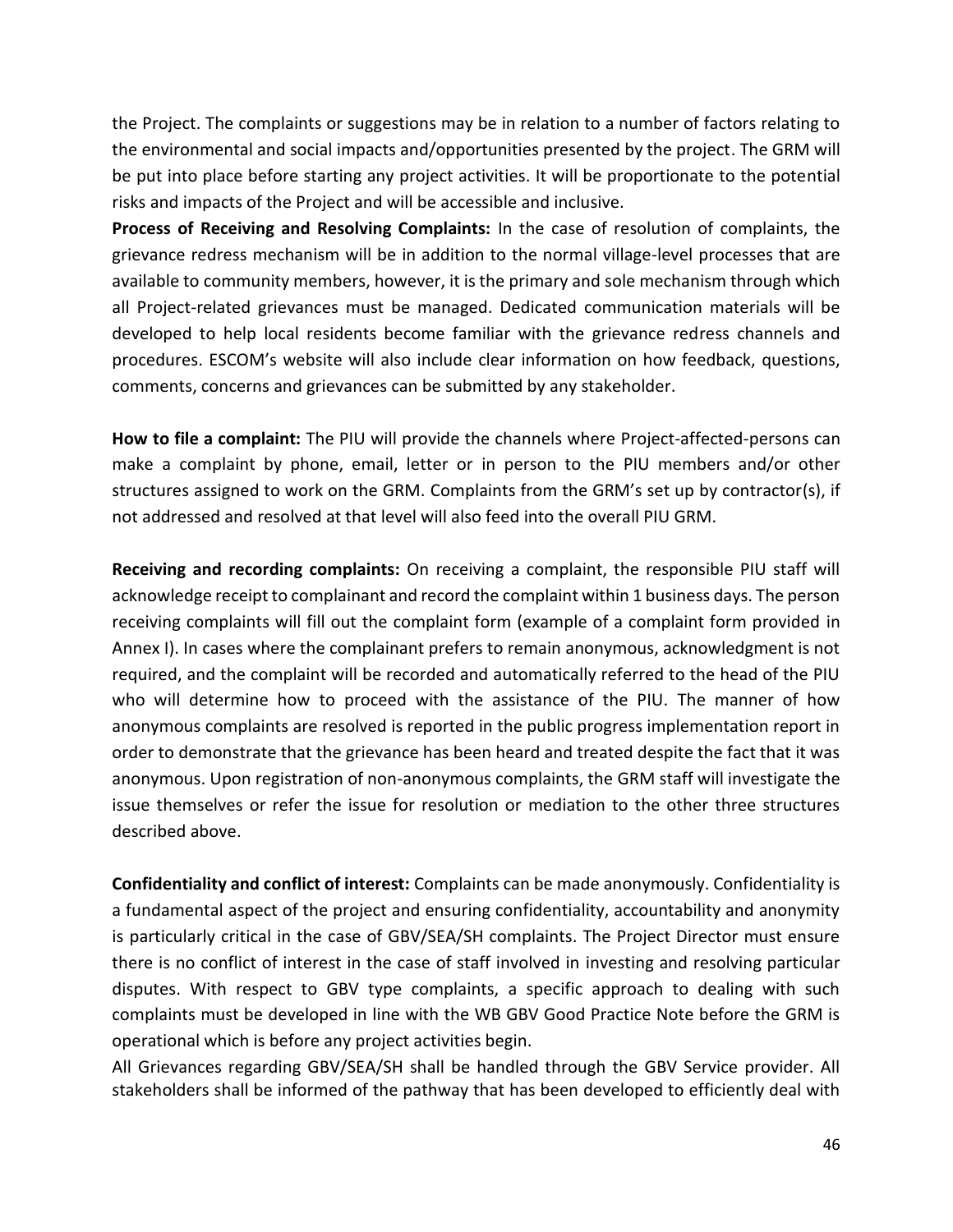any GBV issues. Stakeholders shall be informed of the availability of One Stop Centres where available in the project areas where survivors will get all the required assistance under one roof. Stakeholders can also access the Bank's corporate Grievance Redress Service [\(http://www.worldbank.org/GRS;](http://www.worldbank.org/GRS) e-mail: [grievances@worldbank.org\)](mailto:grievances@worldbank.org) for addressing concerns and grievances arising in connection with the project.

The aim is to resolve all grievances within four weeks. Any grievance which is not resolved within that timeframe will be reported in detail in monthly Project Unit report and flagged in quarterly reports to the World Bank. All grievances will be aggregated to track trends for managerial response and also be included in quarterly reports to the World Bank.

**Review complaints or/and questions:** Complaints must be followed up on in 10 (ten) working days with the objective of resolving all grievances within four weeks. The person who is in charge of investigating complaints will gather the facts to understand the nature of the complaint, determine if it is project related, establish its legitimacy and seek to identify possible resolution strategies.

Investigation/follow-up can include site visits, document review, and meetings with parties who can solve the problem. The results of the investigation and response will be submitted for consideration to the Project Director, who will decide what action to take. After a decision is made and the complainant receives the information, the responsible staff will explain the action to be taken in the complaint form as well as details of the investigation and findings and submit a response to the Project Director for signing.

**Response to complaints:** The complainant will receive notification of receipt of complaint by mail or e-mail. Responses are made in answer to a question based on the materials of the investigation and, if appropriate, must refer to national law. The deadline of investigating complaints can be extended to 10-30 business days by the Project Director approval, and the complainant must be informed whether:

# a) Additional consultation is needed to respond to a complaint; and

b) Complaints need to be answered by complex information and need to learn additional materials to respond.

If the matter remains unresolved, or complainant is not satisfied with the outcome at the project level, the head of the GRM, will then refer to matter to the MOH for a resolution. PAPs have the option to take his/her case directly to the established legal system as provided by Malawian law.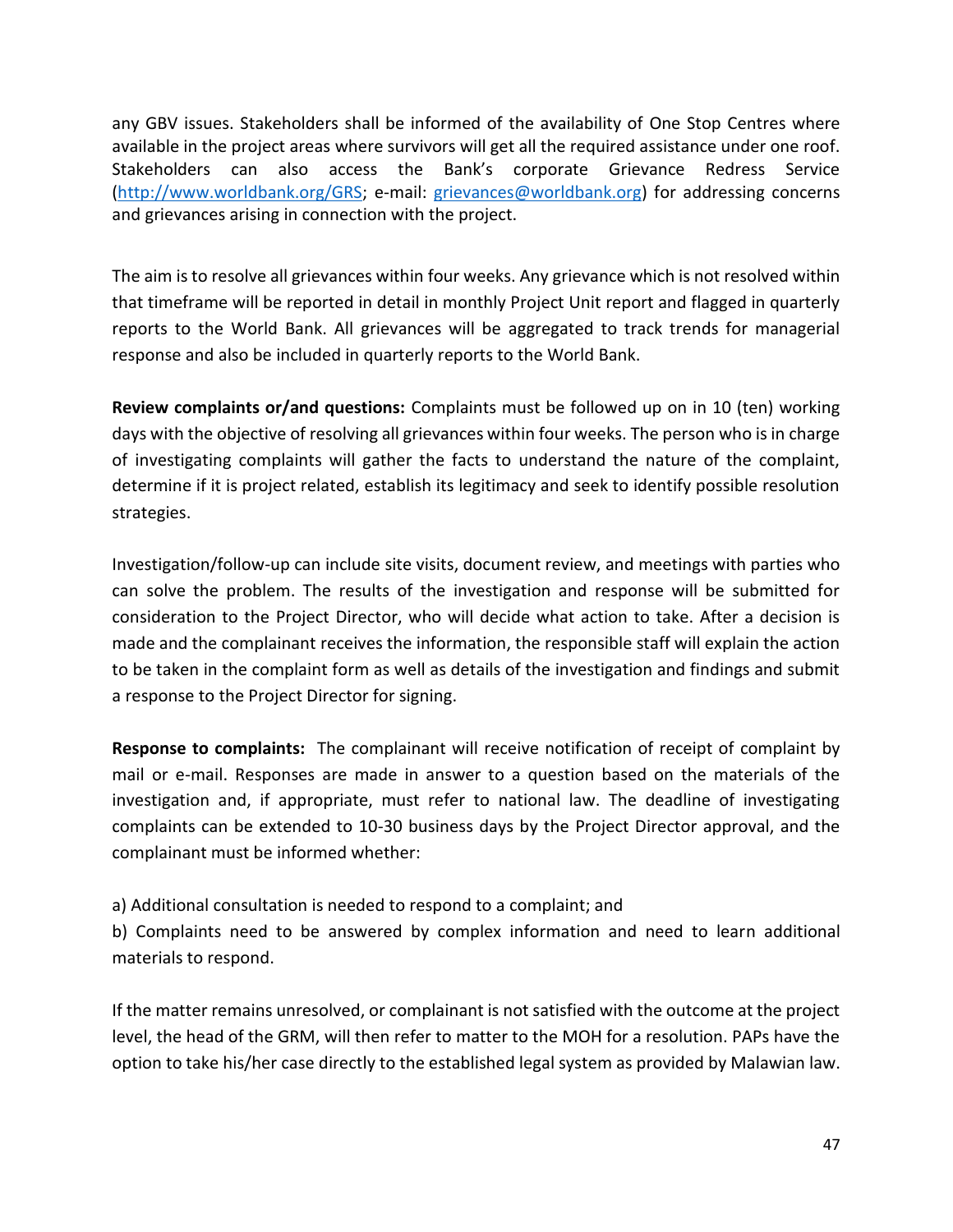Awareness raising: Information about the GRM will be provided in an accessible format. It will be made available on the website and will be included in communication with stakeholders.

Staff roles and responsibilities: The Project Director will assign roles and responsibilities to PIU staff and GRM staff. This will be documented in the Project Operation Manual and will be updated regularly. It will include:

- Management of the entire GRM system
- Develop and maintain the improvement of awareness
- Collecting the complaints
- Recording the complaints
- Notification to complainants about receipts and deadlines for reviewing complaints
- Sorting / categorizing complaints
- Observing the entire problems, including the causal relationship between project activities and suspected damage/danger/ disturbance
- Decision making based on the observation
- Processing appeals or ongoing communication to complainants with the aim of resolving the issue peacefully
- Publishing the responses to a complaint (need to be confirmed by the complainant)
- Organizing and applying information delivery and awareness raising campaigns
- Reporting and handling GRM results.

Capacity building: All parties involved in the SEP will attend a workshop that will orient everyone about the Project and appraise all individuals of responsibilities and reporting structures before project activities begin. A specific training will also be held for persons involved in the GRM and a manual will be developed for these users setting out how to classify complaints, where to escalate different categories of grievances received etc.

#### **5.3 Transparency, Monitoring, and Reporting:**

Transparency: Regular policies, procedures, and updates on the GRM system, complaints made and resolved, will be available on the MoF and ESCOM websites. This component will be updated every mid-year.

Routine internal monitoring and reporting: The PMU will assess the GRM function on a quarterly basis to:

- Make summaries of GRM results on a monthly & quarterly basis, including suggestions and questions, to the project team and management.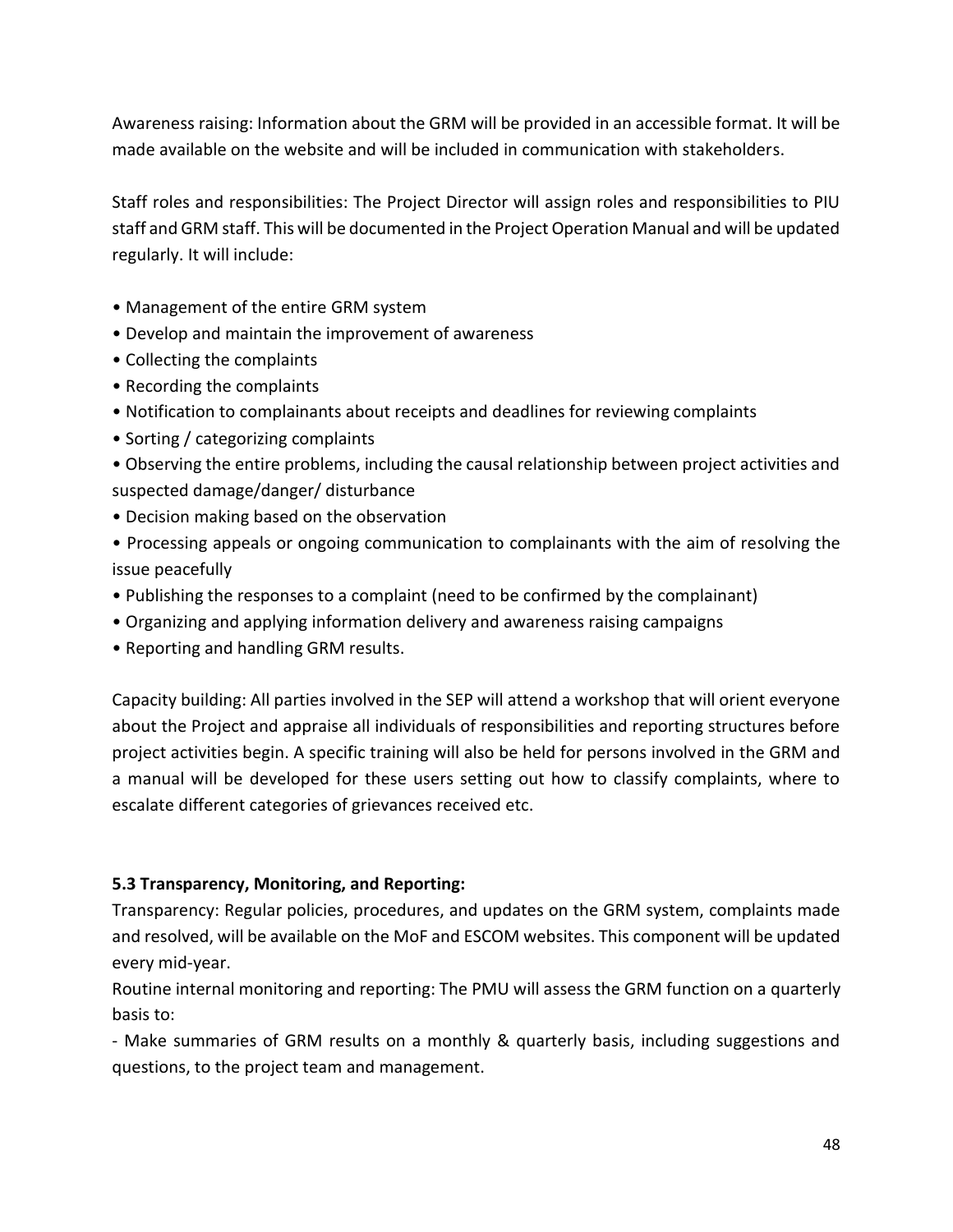- Review the status of complaints that have not been resolved and suggest corrective actions as needed.

On the quarterly meeting, there will be a discussion and review the effectiveness and use of GRM and collect suggestions on how to improve it.

**Submitting the midterm and annual progress report to the World Bank:** In the midterm (semester) and annual implementation reports that are submitted to the Bank, the MoF will include GRM results, which provide the latest information as follows:

- Status of GRM formation (procedures, staffing, awareness raising, etc.);
- Quantitative data about the number of complaints received, the relevant number, and the amount completed;
- Qualitative data about the types of complaints and answers given, unresolved problems;
- The time needed to resolve complaints;
- Number of complaints resolved at the lowest level, rising to a higher level;
- Any special problems solved by procedures/staffing;
- Factors that can influence the use of the GRM / beneficiary feedback system; and
- All corrective actions used.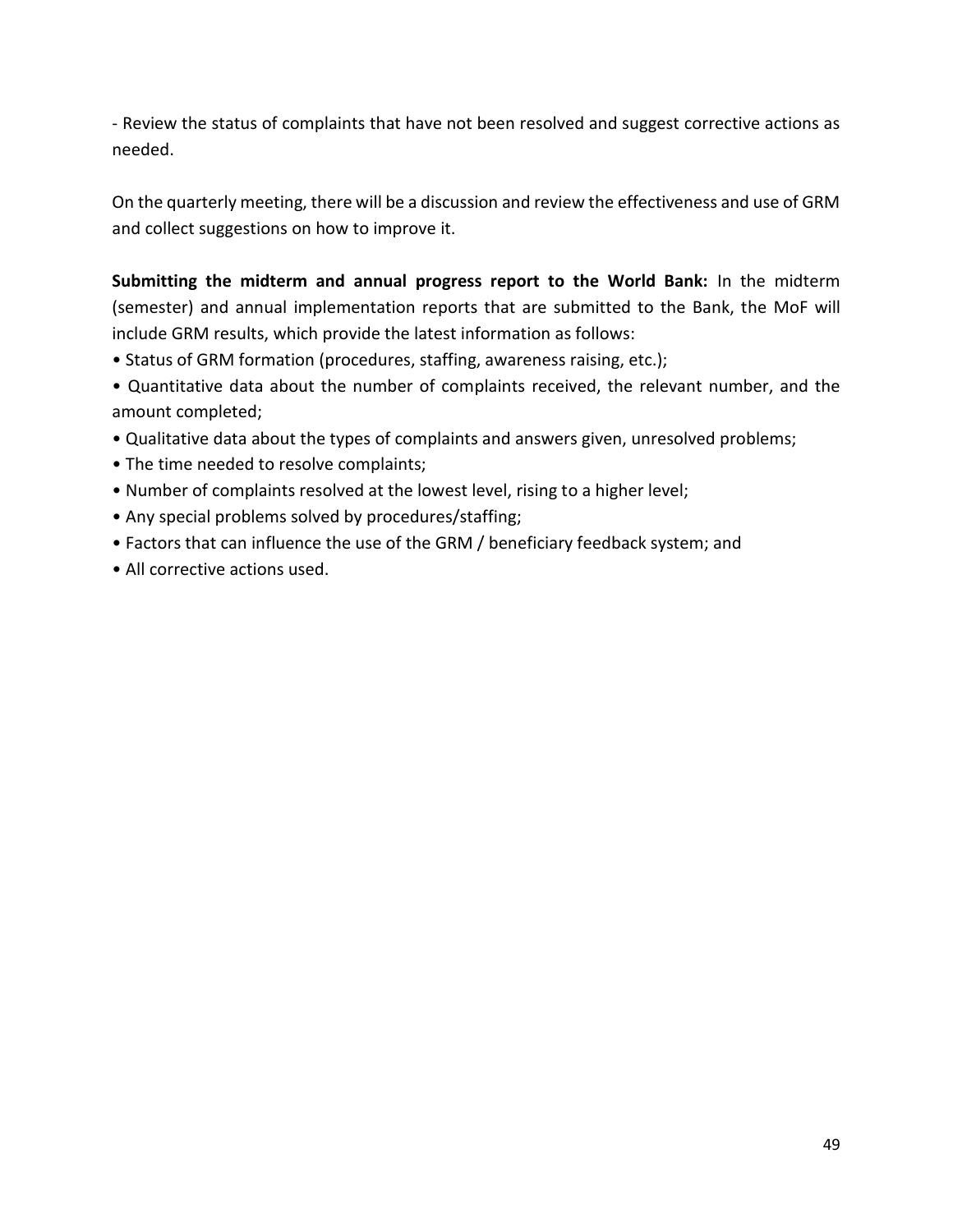# <span id="page-49-0"></span>**ANNEX 1: PROJECT GRIEVANCE LOG & RESOLUTION FORM**

# <span id="page-49-1"></span>GRIEVANCE/FEEDBACK LOG IN

|                | Project District & Area                  |                                                   |
|----------------|------------------------------------------|---------------------------------------------------|
|                | Date                                     |                                                   |
| No             | Grievance No.                            |                                                   |
| $\mathbf{1}$   | <b>GRM level</b>                         | 1. Community Grievance Redress Committee          |
|                | (select as appropriate)                  | <b>District Grievance Redress Committee</b><br>2. |
|                |                                          | 3. Workers Grievance Redress Committee (WGRC)     |
|                |                                          | National Grievance Redress Committee<br>4.        |
| $\overline{2}$ | Name of the GRC                          |                                                   |
|                | (Name as appropriate)                    |                                                   |
| 3              | Person Recording Grievance/Feedback      |                                                   |
| 3.1            | Name of Person                           |                                                   |
| 3.2            | Position in GRC                          |                                                   |
| 3.3            | <b>Phone Number</b>                      |                                                   |
| 4              | Person reporting grievance/feedback      |                                                   |
| 4.1            | Name of Person                           |                                                   |
| 4.2            | Aggrieved or Representative?             |                                                   |
| 4.3            | Role in Project Activities               |                                                   |
| 4.4            | <b>Phone Number</b>                      |                                                   |
| 5.             | <b>Details of Grievance/Feedback</b>     |                                                   |
|                |                                          |                                                   |
|                |                                          |                                                   |
|                |                                          |                                                   |
|                |                                          |                                                   |
|                |                                          |                                                   |
| 6              | Has the Grievance/Feedback been reported |                                                   |
|                | elsewhere? If yes, give details?         |                                                   |
| 7              | Has the Grievance/Feedback been referred |                                                   |
|                | from elsewhere? If Yes, give details     |                                                   |
| 8              | Initial Assessment of the Case           | Accepted and to be handled by GRC<br>1.           |
|                |                                          | Referred to police/Court, others<br>2.            |
|                |                                          | Rejected, lacks credibility/substance<br>3.       |
| 9              | Signatures                               |                                                   |
| 9.1            | Signature of Person Recording/GRC        |                                                   |
| 9.2            | Signature of Person Reporting            |                                                   |
| 10             | Name & Signature of Witness              |                                                   |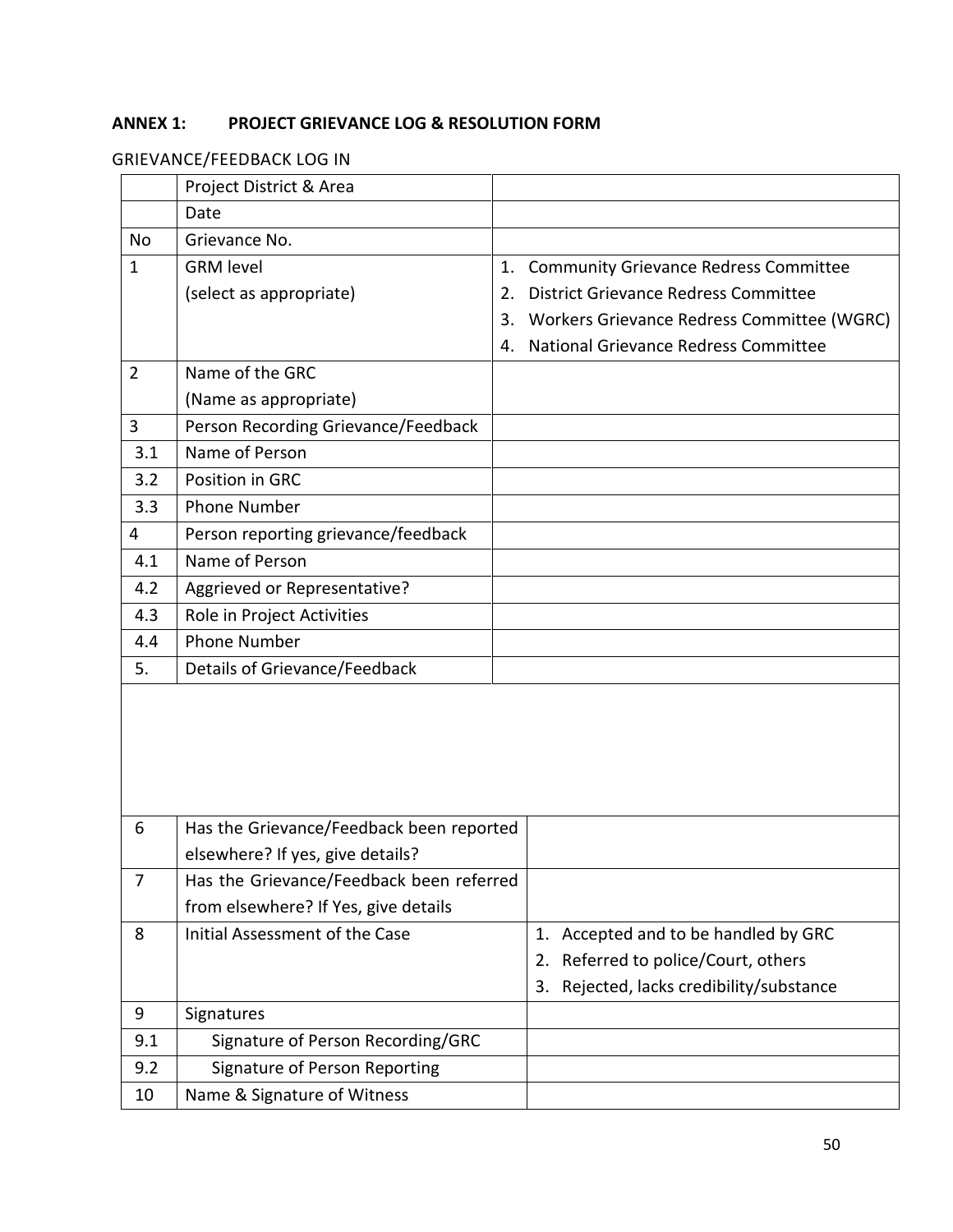| 10.1 | For the Complainant               |  |
|------|-----------------------------------|--|
| 10.2 | For the alleged perpetuator       |  |
|      | Dated Grievance/Feedback recorded |  |